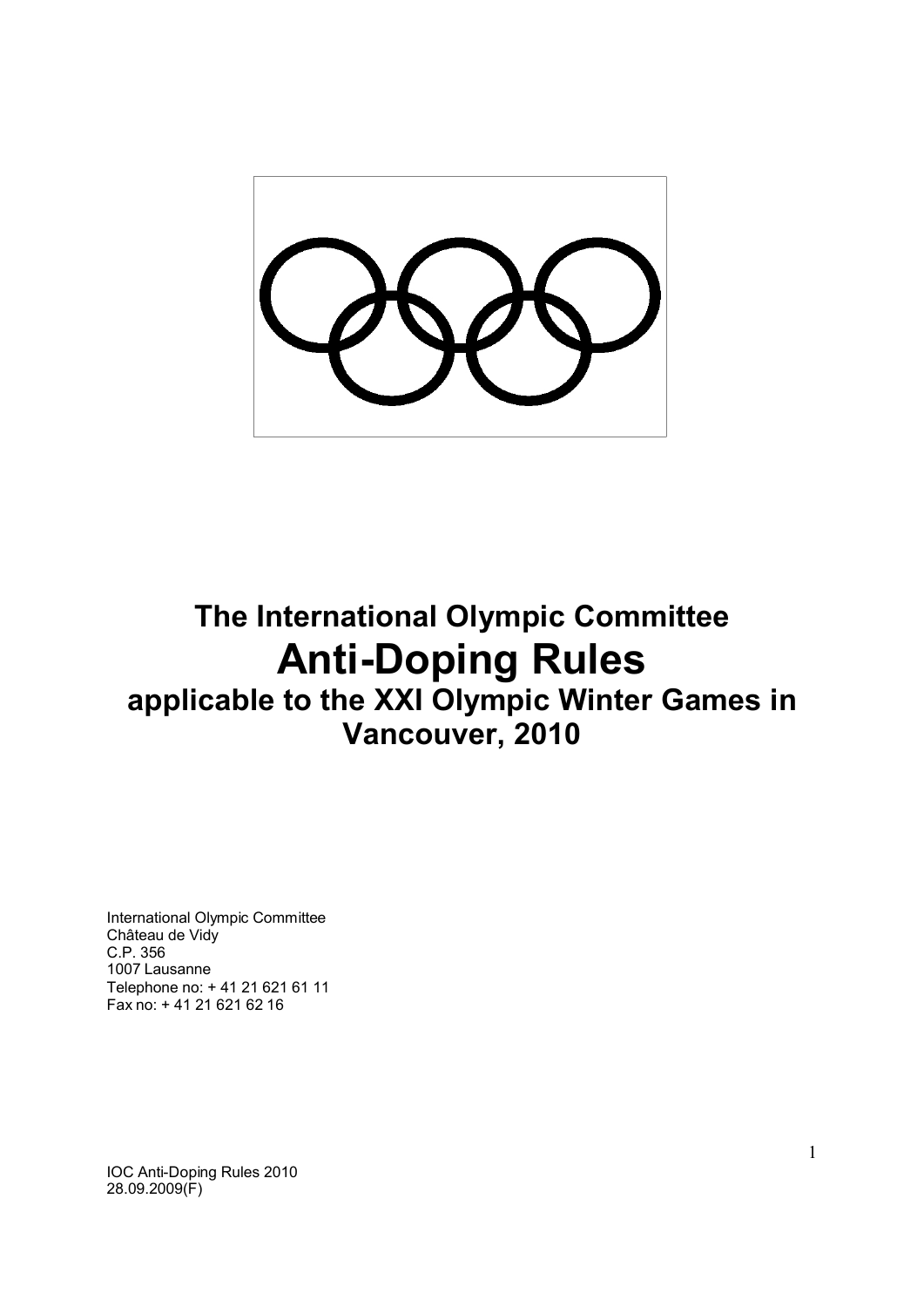# **TABLE OF CONTENTS**

| ARTICLE 1 APPLICATION OF THE CODE - DEFINITION OF DOPING - BREACH OF THE RULES 3                                                                |
|-------------------------------------------------------------------------------------------------------------------------------------------------|
|                                                                                                                                                 |
|                                                                                                                                                 |
|                                                                                                                                                 |
|                                                                                                                                                 |
| ARTICLE 6 DISCIPLINARY PROCEDURE WITH RESPECT TO ALLEGED ANTI-DOPING RULE<br>VIOLATIONS ARISING UPON THE OCCASION OF THE OLYMPIC GAMES 9        |
| ARTICLE 7 AUTOMATIC DISQUALIFICATION OF INDIVIDUAL RESULTS, INELIGIBILITY FOR                                                                   |
|                                                                                                                                                 |
|                                                                                                                                                 |
| ARTICLE 10 FINANCIAL AND OTHER SANCTIONS ASSESSED AGAINST NATIONAL OLYMPIC                                                                      |
|                                                                                                                                                 |
| ARTICLE 12 APPLICABLE LAW, AMENDMENT AND INTERPRETATION OF ANTI-DOPING RULES17                                                                  |
|                                                                                                                                                 |
|                                                                                                                                                 |
| APPENDIX 2 - CRITERIA RELATING TO THE INTERNATIONAL STANDARD FOR TESTING                                                                        |
|                                                                                                                                                 |
| APPENDIX 3 OF THE INTERNATIONAL OLYMPIC COMMITTEE ANTI-DOPING RULES: TECHNICAL<br>PROCEDURES FOR DOPING CONTROL BY VANOC FOR THE 2010 VANCOUVER |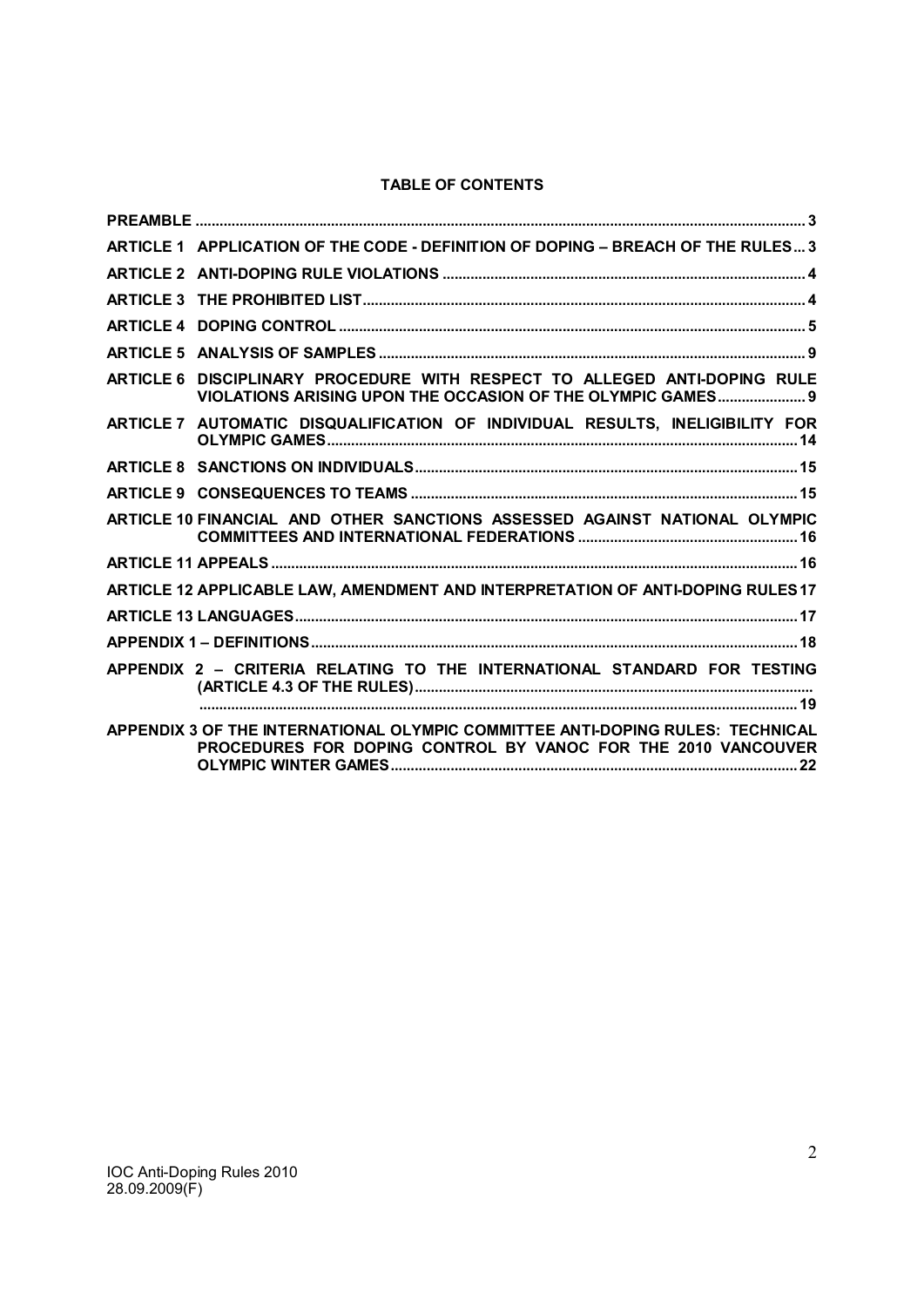# **PREAMBLE**

The *International Olympic Committee* (*IOC*) is the supreme authority of the Olympic Movement and, in particular, the *Olympic Games*. Any *Person* belonging in any capacity whatsoever to the Olympic Movement is bound by the provisions of the Olympic Charter and shall abide by the decisions of the *IOC*.

The Olympic Charter reflects the importance that the *IOC* places on the fight against doping in sport and its support for the World Anti-Doping Code (the *Code*) as adopted by the *IOC.*

The *IOC* has established and adopted these *IOC* Anti-Doping Rules *(Rules)* in accordance with the *Code*, expecting that, in the spirit of sport, it will contribute to the fight against doping in the Olympic Movement. The *Rules are* complemented by other *IOC* documents, *International Standards* addressed throughout the *Rules* and the anti-doping rules of the relevant *IF*s.

Anti-doping rules, like competition rules, are sport rules governing the conditions under which sport is played. All *Participant*s (*Athlete*s and *Athlete Support Personnel*) and other *Persons* accept these *Rules* as a condition of participation and are presumed to have agreed to comply with the *Rules*.

The *IOC* Executive Board is responsible for establishing policies, guidelines and procedures with respect to the fight against doping, including anti-doping rule violation management and compliance with internationally accepted regulations, including the *Code*.

The President of the *IOC* appoints a Medical Commission which is responsible, in accordance with directions from the *IOC* Executive Board, to implement these *Rules*.

The *IOC* Therapeutic Use Exemption Committee (TUEC) is the committee appointed by the *IOC* Medical Commission to assess each Therapeutic Use Exemption application (TUE).

Unless specifically directed in the *Code*, the *Person* responsible for the administration of the provisions thereof shall be the *IOC Medical Director*. The *IOC Medical Director* may delegate specific responsibilities to such *Person* or *Person*s at his discretion.

The meaning of the capitalised terms (appearing in italics) contained in these *Rules* are defined in Appendix 1 hereto.

In these *Rules*, the masculine gender used in relation to any physical *Person* shall, unless there is a specific provision to the contrary, be understood as including the feminine gender.

*Athletes* or other *Persons* shall be responsible for knowing what constitutes an anti-doping rule violation and the substances and methods which have been included on the *Prohibited List*.

# **ARTICLE 1 APPLICATION OF THE CODE - DEFINITION OF DOPING – BREACH OF THE RULES**

- 1.1 The commission of an anti-doping rule violation is a breach of these *Rules*.
- 1.2 Subject to the specific following provisions of the *Rules* below, the provisions of the *Code* and of the *International Standards* apply *mutatis mutandis* in relation to the *Olympic Games*.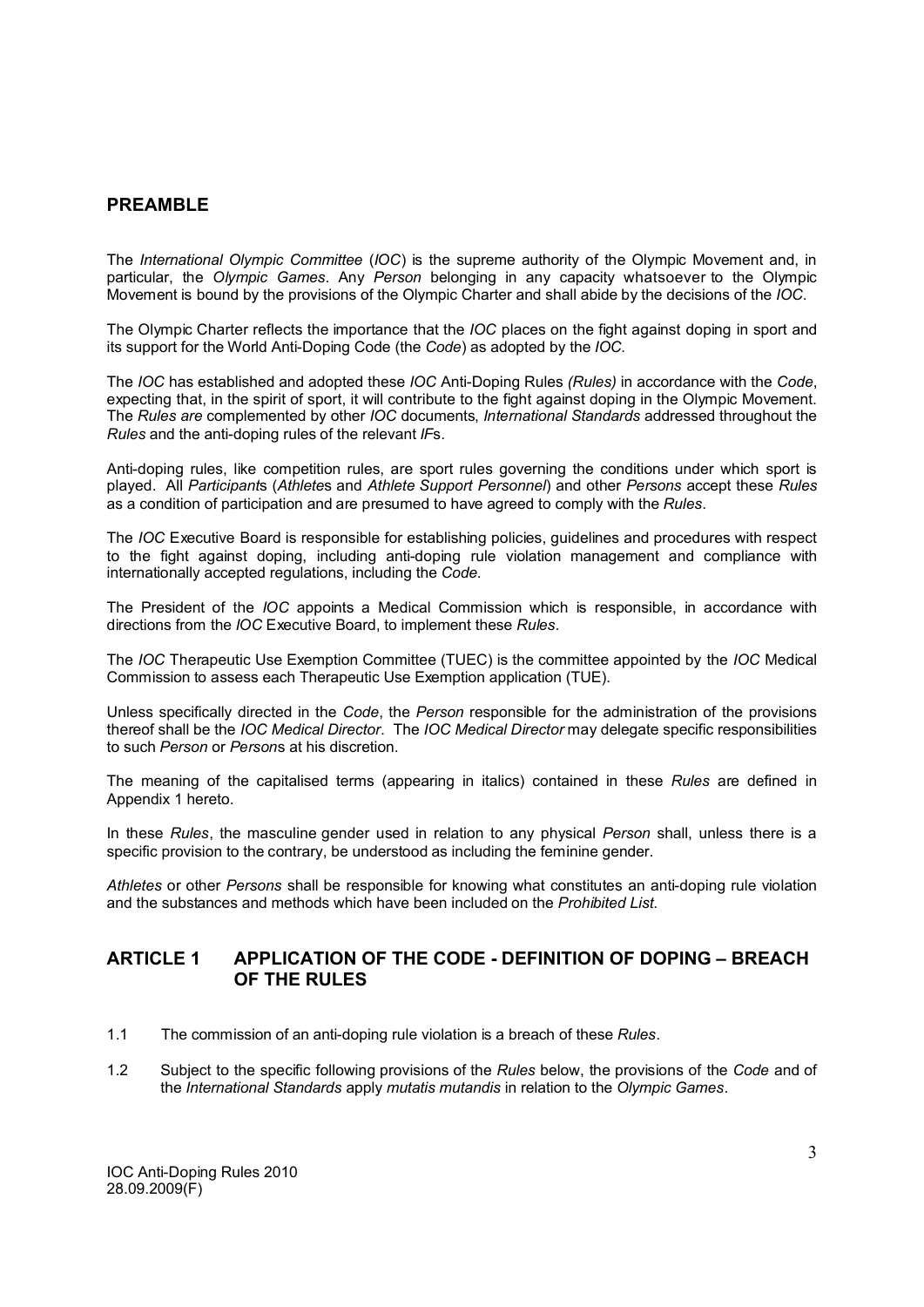# **ARTICLE 2 ANTI-DOPING RULE VIOLATIONS**

Article 2 of the Code applies to determine anti-doping rule violations, with the following amendments:

- (A) Violation of the requirements regarding *Athlete* availability for *Testing* set out in the *International Standard for Testing* and in these *Rules*, including any failure to file whereabouts information in accordance with Article 11.3 of the *International Standard for Testing* and Article 4.5 of these *Rules* (a "Filing Failure") and/or any failure to be available for *Testing* at the declared whereabouts in accordance with Article 11.4 of the *International Standard for Testing* and Article 4.5 of these *Rules* (a "Missed Test"), provided that
	- (A.1) Any combination of three Missed Tests and/or Filing Failures committed within an eighteen-month period, as declared by any *Anti-Doping Organisation* in accordance with the *International Standard for Testing* or predecessor rules, shall constitute an anti-doping rule violation under this Article 2(A) and in Article 2.4 of the *Code*, with *Consequences* set out in the *Code* and these *Rules* for such violation.
	- (A.2) Any combination of two Missed Tests and/or Filing Failures during the *Period of the Olympic Games* shall constitute an anti-doping rule violation under this Article 2(A), for which the Consequences shall be as set out in Articles 7 to 9 of these *Rules*.
- (B) Possession of Prohibited Substances and Methods
	- (B.1) Possession by an Athlete of a Prohibited Substance or a Prohibited Method, unless the Athlete establishes that the Possession is pursuant to a therapeutic use exemption ("TUE") granted in accordance with Article 3.2 (Therapeutic Use) or other acceptable justification.
	- (B.2) Possession of a Prohibited Substance or a Prohibited Method by Athlete Support Personnel in connection with an Athlete, Competition or training, unless the Athlete Support Personnel establishes that the Possession is pursuant to a TUE granted to an Athlete in accordance with Article 3.2 (Therapeutic Use) or other acceptable justification.

# **ARTICLE 3 THE PROHIBITED LIST**

# **3.1 Incorporation, Publication and Revision of the** *Prohibited List*

These *Rules* incorporate the *Prohibited List* in force as of 1 January 2010.

The *NOC*s shall be responsible for ensuring that their delegations, including their *Athletes*, are made aware of such *Prohibited List.* Ignorance of the *Prohibited List* shall not constitute any excuse whatsoever for any participant in any capacity in the *Olympic Games*.

# **3.2 Therapeutic Use**

- **3.2.1** *Athletes* with a documented medical condition requiring the use of a *Prohibited Substance* or a *Prohibited Method* must first obtain a TUE.
- **3.2.2** It is expected that most *Athletes* entered to compete in the *Olympic Games* who require a TUE will have already received the TUE from their *International Federation* or the relevant *Anti-Doping Organisation* in accordance with the *IF* rules. These *Athletes* are required to notify any other relevant *Anti-Doping Organisations* of their receipt of a

IOC Anti-Doping Rules 2010 28.09.2009(F)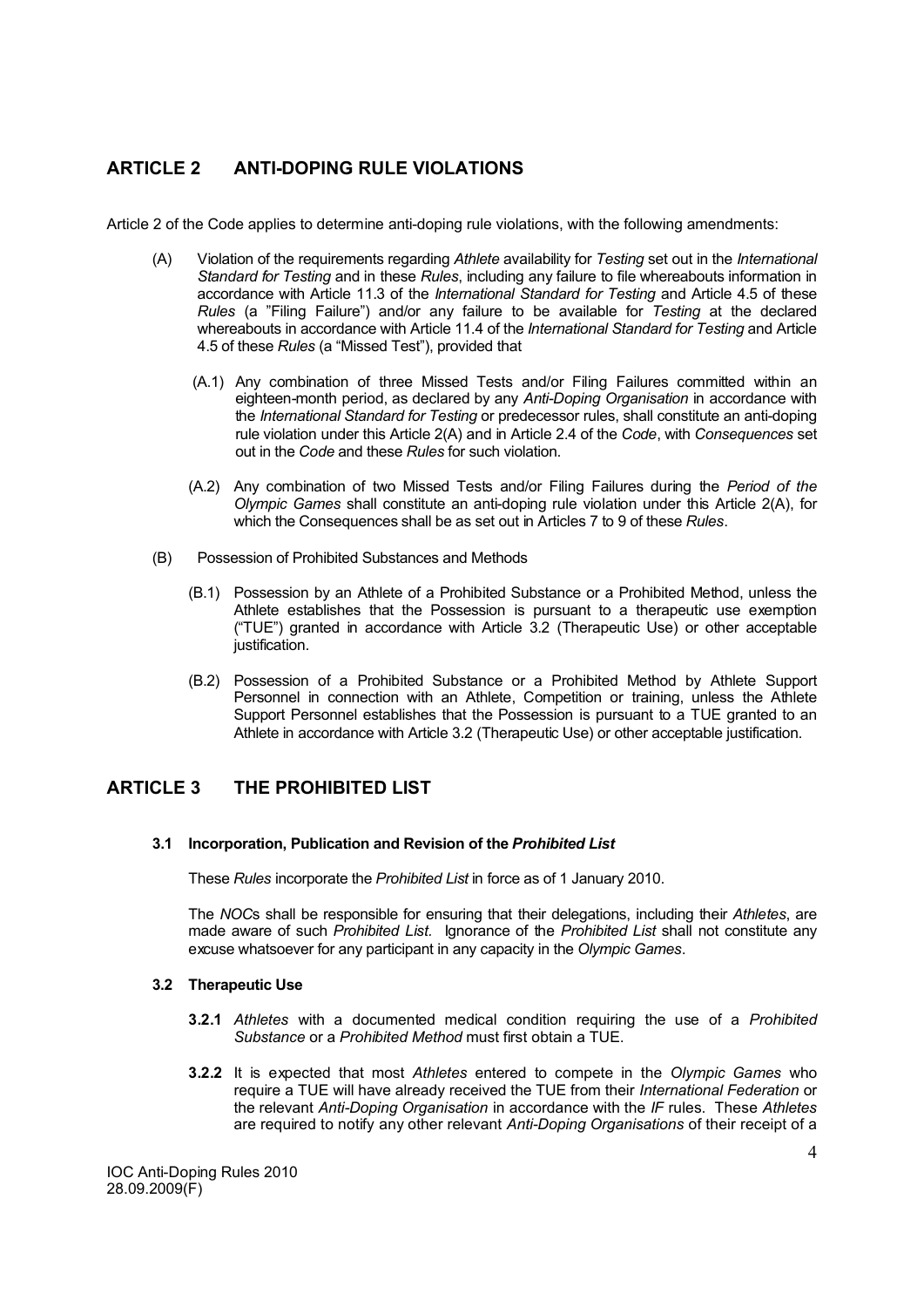TUE. Therefore it is required that, no later than the date of the opening of the Olympic village for the *Olympic Games*, namely, 4 February 2010 the *International Federation* or the relevant *Anti-Doping Organisation* concerned must also notify the *Athlete's NOC, WADA* and the *IOC* Medical Commission.

- **3.2.3** The *IOC* Medical Commission shall appoint a committee of at least three physicians (the "TUEC") to assess existing TUEs and to consider new requests for TUEs. Athletes who do not already have an approved TUE may apply to obtain a TUE from the *IOC*. The TUEC shall forthwith evaluate such new requests in accordance with the *International Standard* for Therapeutic Use Exemptions and render a decision on such request, which shall be the final decision of the *IOC*. The *IOC* Medical Commission shall promptly inform the *Athlete*, the *Athlete's NOC, WADA* and the relevant *International Federation* of its decision. Such decision shall only be valid during the *Period of the Olympic Games*. The *IOC* Medical Commission shall inform WADA prior to the 1<sup>st</sup> day of the Games of all TUEs that it has received and deliver a copy so that WADA can exercise its prerogative under Article 3.2.3.1.
	- **3.2.3.1** *WADA*, at the request of an *Athlete,* the *IOC* or on its own initiative, may review the granting or denial of any TUE to an *Athlete*. If *WADA* determines that the granting or denial of a TUE did not comply with the *International Standard* for Therapeutic Use Exemptions then *WADA* may reverse that decision. Decisions on TUE's are subject to further appeal as provided in Article 11.
- **3.2.4** All TUEs must be managed, requested and declared through ADAMS except in justified circumstances.

# **ARTICLE 4 DOPING CONTROL**

# **4.1** *Doping Control* **Responsibilities**

The *IOC* is responsible for *Doping Control* during the *Period of the Olympic Games.* The *IOC* is entitled to delegate all or part of its responsibility for *Doping Control* to one or several other organisations.

The *Period of the Olympic Games,* or *In-Competition Period,* is defined as "the period commencing on the date of the opening of the Olympic village for the *Olympic Games*, namely, 4 February 2010 up until and including the day of the closing ceremony of the *Olympic Games*, namely, 28 February 2010".

All *Athletes* participating at the *Olympic Games* shall be subject, during the *Period of the Olympic Games,* to *Doping Control* initiated by the *IOC* at any time or place, with *No Advance Notice*. Such *Doping Control* shall be deemed to be *In-Competition* for purposes of the *Prohibited List,* and therefore may include *Testing* for all *Prohibited Substances* and all *Prohibited Methods*  referred to in the *Prohibited List.*

The *IOC* shall have the right to conduct or cause to conduct *Doping Control* during the *Period of the Olympic Games,* and is responsible for the subsequent handling of such cases.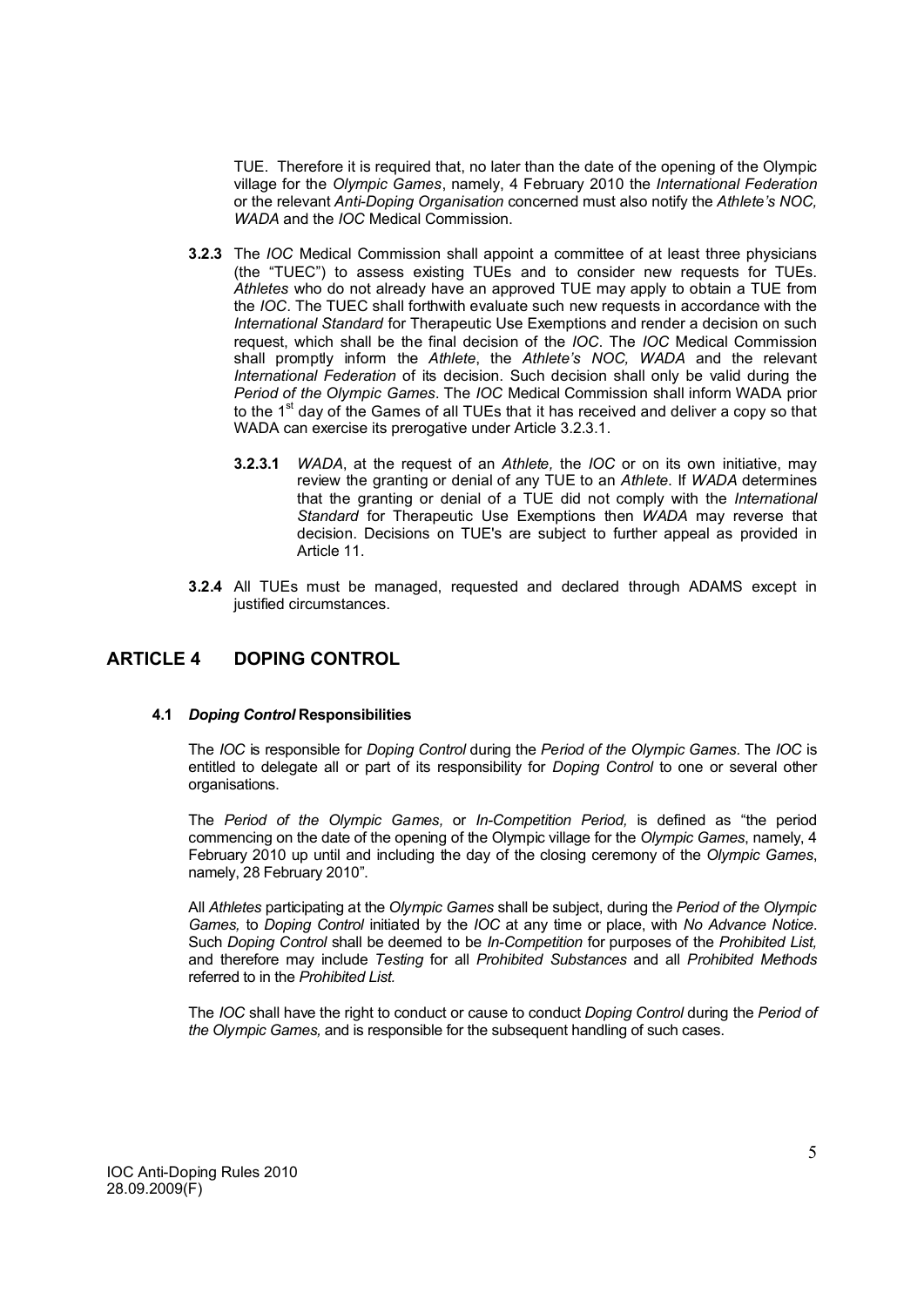## **4.2 Delegation of responsibility, overseeing and monitoring of** *Doping Control*

**4.2.1** The *IOC* will delegate the responsibility for implementing the *Doping Control* to the organising committee for the *Olympic Games* (*VANOC*) and *WADA*.

The *IOC* Medical Commission will be responsible for overseeing all *Doping Control* conducted by *VANOC* and any other *Anti-Doping Organisations* (ADOs) providing services under its authority.

- **4.2.2** *Doping Control* may be monitored by members of the *IOC* Medical Commission or by other qualified *Person*s so authorised by the *IOC*.
- **4.2.3** The *IOC* has the authority to appoint any other *Anti-Doping Organization* it deems appropriate to carry out *Doping Control* on its behalf.

#### **4.3** *Doping Control* **Standards**

*Doping Control* conducted by the *IOC, VANOC* and any other *Anti-Doping Organization* under Article 4.2.3 shall be in conformity with the *International Standard* for *Testing* in force at the time of *Doping Control*.

There are a number of binding criteria established by the *IOC* in accordance with the *International Standard for Testing.* These criteria and other *IOC Doping Control* requirements are outlined in Appendix 2 to these *Rules*.

The technical operations of the Doping Control program at the *Olympic Games* by VANOC are addressed in the "Technical Procedures relating to *Doping Control*", a copy of which is attached as Appendix 3 to these *Rules*.

# **4.4 Coordination of** *the Olympic Games Doping Control*

In order to deliver an effective anti-doping program for the *Olympic Games* and to avoid unnecessary duplication in *Doping Control,* the *IOC* will work with the *WADA,* the *International Federations* and the *NOCs* to ensure that there is coordination of the *Doping Control* during the *Period of* the *Olympic Games.* 

The *IOC* shall also report information about all completed tests, including results, to WADA Independent Observers.

#### **4.5** *Athlete* **Whereabouts Requirements**

- **4.5.1** Each *NOC* is required to ensure that each *Athlete* participating on its behalf in the *Olympic Games* provides to the *IOC*, by no later than the date of the opening of the Olympic village for the *Olympic Games*, namely, 4 February 2010, all of the whereabouts information specified in Article 11.3 of the *International Standard for Testing* for each day of the *Period of the Olympic Games*, so that the *IOC* can locate each such *Athlete* at any time during that period. The *NOC* may achieve this by any of the following means (or a combination of them):
	- **4.5.1.1** By agreeing with the *Athlete's International Federation* that the *International Federation* will include such *Athlete* in its international *Registered Testing Pool*  for the *Period of the Olympic Games* and will make the whereabouts information filed by that *Athlete* for that period available to the *IOC*; or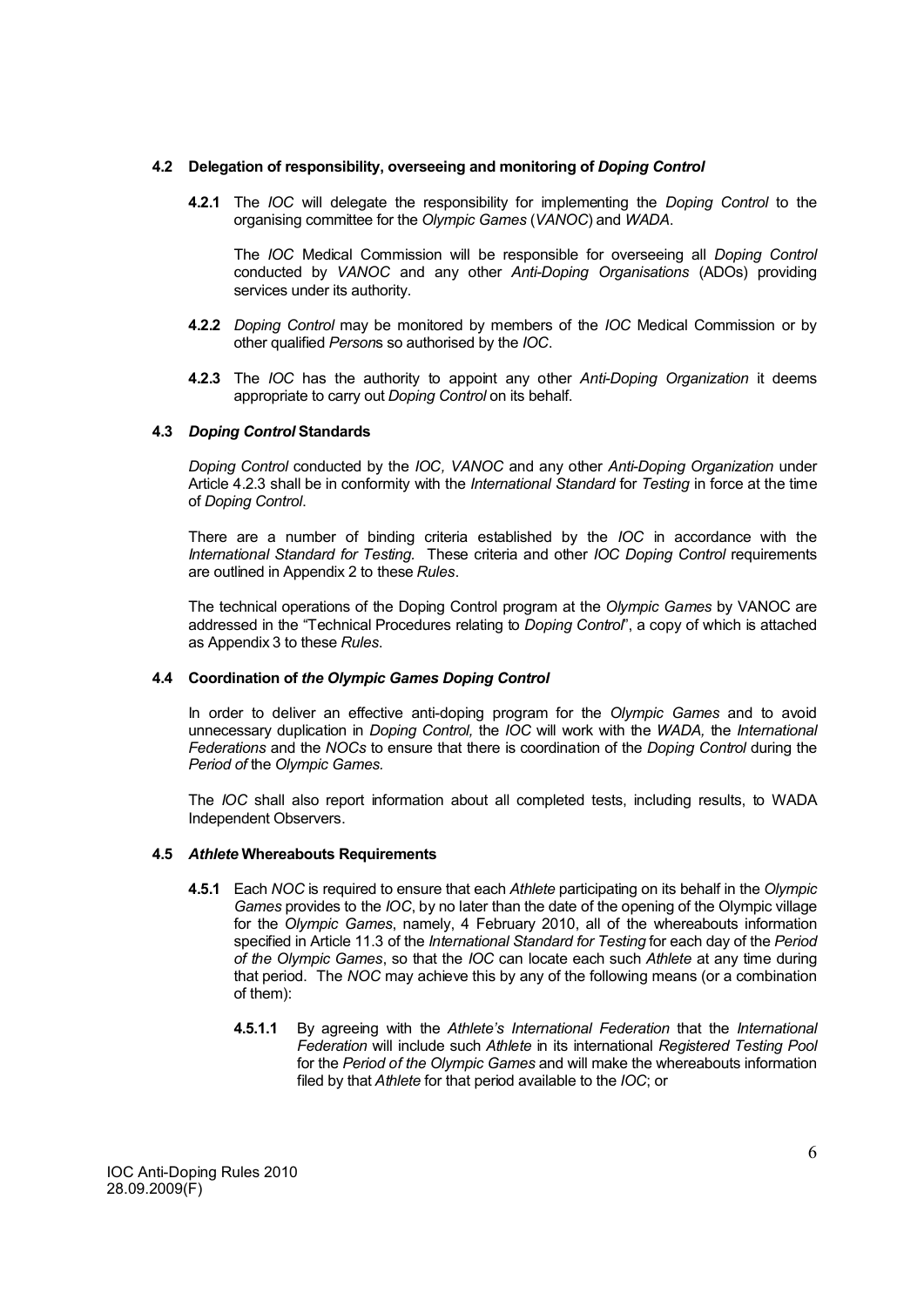- **4.5.1.2** By agreeing with the *Athlete's NADO* that the *NADO* will include such *Athlete* in its national *Registered Testing Pool* for the *Period of the Olympic Games* and will make the whereabouts information filed by that *Athlete* for that period available to the *IOC*; or
- **4.5.1.3** by ensuring that, for the *Period of the Olympic Games,* all *Athletes* not in an *International Federation's* or a *NADO's Registered Testing Pool* submit whereabouts information for such period to the *NOC* in accordance with Article 11.3 of the *International Standard for Testing*, and making that whereabouts information available to the *IOC* ("*Olympic Games Whereabouts Pool*");

provided that in each case the *Whereabouts Filings* should be declared (and, where necessary, updated) by the *Athlete*, managed by the *NOC*, and made available to the *IOC*, unless exceptional circumstances prevent the *Athlete* and/or the *NOC* to do so, through ADAMS.

- **4.5.2** Each *NOC* is required to ensure that each *Athlete* participating on its behalf in the *Olympic Games* is notified (whether by the *International Federation,* the *NADO* and/or the *NOC*), in the manner required by Article 11.3.5(a) and Article 11.4.3(a) of the *International Standard for Testing,* that the Athlete is included in a *Registered Testing Pool* or in the *Olympic Games Whereabouts Pool* for the *Period of the Olympic Games*  and that, therefore, the *Athlete* must provide the whereabouts information required by Article 11.3 of the *International Standard for Testing* for each day in that period. This means the *Athlete* must specify in his/her *Whereabouts Filing*, in particular, for each day during the *Period of the Olympic Games*:
	- **4.5.2.1** the locations and times where the *Athlete* (with his/her team or otherwise) will be residing, training, competing or conducting any other regular activity. Without limiting the meanings "any other regular activity" may have under the *International Standard for Testing*, for the purpose of these *Rules*, "any other regular activity" includes meal-times and media/press conferences, so that each *Athlete* is required to provide, as part of his/her *Whereabouts Filing,* the place and time where the *Athlete* will (i) take his/her breakfast, lunch, and dinner, or (ii) attend any media or press conference; and
	- **4.5.2.2** one specific 60-minute time-slot (which may be at any time between 6 am and 11 pm) each day where the *Athlete* will definitely be available and accessible for *Testing* at a particular, specified location. (For the avoidance of doubt, this is for purposes of *Missed Tests*, and is without prejudice to the *Athlete's* general obligation to declare his/her full whereabouts in accordance with this Article 4.5.2 and to make him/herself available for *Testing* on demand at any time during the *Period of the Olympic Games*).
- **4.5.3** *Athletes* shall update the information in their *Whereabouts Filing* as necessary during the *Period of the Olympic Games,* so that it is accurate and complete at all times.
- **4.5.4** The ultimate responsibility for providing whereabouts information rests with each *Athlete.* Any alleged act or omission on the part of the *NOC* shall be no defence to an allegation that the *Athlete* has failed to comply with the whereabouts requirements of these *Rules.* Without prejudice thereto, it shall be the responsibility of each *NOC* (a) to ensure that the whereabouts information set out above is provided to the *IOC* in respect of each *Athlete* participating on behalf of the *NOC* in the *Olympic Games*; and (b) to monitor and manage the whereabouts information during the *Period of* the *Olympic Games* for each such *Athlete.*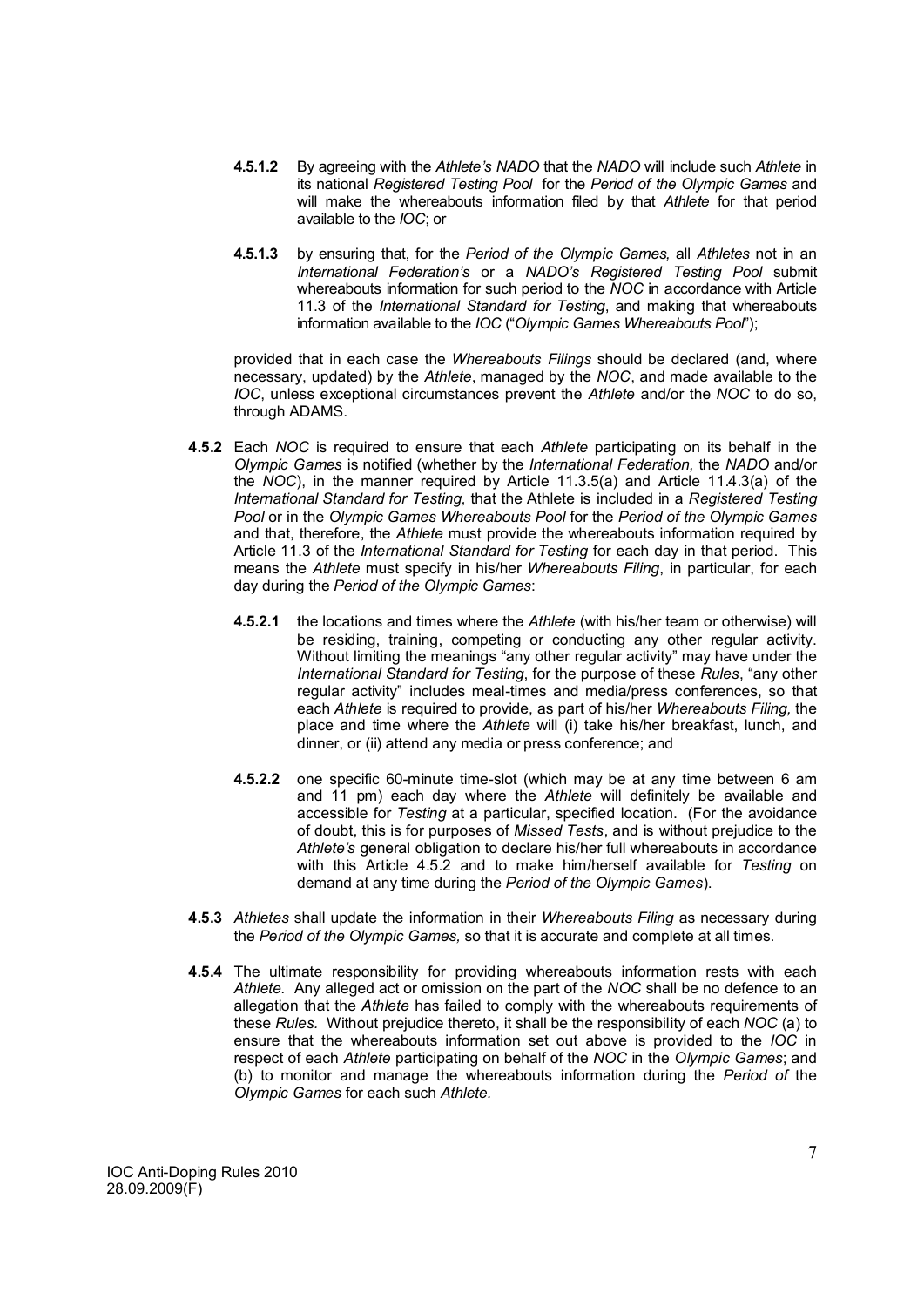- **4.5.5** The *Athlete* shall make himself/herself available for *Testing* at such whereabouts, and in particular in accordance with Article 11.4 of the *International Standard for Testing*.
- **4.5.6** If it is established that an *Athlete* failed:
	- **4.5.6.1** to advise the *IOC* or other responsible *Anti-Doping Organization* having set up an RTP of his/her whereabouts in accordance with Article 4.5 of these *Rules* for each day during the *Period of the Olympic Games*, that failure shall be deemed a *Filing Failure* for purposes of Article 2(A) of these Rules where the conditions of Article 11.3.5 of the *International Standard for Testing* are met;
	- **4.5.6.2** to be available for Testing at his/her declared whereabouts during the specified 60-minute time-slot, that failure shall be deemed a *Missed Test* for purposes of Article 2(A) of these Rules where the conditions of Article 11.4.3 of the *International Standard for Testing* are met; or
	- **4.5.6.3** to be available for *Testing* at his/her declared whereabouts outside of the specified 60-minute time-slot (see Article 4.5.2.2 of these *Rules*), that failure may be deemed a *Filing Failure* for purposes of Article 2(A) of these Rules where the information that he/she filed about his/her whereabouts was inaccurate or insufficient . Alternatively, in appropriate circumstances, it may be pursued as an anti-doping rule violation within the meaning of Article 2.3 of the *Code* (evasion of *Sample* collection) and/or Article 2.5 of the *Code*  (*Tampering* or *Attempted Tampering* with *Doping Control*).
- **4.5.7** Any *NOC* which fails to comply with the requirements in relation to whereabouts information as set out in these *Rules*, and in particular to manage athlete whereabouts information as per Article 4.5 may be subject to sanctions, in particular pursuant to Article 10 of these *Rules.*
- **4.5.8** Whereabouts information provided pursuant to Article 4.5.1 shall be shared with *WADA* and other *Anti-Doping Organisations* having jurisdiction to test an *Athlete* during the *Period of the Olympic Games* on the strict condition that it be kept confidential and be used only for *Doping Control* purposes.

#### **4.6 Selection of** *Athletes* **to be Tested**

**4.6.1** The *IOC,* in consultation with *VANOC* and the relevant *International Federations,* shall determine the number of tests to be performed during the *Period of the Olympic Games*.

A significant amount of *Testing* shall be *Target Testing* and the other *Testing* shall be determined by *Random Selection*.

Appendix 3 details the relevant factors for *Target Testing* as well as the technical procedures relating to *Doping Control* by VANOC.

# **4.7 Independent Observers:**

The *IOC* and *VANOC* shall provide full and complete access to Independent Observers who are responsible for and conduct the *Independent Observer Program* for the *Doping Control* upon the occasion of the *Olympic Games*.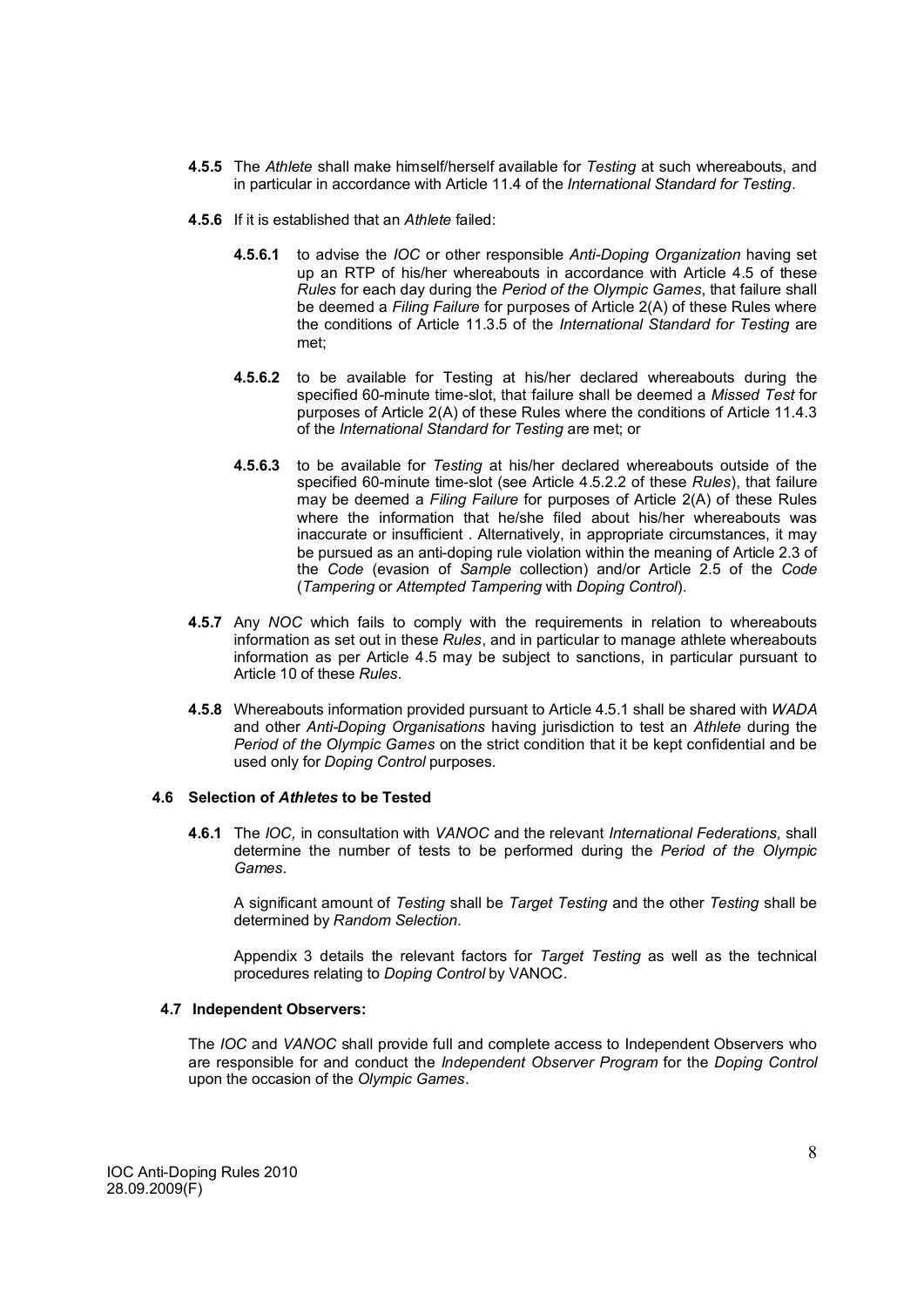# **ARTICLE 5 ANALYSIS OF SAMPLES**

*Samples* shall be analysed in accordance with Article 6 of the Code and the following principles:

## **5.1 Storage of Samples and delayed analysis**

*Samples* shall be stored in a secure manner at the laboratory or as otherwise directed by the *IOC*  and may be further analysed. Consistent with Article 17 of the *Code,* the ownership of the samples is vested in the *IOC* for eight years. During this period, the *IOC* shall have the right to re-analyse *Samples,* it being understood that the relevant *International Standards,* as they may be amended from time to time, shall apply as appropriate. Any anti-doping rule violation discovered as a result thereof shall be dealt with in accordance with these *Rules*. After this period, the ownership of the samples shall be transferred to the laboratory storing such samples, provided that all means of identification of the *Athletes* will be removed and destroyed and that proof of this destruction shall be provided to the *IOC*.

# **ARTICLE 6 DISCIPLINARY PROCEDURE WITH RESPECT TO ALLEGED ANTI-DOPING RULE VIOLATIONS ARISING UPON THE OCCASION OF THE OLYMPIC GAMES**

# **6.1 General Principles**

- **6.1.1** These *Rules*, in particular this Article 6, set forth the applicable procedure in order to establish any anti-doping rule violation, to identify the *Athlete* or other *Person* concerned and to apply the measures and sanctions set forth in the Olympic Charter and the *Code*.
- **6.1.2**. Any anti-doping rule violation arising upon the occasion of the *Olympic Games* will be subject to the measures and sanctions set forth in Rule 23 of the Olympic Charter and its Bye-law, and/or in the *Code*.
- **6.1.3** Any measure or sanction applying to any anti-doping rule violation arising upon the occasion of the *Olympic Games* will be pronounced in accordance with Rule 23 of the Olympic Charter and its Bye-law.
- **6.1.4** Pursuant to Rule 23.2.2.4 of the Olympic Charter, the *IOC* Executive Board delegates to a Disciplinary Commission, as established pursuant to Article 6.2.4 below (the "Disciplinary Commission") all its powers, except:
	- (i) the power to pronounce, with regards to *IOC* members, the honorary President, honorary members and honour members, a reprimand or suspension (Rule 23.1.1 of the Olympic Charter);
	- (ii) the power to pronounce, with regards to *IFs*, the withdrawal from the programme of the *Olympic Games* of a discipline or event (Rule 23.1.2(a) of the Olympic Charter) as well as the withdrawal of provisional recognition of an *IF* or of an association of *IFs* (Rules 23.1.2(b) and 23.1.3(a) of the Olympic Charter);
	- (iii) the power, with regards to *NOCs*, to pronounce the suspension, or the withdrawal of provisional recognition of an *NOC* or of an association of *NOCs* or another recognized association or organisation (Rules 23.1.4(a) and (b),  $23.1.5(a)$  and  $23.1.8(a)$  of the Olympic Charter);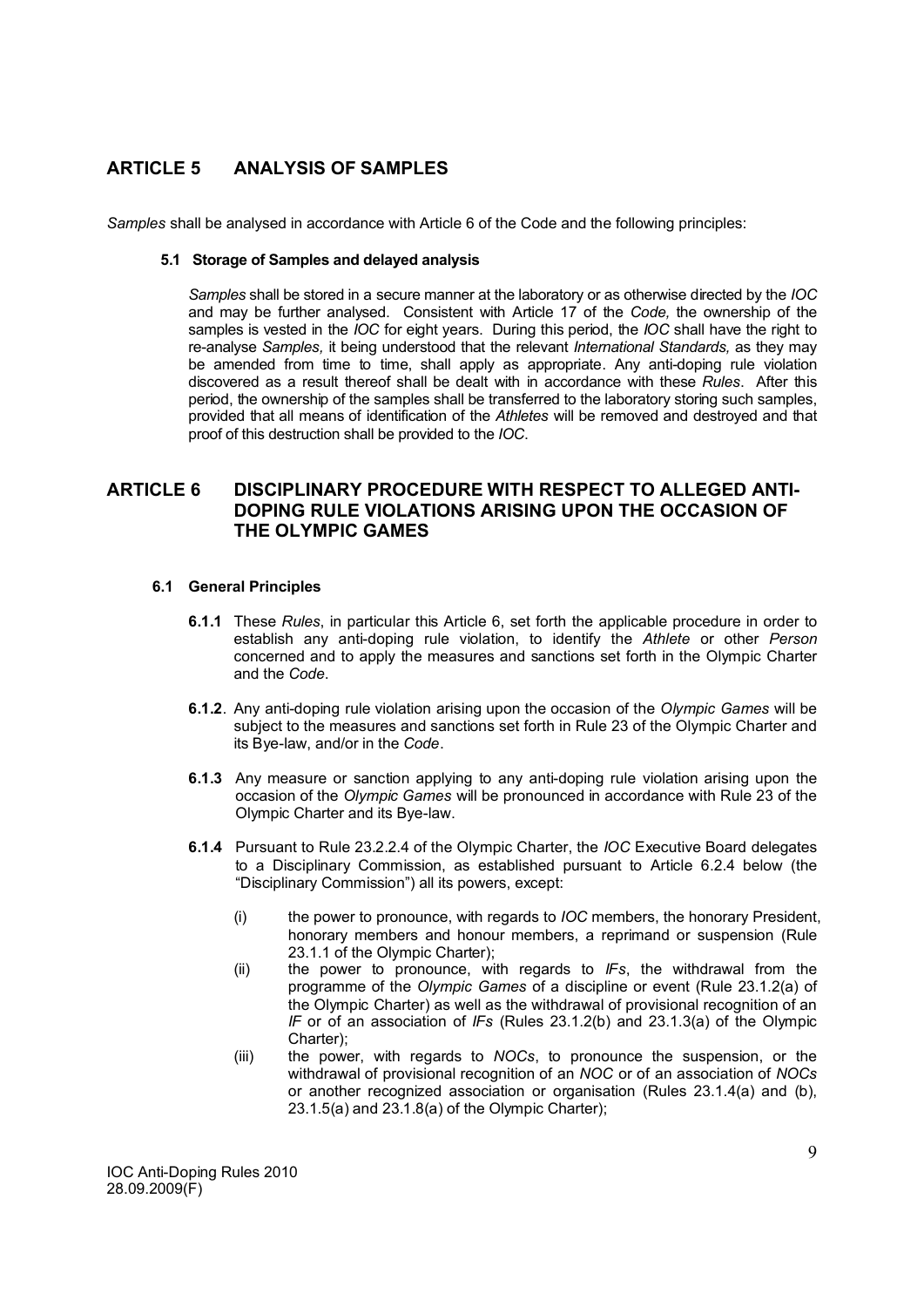(iv) in the context of the *Olympic Games,* with regard to individual competitors, teams, officials, managers, other members of any delegation as well as referees and members of the jury: the power to pronounce permanent *ineligibility* or exclusion from future *Olympic Games* (Rules 23.2.1 and 23.2.2 of the Olympic Charter).

In addition, the *IOC* President, when setting up a Disciplinary Commission pursuant to Article 6.2.4 below, may decide, at his discretion, that all measures and sanctions in a given case will be pronounced by the *IOC* Executive Board, in which case the Disciplinary Commission's powers will be those as set forth in Article 6.1.5 and 6.1.7 below.

- **6.1.5** In all procedures relating to any anti-doping rule violations arising upon the occasion of the *Olympic Games,* the right of any *Person* to be heard pursuant to Bye-law to Rule 23.3 of the Olympic Charter will be exercised solely before the Disciplinary Commission. The right to be heard includes the right to be acquainted with the charges and the right to appear personally in front of the Disciplinary Commission or to submit a defence in writing, at the option of the *Person* exercising his right to be heard.
- **6.1.6** In all cases of anti-doping rule violations arising upon the occasion of the *Olympic Games* for which the *IOC* Executive Board has delegated all its powers to the Disciplinary Commission, the said Disciplinary Commission will decide on the measure and/or sanction to be pronounced. Such decision, which the Disciplinary Commission shall promptly communicate to the *IOC* President and the *IOC* Executive Board, shall constitute the decision by the *IOC*.
- **6.1.7** In all cases of anti-doping rule violations arising upon the occasion of the *Olympic Games* for which the *IOC* Executive Board has retained its powers (see Article 6.1.4 above), the Disciplinary Commission will provide to the *IOC* Executive Board a report on the procedure conducted under the authority of the Disciplinary Commission, including a proposal to the *IOC* Executive Board as to the measure and/or sanction to be decided upon by the *IOC* Executive Board. In such case, the proposal of the Disciplinary Commission shall not be binding upon the *IOC* Executive Board, whose decision shall constitute the decision by the *IOC*.

# **6.2 Procedures**

# **6.2.1 Identification of** *adverse analytical finding***, informing Chairman of** *IOC* **Medical Commission**:

The head of a laboratory which identifies an *adverse analytical finding* (e.g. with respect to the A sample), or the *Person* who alleges that any other anti-doping rule violation has been committed, shall immediately inform the Chairman of the *IOC* Medical Commission or the person designated by him and provide him, by secure fax, confidential hand delivery, by secure and confidential electronic notification or in any other confidential written manner, with a detailed report containing the results of the *adverse analytical finding* and the documentation relating to the analyses performed or the relevant information relating to such other apparent anti-doping rule violation.

# **6.2.2 Verification of validity of anti-doping rule violation**:

The Chairman of the *IOC* Medical Commission, assisted by the *IOC* Medical Director, shall identify the *Athlete* or other *Person* being charged with an anti-doping rule violation and verify whether it is in fact an *adverse analytical finding* (e.g. that there is no TUE) or whether it appears that any other anti-doping rule violation may have been committed. The Chairman of the *IOC* Medical Commission, assisted by the *IOC*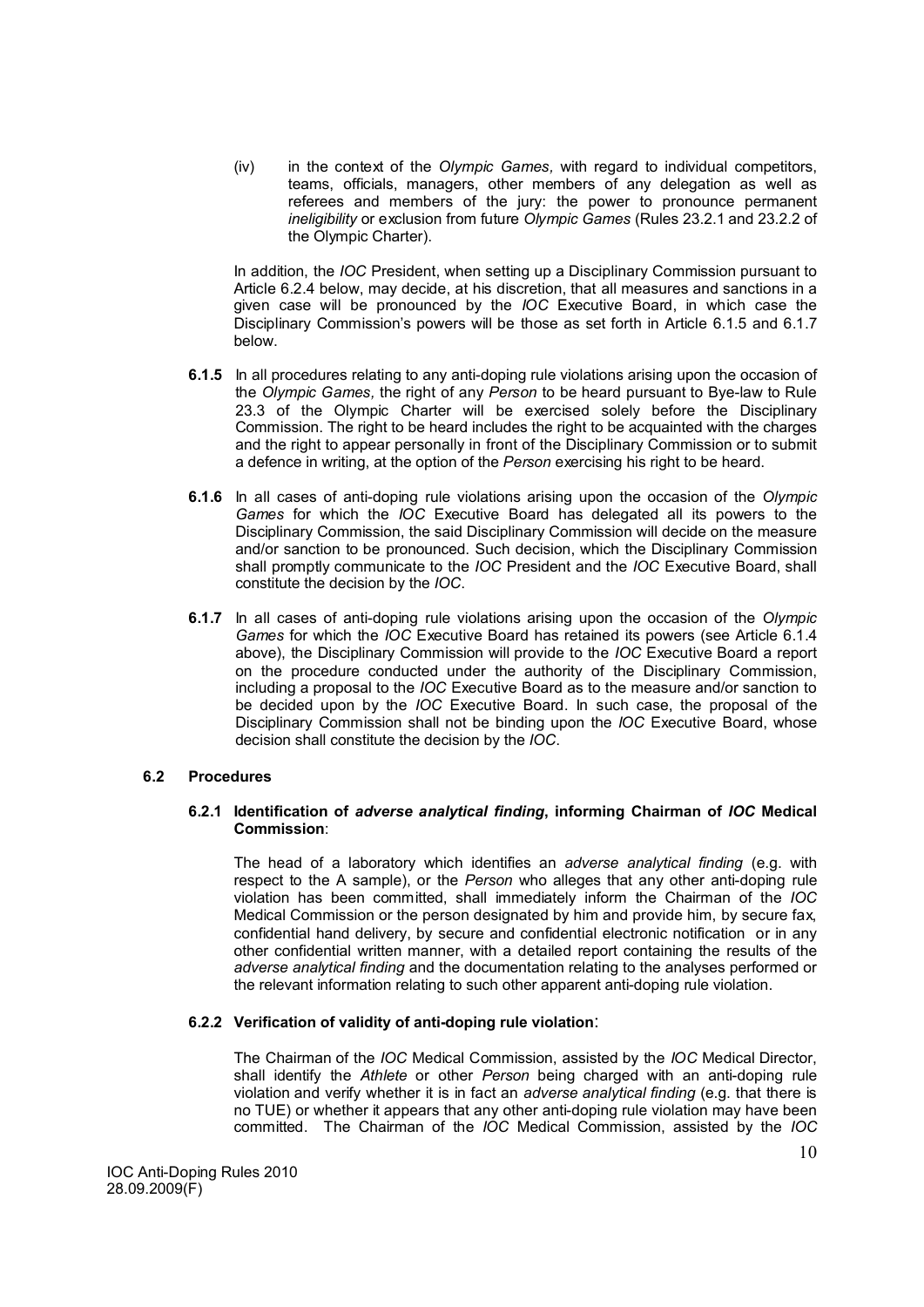Medical Director, shall also determine whether there is any apparent departure from the *International Standard for Testing* or the *International Standard for Laboratories* that caused the *adverse analytical finding*.

#### **6.2.3 Informing the** *IOC* **President**:

If the review under Article 6.2.2 above does not reveal an applicable TUE or departure from the *International Standards* that caused the *adverse analytical finding*, the Chairman of the *IOC* Medical Commission or a person designated by him shall immediately inform the *IOC* President of the existence of the *adverse analytical finding*, or other apparent anti-doping rule violation, and the essential details available to him concerning the case.

#### **6.2.4 Results management in the case of violation of whereabouts requirements (Article 2(A) of these** *Rules***)**

- **6.2.4.1** The *IOC* shall be responsible for declaring any apparent *Filing Failure* or *Missed Test* of *Athletes* relating to the *Period of the Olympic Games.* Where an *Athlete* is in his/her *International Federation's* or *NADO's Registered Testing Pool,* his/her *NOC* shall procure that the *International Federation* or *NADO* (as applicable) delegates this responsibility to the *IOC* in accordance with Article 11.7.2 or Article 11.7.4 (as applicable) of the *International Standard for Testing.*
- **6.2.4.2** The *IOC* will declare such apparent *Filing Failures* and *Missed Tests* in accordance with Article 11.6 of the *International Standard for Testing,* provided that the time-limits set out in Article 11.6 will be truncated to reflect the nature of the *Olympic Games,* so that the deadline for the *Athlete* at each step of the procedure shall be 24 hours from receipt of the relevant notice from the *IOC*.
- **6.2.4.3** Each *NOC* shall procure that the *IOC* is advised prior to the start of the *Olympic Games* of any *Filing Failures* or *Missed Tests* that have been declared against each *Athlete* participating in the *Olympic Games* on the NOC's behalf in the 18-month period prior to the start of the *Olympic Games.* Where requested by the *IOC* for purposes of Article 6.2.4.4(a) of these *Rules,* the *NOC* shall ensure that the full file relating to such declared *Filing Failure(s)* or *Missed Test(s)* is provided to the *IOC* without delay.
- **6.2.4.4** Where the *IOC* declares a *Filing Failure* or a *Missed Test* against an *Athlete*, if:
	- a. it is the third *Filing Failure* and/or *Missed Test* declared against the *Athlete*  in the 18-month period up to and including the date of that third *Filing Failure* or *Missed Test*; or
	- b. it is the second *Filing Failure* and/or *Missed Test* declared against the *Athlete* during the *Period of the Olympic Games*;

then the Chairman of the *IOC* Medical Commission or a person designated by him shall immediately inform the *IOC* President of the existence of an apparent anti-doping rule violation under Article 2(A.1) or Article 2(A.2), and the essential details available to him concerning the case.

# **6.2.5 Setting up of the Disciplinary Commission**:

The *IOC* President shall promptly set up a Disciplinary Commission. This Commission shall consist of a Chairman, who shall be the Chairman of the *IOC* Juridical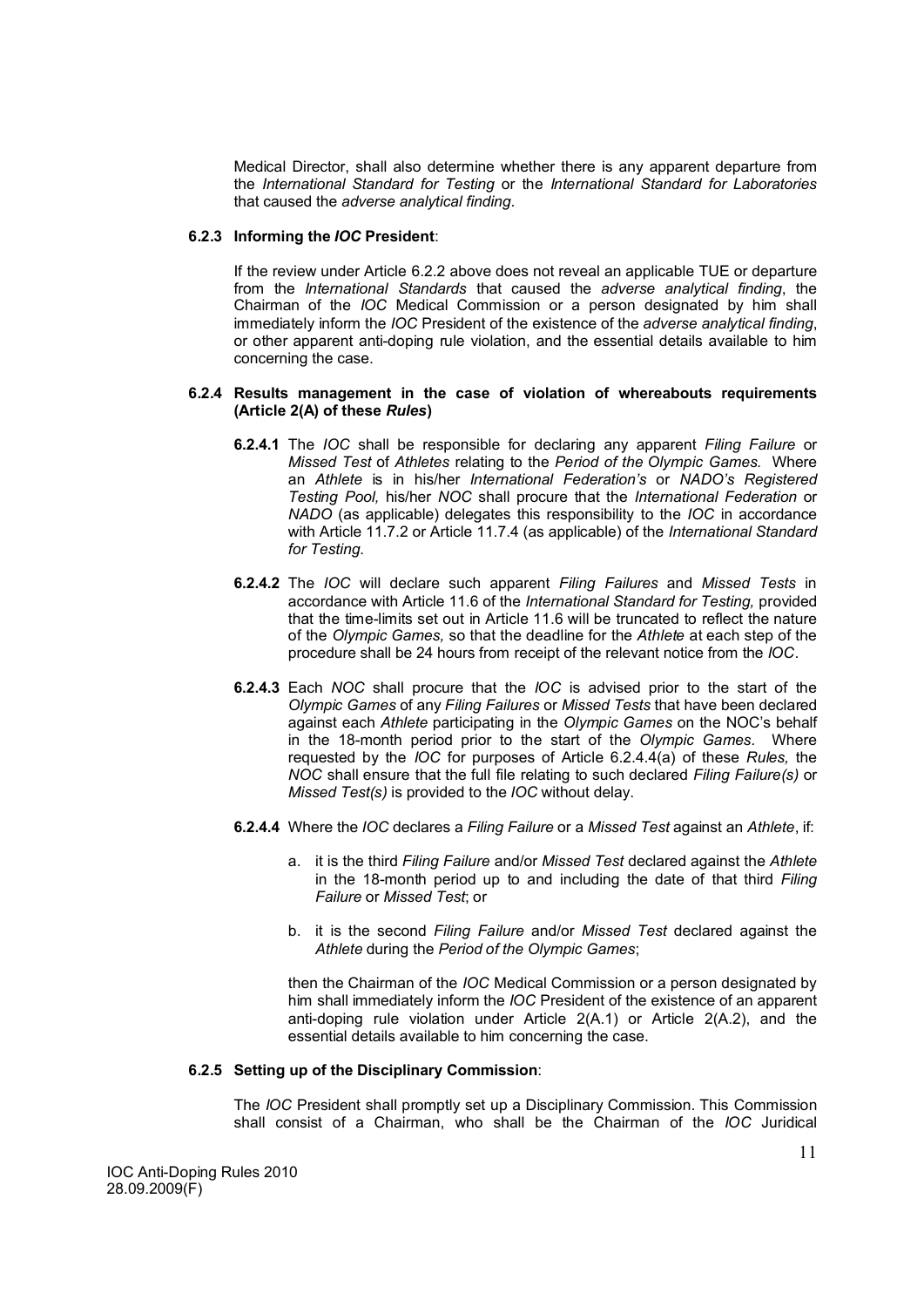Commission or a member of such Commission designated by the *IOC* President, plus two other persons who are members of the *IOC* Executive Board and/or of the *IOC* Juridical Commission. The Disciplinary Commission shall be assisted by the *IOC* Legal Department and the *IOC* Medical and Scientific Department.

- **6.2.6 Notifying** *Athlete* **or other** *Person***s concerned of the anti-doping rule violation**: The *IOC* President or a person designated by him shall promptly notify the *Athlete* or other *Person* concerned, the *Athlete's* or other *Person*'s chef de mission, the *International Federation* concerned and a representative of the *Independent Observer Program* of:
	- a) the *adverse analytical finding*;
	- b) the *Athlete's* right to request the analysis of the B sample or, failing such request, that the B sample analysis may be deemed waived;
	- c) the scheduled date, time and place for the B *Sample* analysis if the *Athlete* chooses to request an analysis of the B *Sample* or if the *IOC* chooses to have the B sample analysed;
	- d) the right of the *Athlete* and/or the *Athlete's* representative to attend the B sample opening and analysis if such analysis is requested;
	- e) the *Athlete's* right to request copies of the A and B sample laboratory package, which includes information as required by the *International Standard for Laboratories;*
	- f) the anti-doping rule violation or, where applicable, instead of the information in (a) to (e), the factual basis of the other anti-doping rule violation(s), and if applicable, the additional investigation that will be conducted as to whether there is an anti-doping rule violation;
	- g) the composition of the Disciplinary Commission.

It shall be the responsibility of the chef de mission to inform the relevant *National Anti-Doping Organisation* of the *Athlete*.

# **6.2.7 Exercise of the right to be heard**:

Included in the notification referred to in Article 6.2.6 above, the *IOC* President or a person designated by him shall offer the *Athlete*, or other *Person*, and his chef de mission the option to either attend a hearing of the Disciplinary Commission, or to submit a defence in writing. If the *Athlete*, or other *Person*, and his chef de mission elect to attend a hearing of the Disciplinary Commission, the *Athlete* or other *Person* may be accompanied or represented at the hearing by *Person*s of their choice (e.g. lawyer, doctor, etc.), with a maximum of three for each of the *Athlete* or other *Person*. The President of the *International Federation* concerned, or his representative, as well as a representative of the *Independent Observer Program* shall also be invited to attend the hearing. If the *Athlete* or other *Person* and/or his chef de mission elect not to attend a hearing of the Disciplinary Commission, they may submit a defence in writing, which should be delivered to the Disciplinary Commission within the deadline set forth by the Disciplinary Commission to that effect.

If the *Athlete* or other *Person* concerned and/or his delegation have already left the Olympic host city, the Chairman of the Disciplinary Commission shall take reasonable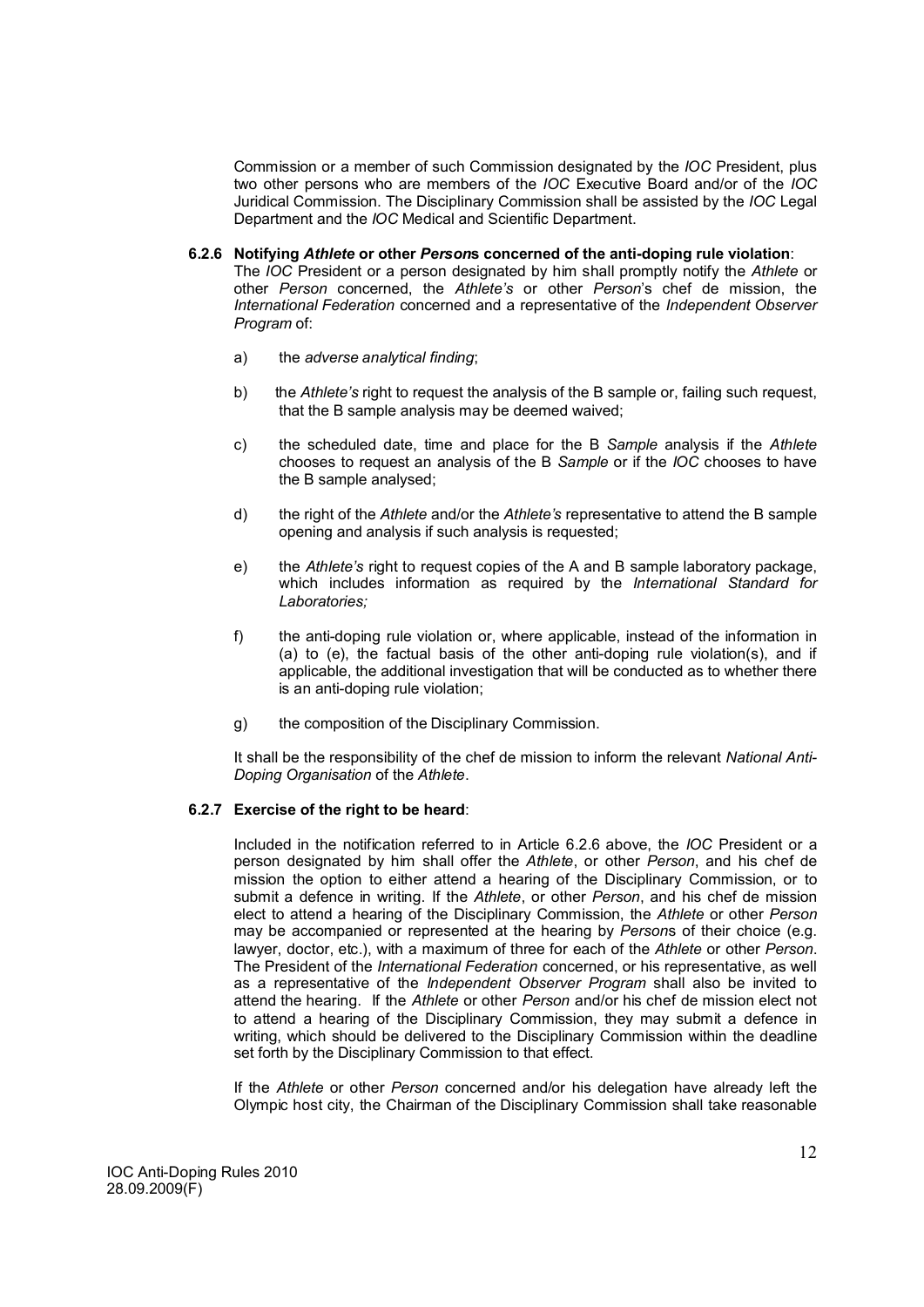measures that he considers appropriate in the circumstances in order that a decision can be made as quickly as possible in accordance with these *Rules.*

#### **6.2.8** *Provisional Suspension*:

The Chairman of the Disciplinary Commission may impose a *Provisional Suspension* upon the *Athlete* or other *Person* concerned until the decision has been pronounced by the Disciplinary Commission or the *IOC* Executive Board, as the case may be.

# **6.2.9 Nature and circumstances of violation; adducing evidence**:

The Disciplinary Commission shall determine the nature and circumstances of any antidoping rule violation which may have been committed. It shall allow the *Athlete* or other *Person* concerned an opportunity to adduce any relevant evidence, which does not require the use of disproportionate means (as decided by the Disciplinary Commission), which the *Athlete* or other *Person* deems helpful to the defence of his case in relation to the result of the test, or other anti-doping rule violation, either orally, before the Commission, or in writing, as the *Athlete* or other *Person* concerned so wishes.

# **6.2.10 Opinion of experts, adducing other evidence**:

The Disciplinary Commission may seek the opinion of experts or obtain other evidence on its own motion.

# **6.2.11 Intervention of** *International Federation* **concerned**:

The *International Federation* concerned, if it has chosen to take part in the discussions, may intervene as an interested third party and adduce evidence. To the extent that the *Athlete* is a member of a *Team Sport*, or is participating in a sport that is not a *Team Sport* but where awards are given to teams, the *International Federation* shall help ensure that the sanctions imposed by the *IOC* are as provided in the applicable rules of the relevant *International Federation*.

## **6.2.12 Extending the procedure to other** *Person***s**:

If, at any time (i.e. before, during or after the hearing), circumstances suggest such a course of action, the Disciplinary Commission may propose extending the procedure to any other *Person*(s) (particularly among the *Athlete's* entourage) subject to *IOC* jurisdiction who may have contributed to the apparent anti-doping rule violation. In such an event, it shall submit a report to the *IOC* President, who will take a decision in this regard. If the *IOC* President decides to initiate a procedure with regard to such other *Person*(s), he will decide if this will take place in the form of an independent procedure or as part of the on-going procedure. In any event, these rules of procedure and general provisions shall apply *mutatis mutandis* to such other *Person*(s).

#### **6.2.13. Notifying the** *Athlete* **and other parties concerned of decision**:

The *IOC* President, or a *Person* designated by him, shall promptly notify the *Athlete* or other *Person* concerned, the chef de mission, the *International Federation* concerned, a representative of the *Independent Observer Program* and the *WADA* of the decision of the Disciplinary Commission or of the *IOC* Executive Board, as the case may be, by sending a full copy of the decision to the addressees.

#### **6.2.14 Time Limit**:

IOC Anti-Doping Rules 2010 28.09.2009(F)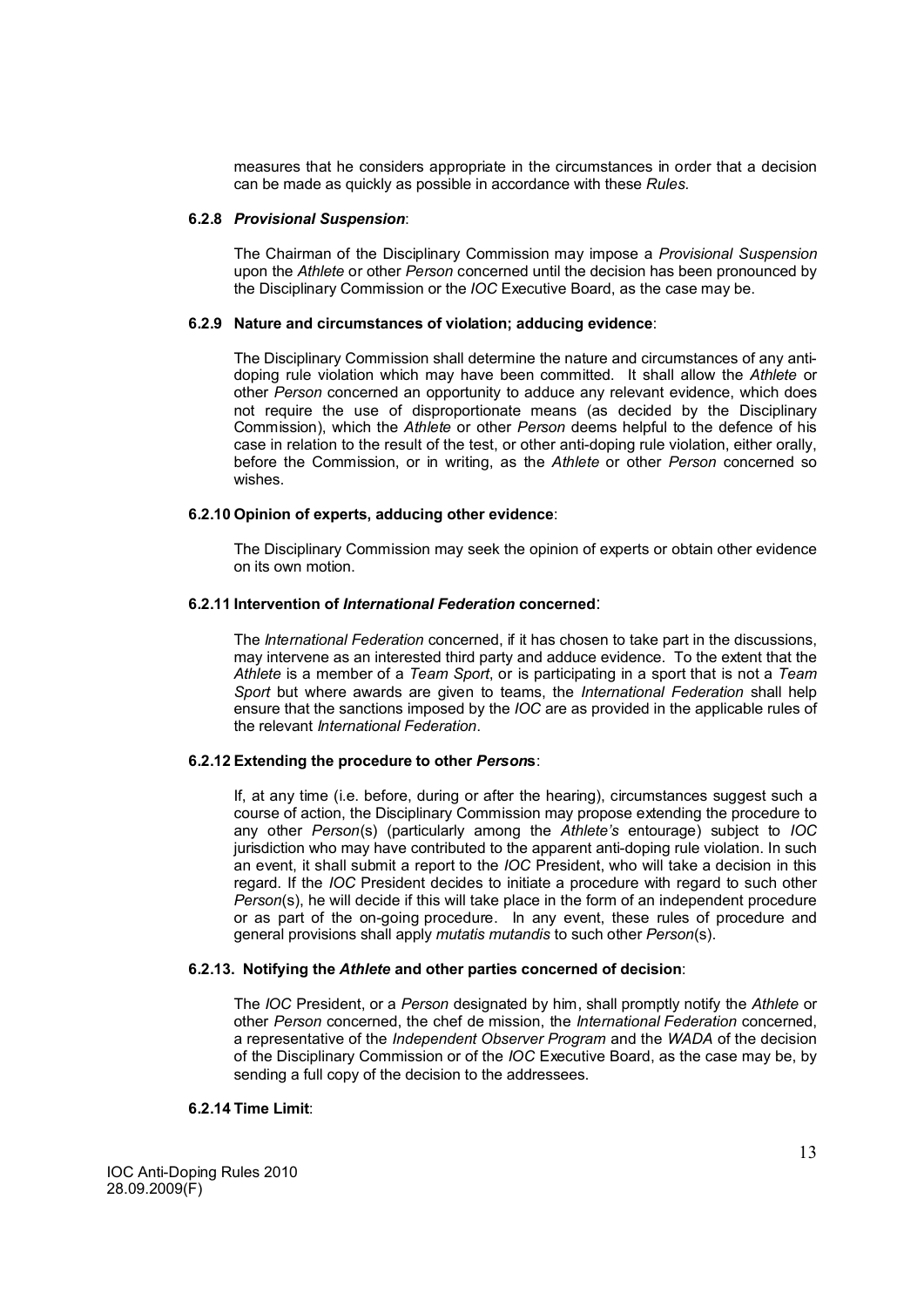The entire disciplinary procedure shall not exceed 24 hours from the time the *Athlete* or other *Person* concerned is informed of such anti-doping rule violation.

However, the *IOC* President may decide to extend this time limit depending upon specific circumstances of a case*.*

#### **6.3 General Provisions**

#### **6.3.1. Conflict of interest**:

No *Person* may be a member of the *IOC* Disciplinary Commission if he (i) has the same nationality as the *Athlete*, or other *Person*, concerned; (ii) has any declared or apparent conflict of interest with such *Athlete*, the *National Olympic Committee* or *International Federation* of such *Athlete* or any *Person* whatsoever involved in the case; or (iii) in any way whatsoever, does not feel himself to be free and independent.

#### **6.3.2. Violation of procedures and other provisions**:

No violation of the above-noted procedures and other provisions related thereto can be invoked if the *Athlete* or other *Person* involved has not been prejudiced by such violation.

# **6.3.3 Deemed Notification**

Notice to an *Athlete* or other *Person* who has been accredited pursuant to the request of the *NOC*, may be accomplished by delivery of the notice to the *NOC*. Notification to the Chef de Mission or the President or Secretary General of the *NOC* of the *Athlete* or other *Person* shall be deemed to be a delivery of notice to the *NOC*.

# **ARTICLE 7 AUTOMATIC DISQUALIFICATION OF INDIVIDUAL RESULTS, INELIGIBILITY FOR OLYMPIC GAMES**

# **7.1 Automatic** *Disqualification***:**

A violation of these *Rules* in *Individual Sports* in connection with *Doping Control* automatically leads to *Disqualification* of the *Athlete's* results in the *Competition* in question, with all other consequences, including forfeiture of any medals, points and prizes.

# **7.2 Ineligibility:**

Should an *Athlete* be found to have committed an anti-doping rule violation before he has actually participated in a *Competition* at the *Olympic Games* or, in the case where an *Athlete* has already participated in a *Competition* at the *Olympic Games* but is scheduled to participate in additional *Competitions* at the *Olympic Games*, the Disciplinary Commission or the *IOC* Executive Board, as the case may be, may declare the *Athlete* ineligible for such *Competitions* at the *Olympic Games* in which he has not yet participated, along with other sanctions which may follow, such as exclusion of the *Athlete* and other Persons concerned from the *Olympic Games* and the loss of accreditation.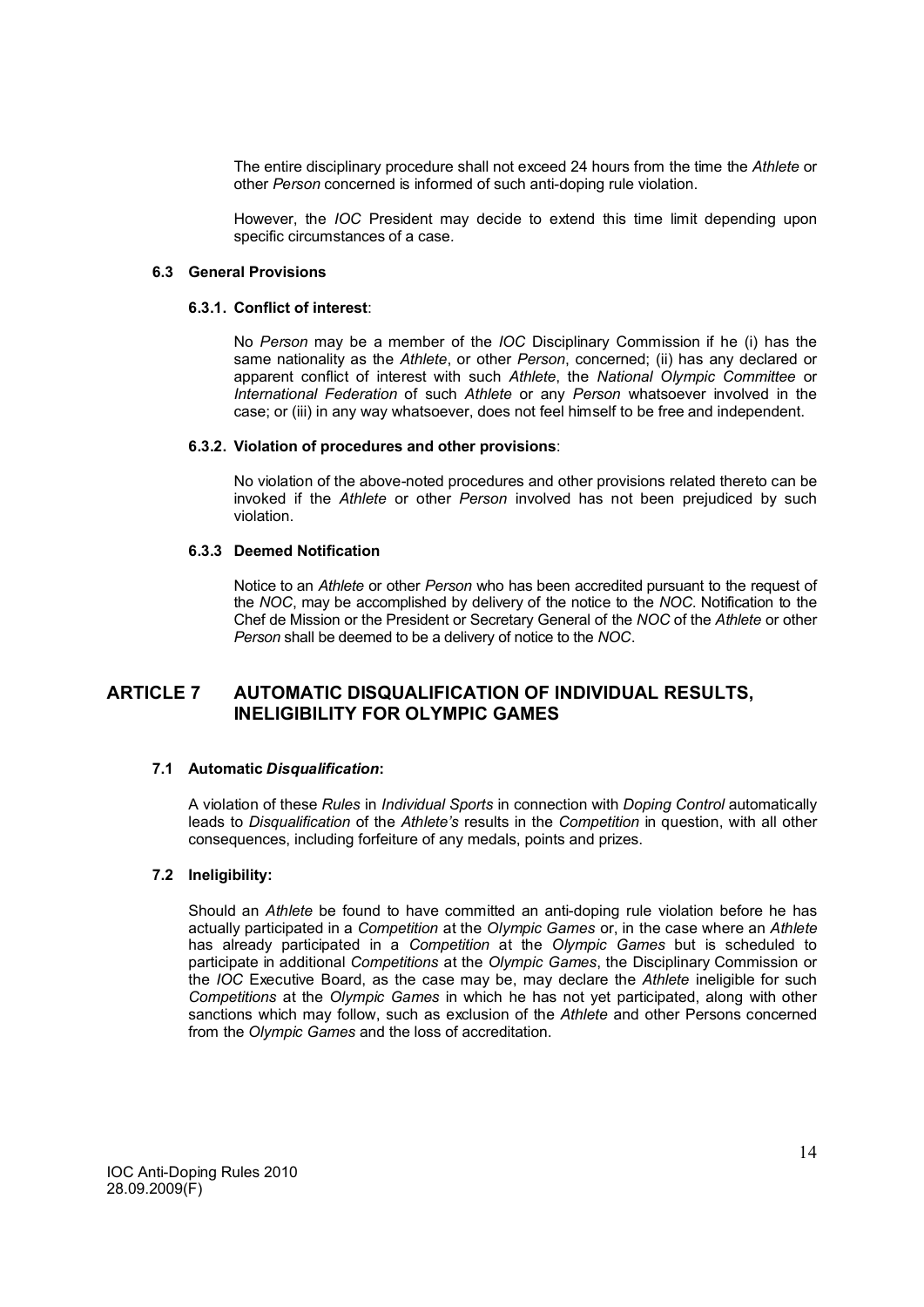# **ARTICLE 8 SANCTIONS ON INDIVIDUALS**

# **8.1** *Disqualification* **of** *Olympic Games* **Results**

An anti-doping rule violation occurring during or in connection with the *Olympic Games* may lead to *Disqualification* of all of the *Athlete's* results obtained in the *Olympic Games* with all consequences, including forfeiture of all medals, points and prizes, except as provided in Article 8.1.1.

**8.1.1** If the *Athlete* establishes that he or she bears *No Fault or Negligence* for the violation, the *Athlete's* results in the *Competitions* (for which the *Athlete's* results have not been automatically *Disqualified* as per Article 7.1 hereof) shall not be *Disqualified* unless the *Athlete's* results in *Competitions* other than the *Competition* in which the anti-doping rule violation occurred were likely to have been affected by the *Athlete's* anti-doping rule violation.

# **8.2 Status During** *Ineligibility*

No *Person* who has been declared *Ineligible* may, during the period of *Ineligibility*, participate in any capacity in the *Olympic Games*.

# **8.3** *Consequences of* **Anti-Doping Rule** *Violations* **beyond** *Disqualification*:

The *Consequences of Anti-Doping Rule Violations* and the conduct of additional hearings as a consequence of hearings and decisions of the *IOC*, including with regard to the imposition of sanctions over and above those relating to the *Olympic Games*, shall be managed by the relevant *International Federations*.

# **8.4 Temporary or Permanent Ineligibility**

The Disciplinary Commission or the *IOC* Executive Board, as the case may be, may declare the *Athlete*, as well as other *Person*s concerned, temporarily or permanently ineligible for editions of the Games of the Olympiad and the Olympic Winter Games subsequent to the *Olympic Games*.

# **ARTICLE 9 CONSEQUENCES TO TEAMS**

**9.1** Where more than one member of a team in a *Team Sport* has been notified of a possible antidoping rule violation under Article 6 in connection with the *Olympic Games,* the team shall be subject to *Target Testing* for the *Olympic Games*.

In *Team Sports*, if more than one team member is found to have committed an anti-doping rule violation during the *Period of the Olympic Games*, the team may be subject to *Disqualification* or other disciplinary action, as provided in the applicable rules of the relevant *International Federation*.

In sports which are not *Team Sports* but where awards are given to teams, if one or more team members have committed an anti-doping rule violation during the *Period of the Olympic Games*,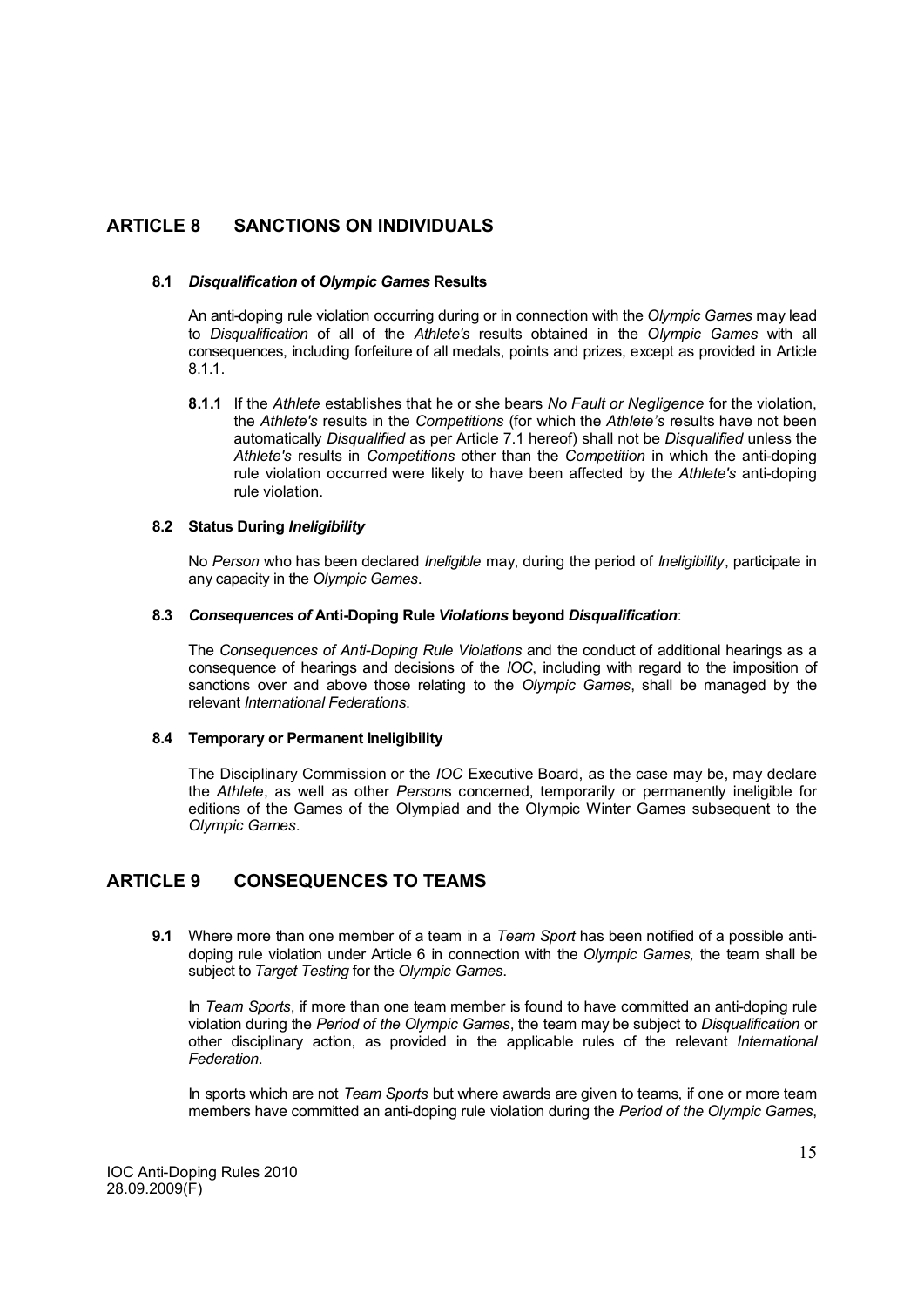the team may be subject to *Disqualification*, and/or other disciplinary action as provided in the applicable rules of the relevant *International Federation*.

# **ARTICLE 10 FINANCIAL AND OTHER SANCTIONS ASSESSED AGAINST NATIONAL OLYMPIC COMMITTEES AND INTERNATIONAL FEDERATIONS**

- **10.1** The *IOC* Executive Board has the authority, in addition to the other powers it possesses, to withhold some or all funding or other non financial support to *NOCs* and *International Federations*  that are not in compliance with these *Rules*.
- **10.2** The *IOC* may elect to take additional disciplinary action against *NOCs* or *International Federations* with respect to recognition and the eligibility of its officials and *Athletes* to participate in *Olympic Games*.

# **ARTICLE 11 APPEALS**

#### **11.1 Decisions Subject to Appeal**

Decisions made under these *Rules* may be appealed as set forth below in Article 11.2 through 11.4 or as otherwise provided in the *Code*. Such decisions shall remain in effect while under appeal unless the appellate body orders otherwise.

## **11.2 Appeals from Decisions Regarding** *Anti-Doping* **Rule Violations, Consequences, and**  *Provisional Suspensions*

In addition to decision for which appeals are granted under Article 13.2 of the Code, a decision that the *IOC* lacks jurisdiction to rule on an alleged anti-doping rule violation or its *Consequences*, and a decision to impose a *Provisional Suspension* may be appealed exclusively as provided in this Article 11.2. Notwithstanding any other provision herein, the only *Person* that may appeal from a *Provisional Suspension* is the *Athlete* or other *Person* upon whom the *Provisional Suspension* is imposed.

- **11.2.1** In all cases arising from the *Olympic Games*, the decision may be appealed exclusively to the Court of Arbitration for Sport ("CAS") in accordance with the provisions applicable before such court.
- **11.2.2** In cases under Article 11.2.1, only the following parties shall have the right to appeal to CAS: (a) the *Athlete* or other *Person* who is the subject of the decision being appealed; (b) the relevant *International Federation* and any other *Anti-Doping Organisation* under whose rules a sanction could have been imposed; and (c) *WADA*.

#### **11.3 Appeals from Decisions Granting or Denying a Therapeutic Use Exemption**

Decisions by *WADA* reversing the grant or denial of a TUE may be appealed exclusively to CAS by the *Athlete*, the *IOC*, or *Anti-Doping Organisation* or other body designated by an *NOC* which granted or denied the TUE. Decisions to deny TUEs, and which are not reversed by *WADA*, may be appealed by *Athletes* to CAS.

# **11.4 Appeal from Decisions Pursuant to Article 10**

IOC Anti-Doping Rules 2010 28.09.2009(F)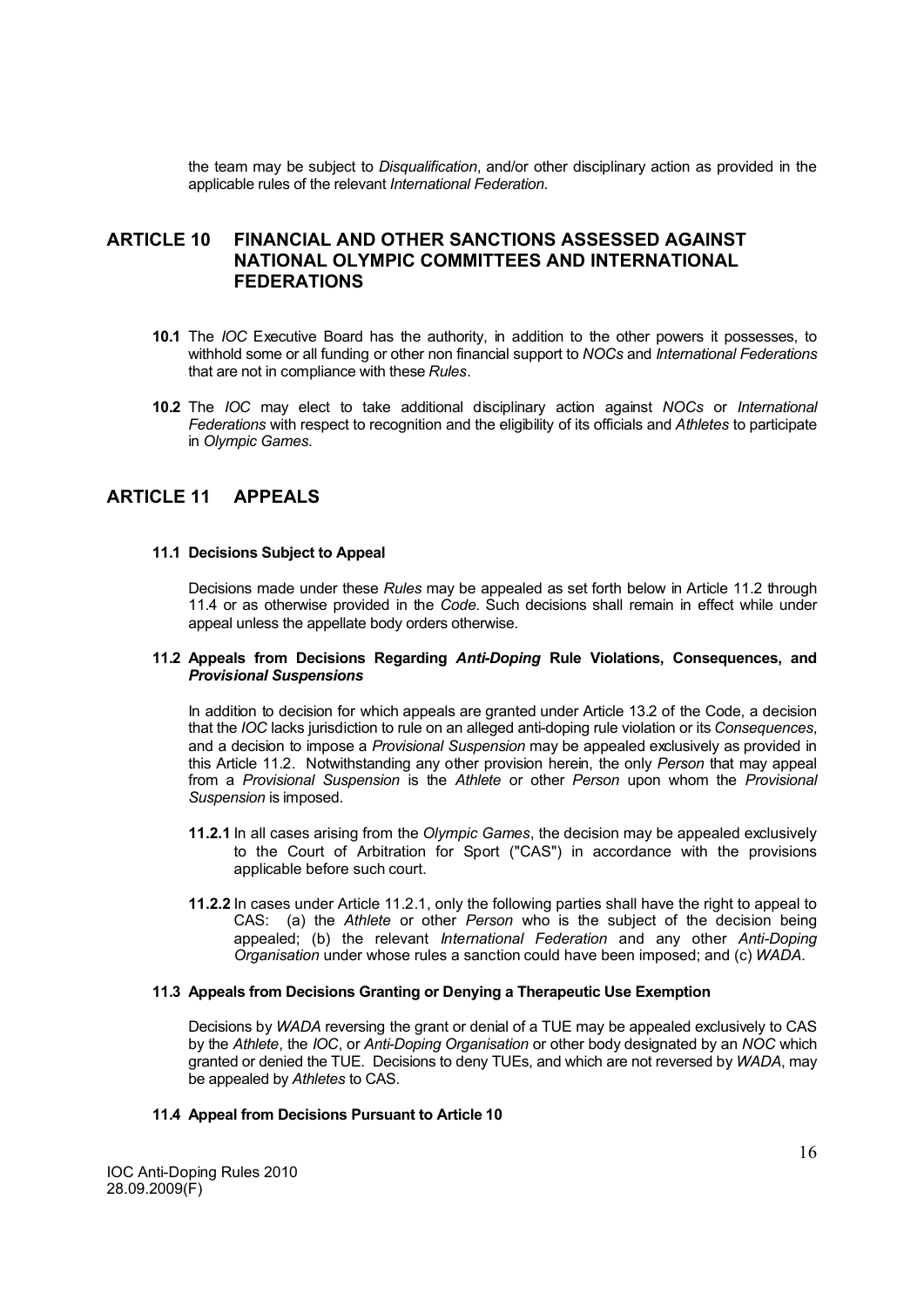Decisions by the *IOC* pursuant to Article 10 may be appealed exclusively to CAS by the *NOC* or *International Federation*.

#### **11.5 Time for Filing Appeals**

The time to file an appeal to CAS shall be within twenty-one (21) days from the date of receipt of the decision by the appealing party.

# **ARTICLE 12 APPLICABLE LAW, AMENDMENT AND INTERPRETATION OF ANTI-DOPING RULES**

- **12.1** These *Rules* are governed by the Olympic Charter and by Swiss law.
- **12.2** These *Rules* may be amended from time to time by the *IOC* Executive Board.
- **12.3** The headings used for the various Parts and Articles of these *Rules* are for convenience only and shall not be deemed part of the substance of these *Rules* or to affect in any way the language of the provisions to which they refer.
- **12.4** The PREAMBLE and the APPENDICES shall be considered integral parts of these *Rules*.
- **12.5** These *Rules* have been adopted pursuant to the applicable provisions of the *Code* and shall be interpreted in a manner that is consistent with applicable provisions of the *Code*. The comments annotating various provisions of the *Code* may, where applicable, assist in the understanding and interpretation of these *Rules*.

# **ARTICLE 13 LANGUAGES**

The English version of these *Rules* shall prevail.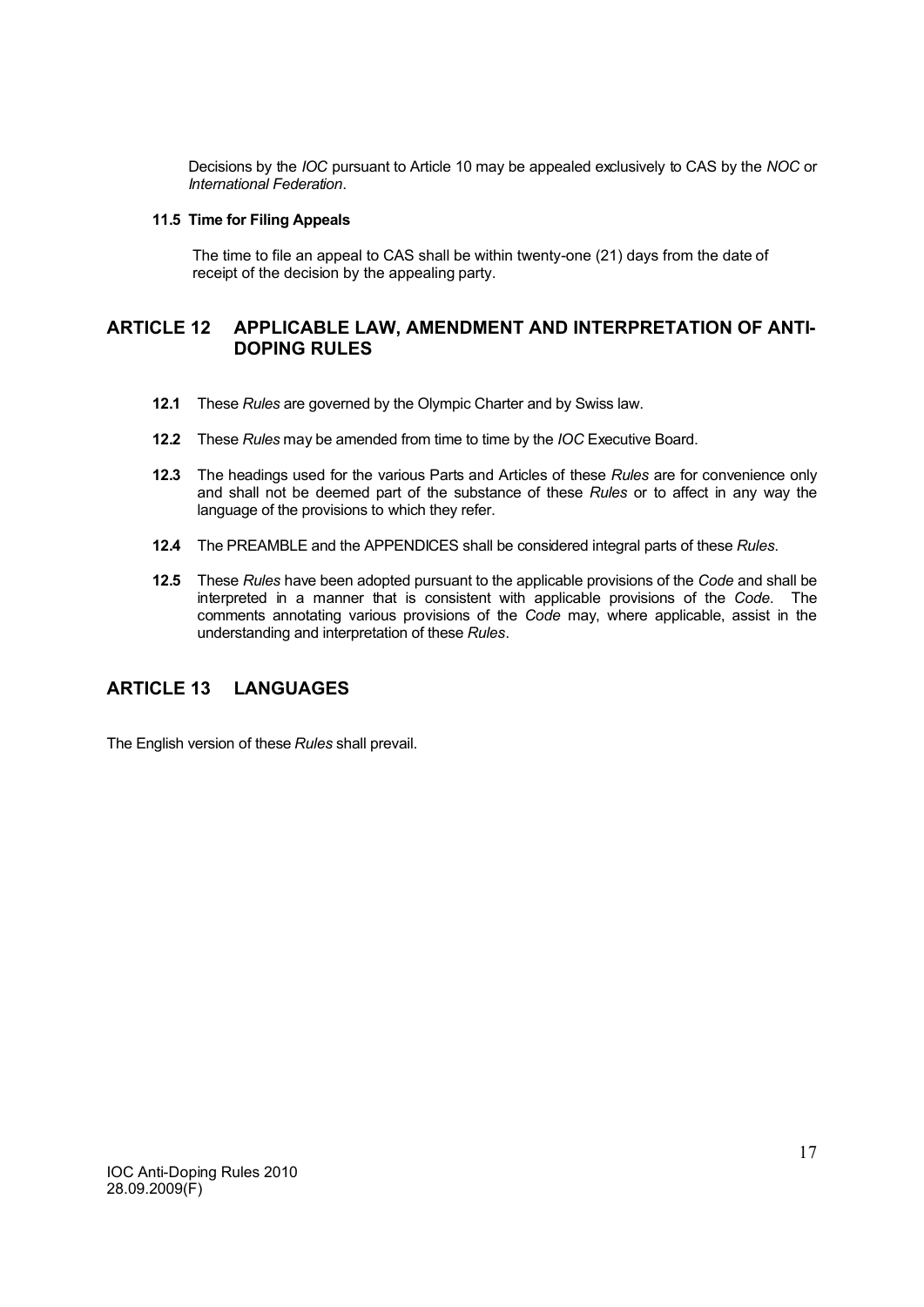# **APPENDIX 1 – DEFINITIONS**

# **Unless stated otherwise below, the definitions of the Code apply,** *mutatis mutandis***, to the capitalized terms appearing in italics in the Rules.**

*Athlete*. Any *Person* who participates, or who may potentially participate, in the *Olympic Games*.

*Competition*: A single race, match, game or singular athletic contest.

*In-Competition Period*. The *Period of the Olympic Games*.

*International Federation or IF*. An international non-governmental organisation, recognised by the *IOC*, administering one or several sports at world level and encompassing organisations administering such sports at national level.

*International Standard for Laboratories.* A standard adopted by *WADA* in support of the *Code with regard to Laboratory Analysis*.

*International Standard for Testing.* A standard adopted by *WADA* in support of the *Code* with regard to the *Testing* processes.

*IOC.* International Olympic Committee.

*Olympic Games*. The XXI Olympic Winter Games in Vancouver, 2010.

*Period of the Olympic Games*. The period commencing on the date of the opening of the Olympic village for the *Olympic Games*, namely, 4 February 2010 up until and including the day of the closing ceremony of the *Olympic Games*, namely, 28 February 2010.

*Possession*. (In addition to the definition set out in the Code:) For the avoidance of doubt, a *Person* may be in the *Possession* of a *Prohibited Method* when such *Person* has in his/her actual physical or constructive possession some or all of the materials necessary to carry out the *Prohibited Method*

*Olympic Games Whereabouts Pool*. All the *Athletes* identified by each *NOC*, in consultation with the relevant *International Federations*, as potentially competing at the *Olympic Games,* and who are not included in a *Registered Testing Pool.*

*Rules*. The International Olympic Committee Anti-Doping Rules applicable to the *Olympic Games*.

*VANOC.* The organising committee for the *Olympic Games.*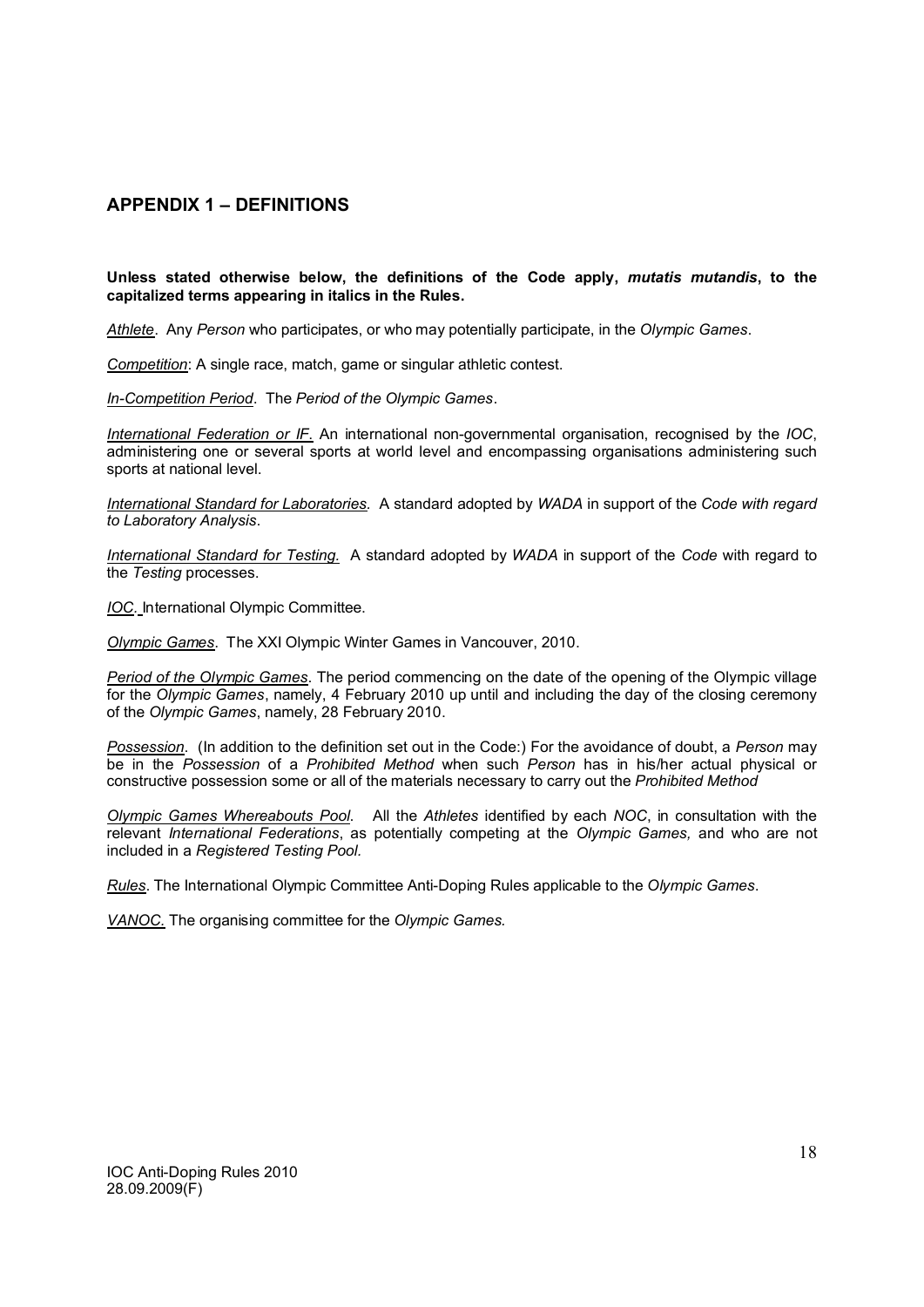# **APPENDIX 2 – CRITERIA RELATING TO THE INTERNATIONAL STANDARD FOR TESTING (Article 4.3 of the Rules)**

The meaning of the capitalised terms (appearing in italics) contained in this Appendix are defined in the relevant *International Standard for Testing* or in Appendix 1 to the *Rules*.

The *International Standard for Testing* includes standards for test distribution planning, notification of *Athletes*, preparing for and conducting *Sample* collection, security/post test administration and transport of *Samples*.

The *IOC* requires *VANOC* or any anti-doping organization performing tests on its behalf to plan and conduct the *Doping Control* in conformity with the *International Standards*.

There are a number of standards for which the *IOC,* as Anti-Doping Organisation (ADO), is required to establish criteria. The following table outlines the requirements of the *IOC*. Each item is referenced from the *International Standard for Testing*:

| Ref.                      | <b>Item</b>                                                                                                                                                                              | <b>Criteria</b>                                                                                                                                                                                                                                |
|---------------------------|------------------------------------------------------------------------------------------------------------------------------------------------------------------------------------------|------------------------------------------------------------------------------------------------------------------------------------------------------------------------------------------------------------------------------------------------|
| 5.3.4                     | The ADO shall establish criteria<br>to<br>validate the identity of an Athlete selected<br>to provide a Sample. This ensures the<br>selected Athlete is the Athlete who is<br>notified.   | The <i>IOC</i> requires the Athlete to present his/her<br>Olympic identity and accreditation card.<br>If the Athlete does not have an Olympic identity and<br>accreditation card then an official identity document<br>with photo is required. |
|                           |                                                                                                                                                                                          |                                                                                                                                                                                                                                                |
| 5.3.6<br>5.3.5            | For Sample Collection, the ADO shall<br>establish<br>criteria<br>to<br>that<br>ensure<br>reasonable attempts are made to notify<br>Athletes of their selection for Sample<br>collection  | NOCs are required to provide accurate Athlete<br>whereabouts information to the IOC.<br><b>This</b><br>information will be used to locate and notify<br>selected Athletes.                                                                     |
|                           |                                                                                                                                                                                          | DCOs will be provided with this information as well<br>as any training schedules managed by VANOC,<br>and will make all reasonable attempts to locate and<br>notify the Athletes.                                                              |
|                           |                                                                                                                                                                                          | The <i>IOC/VANOC</i> will attempt to notify an Athlete<br>using the Athlete whereabouts information before it<br>is considered that a doping violation has occurred<br>according to the Rules.                                                 |
| 6.2 <sub>b</sub><br>6.3.3 | The ADO shall establish criteria for who<br>may be authorised to be present during a<br>Sample Collection Session in addition to<br>the Sample Collection Personnel (and the<br>Athlete) | In addition to the Athlete and the Sample Collection<br>Personnel, the following people may be present<br>(see International Standard for Testing for<br>conditions) during a Sample Collection Session:                                       |
|                           |                                                                                                                                                                                          | Athlete representative<br>٠                                                                                                                                                                                                                    |
|                           |                                                                                                                                                                                          | Interpreter<br>٠                                                                                                                                                                                                                               |
|                           |                                                                                                                                                                                          | <b>IOC</b> representative<br>$\bullet$                                                                                                                                                                                                         |
|                           |                                                                                                                                                                                          | International Federation representative<br>$\bullet$<br><b>WADA Independent Observer</b><br>٠                                                                                                                                                  |
|                           |                                                                                                                                                                                          | VANOC management team                                                                                                                                                                                                                          |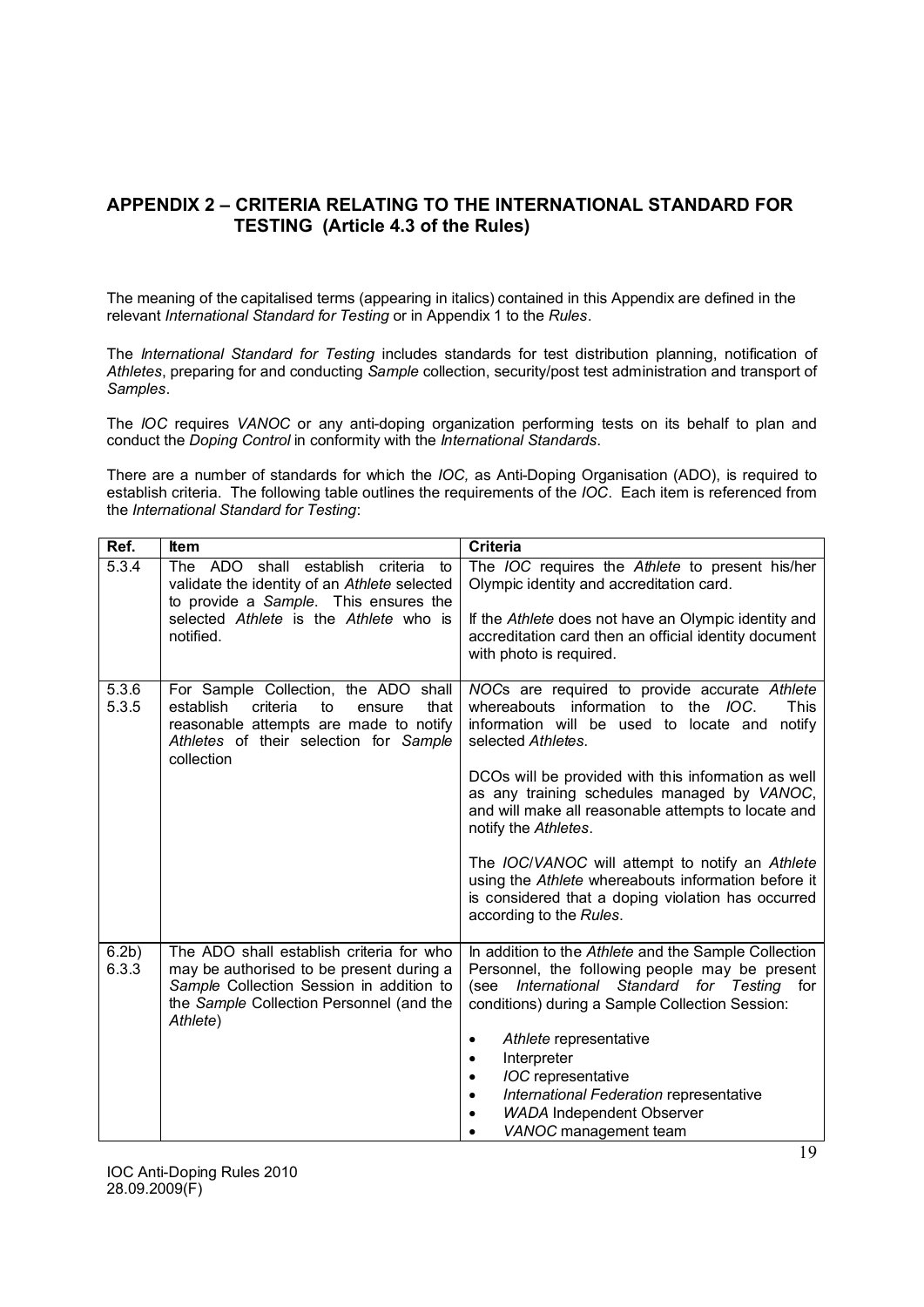| Ref.           | <b>Item</b>                                                                                                                                                                                                                                                                                                               | <b>Criteria</b>                                                                                                                                                                                                                                                                                                                                                                                                                                                                                                                                                                           |
|----------------|---------------------------------------------------------------------------------------------------------------------------------------------------------------------------------------------------------------------------------------------------------------------------------------------------------------------------|-------------------------------------------------------------------------------------------------------------------------------------------------------------------------------------------------------------------------------------------------------------------------------------------------------------------------------------------------------------------------------------------------------------------------------------------------------------------------------------------------------------------------------------------------------------------------------------------|
| 6.2c)<br>6.3.2 | The ADO shall ensure that the Doping<br>Control Station meets the minimum<br>criteria prescribed in 6.3.2.<br>The DCO shall use a Doping Control<br>Station which, as a minimum, ensures the<br>Athlete's privacy and is used solely as a<br>Doping Control Station for the duration of<br>the Sample Collection Session. | Unless otherwise agreed, the <i>IOC</i> requires VANOC<br>to provide the following as a minimum for an<br>Olympic Games Competition Venue Doping Control<br>Station:<br>The Doping Control Station should consist of a<br>Waiting Area, one or more Processing Rooms and<br>one or more toilets. All spaces should be contained<br>in the one enclosed lockable Station.<br>The "Waiting Room" should contain a check-in desk<br>at the entrance, a refrigerator or other form of<br>cooling for sealed drinks, enough chairs for the<br>peak time load of the Station, and a television. |
|                |                                                                                                                                                                                                                                                                                                                           | The "Processing Room/s" (the number required will<br>depend on the number of Athletes at the peak-time)<br>should each contain a table, 5 chairs, a lockable<br>refrigerator and a hazard waste bin.<br>The Toilet must be large enough for 2 people and<br>enable the witness to directly observe the passing<br>of the urine sample.                                                                                                                                                                                                                                                    |
| 7.4.5          | Re minimum information on the Doping<br>Control forms                                                                                                                                                                                                                                                                     | Note that it is not an <i>IOC</i> requirement to record the<br>Athlete's home address and telephone number as<br>these are already held by VANOC for the<br>Accreditation process.                                                                                                                                                                                                                                                                                                                                                                                                        |
| 8.3.1          | The ADO shall define criteria ensuring<br>that any sealed sample will be stored in a<br>manner that protects its integrity, identity<br>and security prior to transport from the<br>Doping Control Station.                                                                                                               | Unless otherwise agreed, the <i>IOC</i> requires the<br>samples collected at Olympic Games Competition<br>Venues to be secured in a lockable refrigerator prior<br>to transport from the Doping Control Station.                                                                                                                                                                                                                                                                                                                                                                          |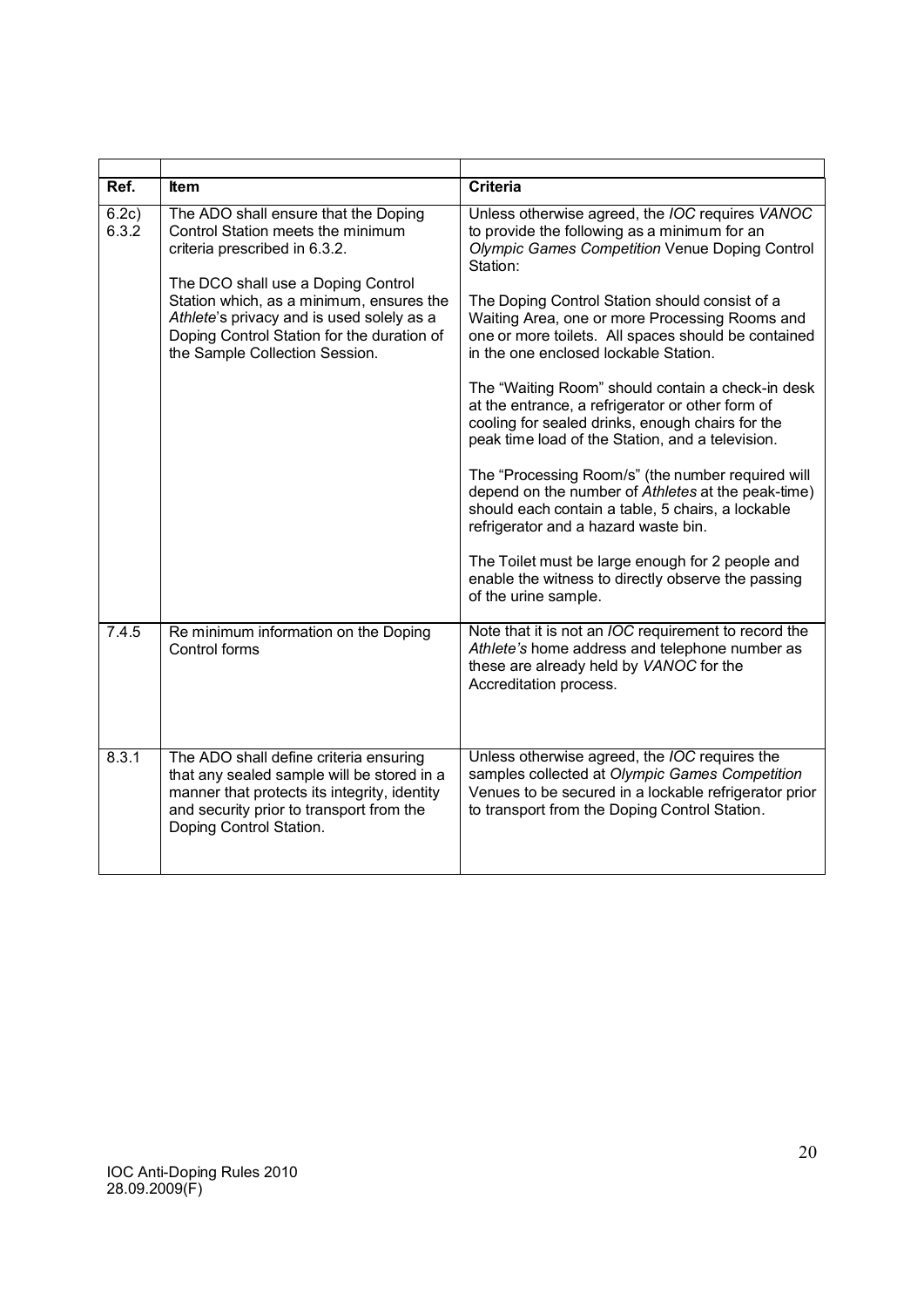| Ref.           | <b>Item</b>                                                                                                                                                                                                                                                                                                                                                                                                                             | <b>Criteria</b>                                                                                                                                                                                                                                                                                                                                                       |
|----------------|-----------------------------------------------------------------------------------------------------------------------------------------------------------------------------------------------------------------------------------------------------------------------------------------------------------------------------------------------------------------------------------------------------------------------------------------|-----------------------------------------------------------------------------------------------------------------------------------------------------------------------------------------------------------------------------------------------------------------------------------------------------------------------------------------------------------------------|
| Annex G<br>G.3 | Samples that do not meet the<br>requirements for Suitable Specific<br><b>Gravity for Analysis</b><br>The ADO is responsible for<br>establishing procedures to ensure that<br>a suitable Sample is collected. If the<br>original Sample collected does not<br>meet the requirement for Suitable<br>Specific Gravity for Analysis, the DCO<br>is responsible for collecting additional<br>Samples until a suitable Sample is<br>obtained. | The <i>IOC</i> typically requires one (1) additional sample<br>to be collected from an Athlete in the event of an<br>initial sample being outside the laboratory<br>requirements.<br>In the event that additional laboratories are required<br>to be used for the Olympic Games Doping Control<br>Program they will be required to use the same<br>agreed guidelines. |
| Annex H        | Sample Collection Personnel<br><b>Requirements</b><br>The ADO shall determine the<br>necessary competence and<br>qualification requirements for the<br>positions of Doping Control Officer,<br>Chaperone and Blood Collection<br>Officer. The ADO shall develop duty<br>statements for all Sample Collection<br>Personnel that outline their respective<br>responsibilities.                                                            | VANOC's use of existing anti-doping personnel in<br>the host country and the plans for the recruitment<br>and training of additional personnel required to<br>conduct the Games anti-doping program are subject<br>to the <i>IOC</i> 's approval.                                                                                                                     |

# **VIOLATION OF PROCEDURES AND GENERAL PROVISIONS**:

No violation of the procedures and general provisions contained in this Appendix can be invoked if the *Athlete* or other *Person* involved has not been prejudiced by such violation.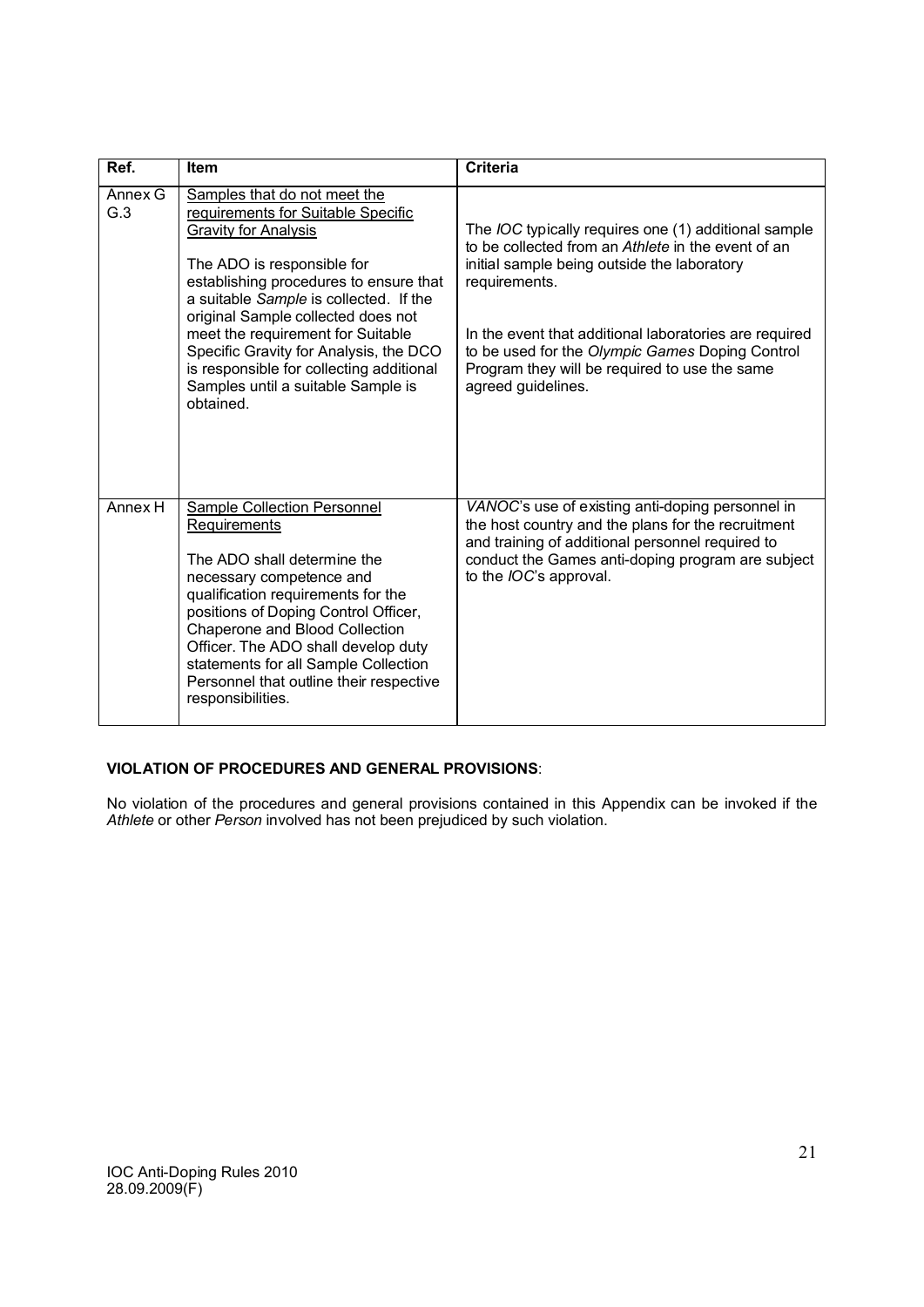# **APPENDIX 3 OF THE INTERNATIONAL OLYMPIC COMMITTEE ANTI-DOPING RULES: TECHNICAL PROCEDURES FOR DOPING CONTROL BY VANOC FOR THE 2010 VANCOUVER OLYMPIC WINTER GAMES**

# **TABLE OF CONTENTS**

| $\mathbf{1}$ . |                                                                               |  |
|----------------|-------------------------------------------------------------------------------|--|
| 2.             |                                                                               |  |
| 3.             |                                                                               |  |
| 4.             |                                                                               |  |
| 5.             |                                                                               |  |
| 6.             |                                                                               |  |
| 7.             |                                                                               |  |
| 8.             |                                                                               |  |
|                |                                                                               |  |
|                |                                                                               |  |
|                |                                                                               |  |
|                |                                                                               |  |
|                |                                                                               |  |
|                |                                                                               |  |
|                | ANNEX G: URINE SAMPLES THAT DO NOT MEET THE REQUIREMENT FOR SUITABLE SPECIFIC |  |
|                |                                                                               |  |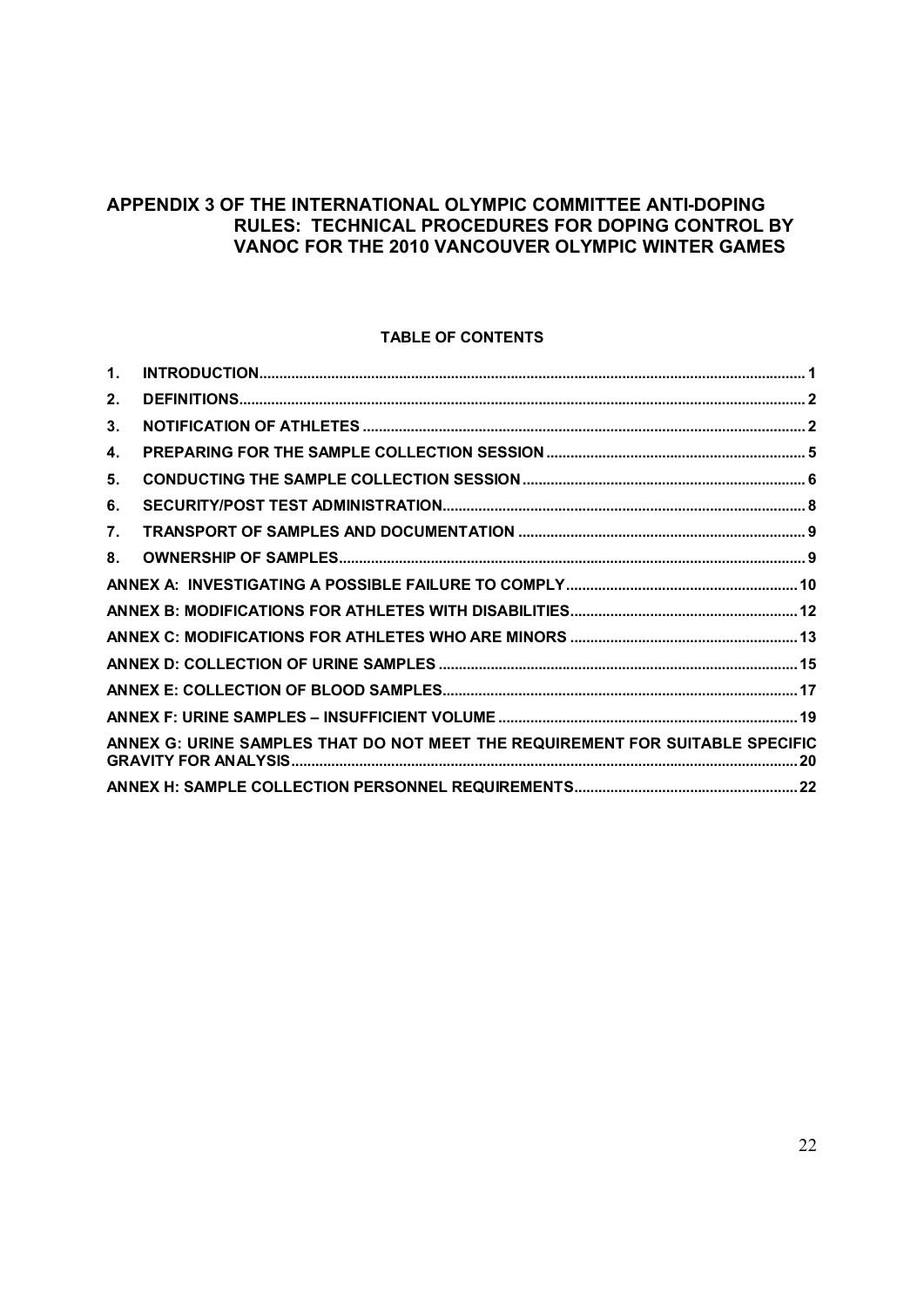# **1. INTRODUCTION**

- 1.0 The International Olympic Committee's (*IOC*) Anti-Doping Program for the 2010 Winter *Olympic Games* complies with the World Anti-Doping *Code* and the mandatory International Standards that comprise the World Anti-Doping Program.
- 1.1. The *IOC* delegates to the Vancouver Organizing Committee for the 2010 Olympic and Paralympic Winter Games (VANOC) the implementation, under the *IOC*'s authority, of the following sections of the World Anti-Doping Agency's mandatory *International Standard for Testing* (IST):
	- Notification of Athletes:
	- Preparing for Sample Collection Session;
	- Conducting the Sample Collection Session;
	- Security / Post Test Administration;
	- Transport of Samples and Documentation;
	- Ownership of Samples
	- Annex A Investigating a Possible Failure to Comply;
	- Annex B Modifications for Athletes with a Disability;
	- Annex C Modifications for Athletes who are Minors;
	- Annex D Collection of Urine Samples;
	- Annex E Collection of Blood Samples;
	- Annex F Urine Samples Insufficient Volume;
	- Annex G Urine Samples that do Not Meet the Requirement for Suitable Specific Gravity for Analysis;
	- Annex H Sample Collection Personnel Requirements.
- 1.2 These Technical Procedures for *Doping Control* outline VANOC's implementation of the aforementioned areas of the *WADA* IST.
- 1.3 These Technical Procedures for *Doping Control* do not address the requirements within the IST relating to Section 4 - Planning and Section 11 - *Athlete* Whereabouts. These requirements are the sole responsibility of the *IOC*.
- 1.4 VANOC shall carryout *Doping Control* in accordance with these Technical Procedures for *Doping Control* on behalf of the *IOC* at VANOC Olympic Venues only.
- 1.5 In implementing these Technical Procedures for *Doping Control*, VANOC complies with the *WADA* Standard on *Athlete* Privacy and the Protection of Personal Data.
- 1.6 As part of the IOC Anti-Doping Program, the purpose of these Technical Procedures for *Doping Control* is to plan for effective *Testing* and to maintain the integrity and identity of the *Samples* collected, from the point the *Athlete* is notified of the test to the point the *Samples* are transported to the laboratory for analysis.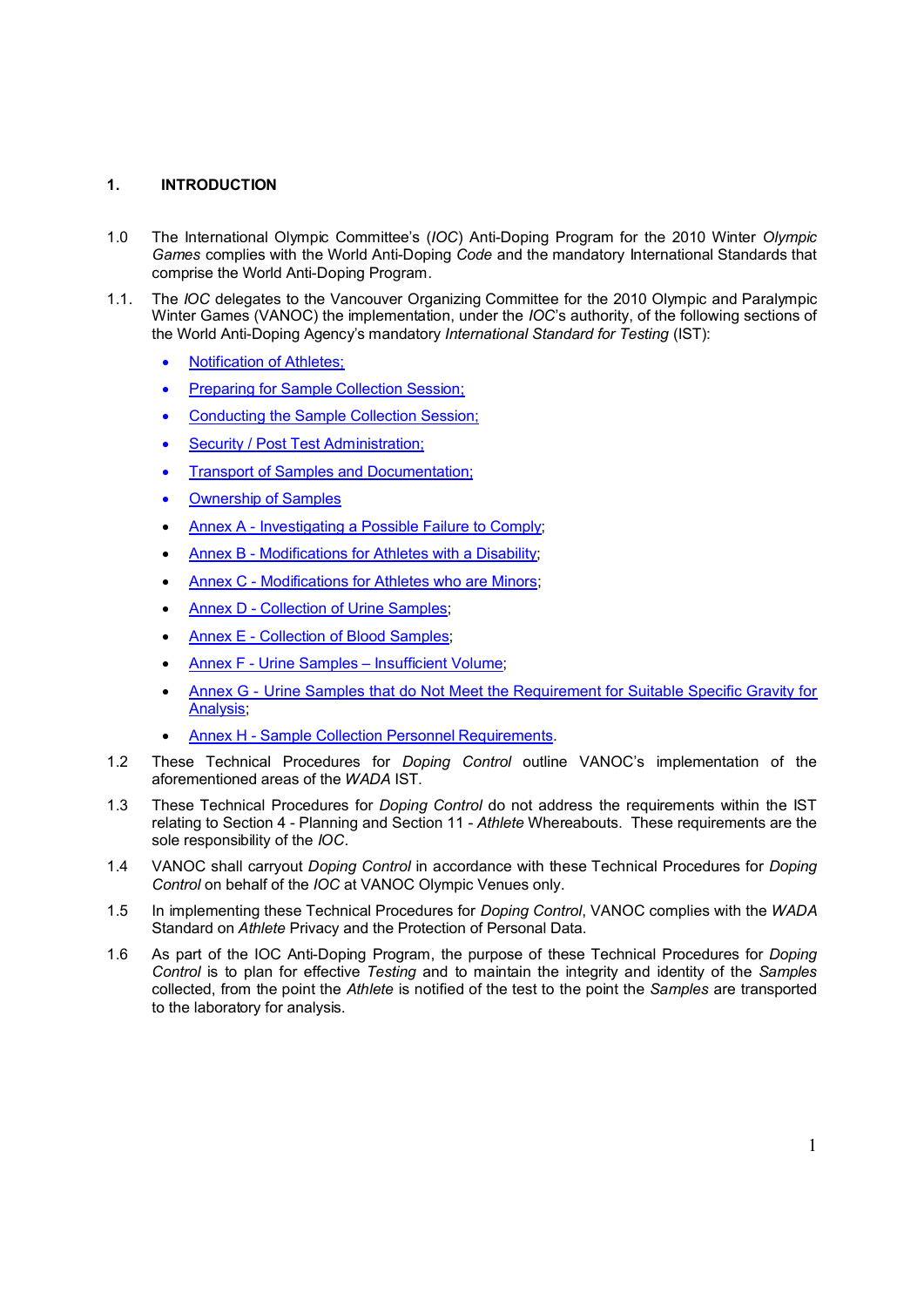# **2. DEFINITIONS**

2.0 Unless defined in the IOC Anti-Doping Rules, the definitions of the *Code* and the International Standards apply, mutatis mutandis, to the capitalized terms appearing in italics throughout Appendix 3.

# **3. NOTIFICATION OF ATHLETES**

# **Objective**

3.0 To ensure that reasonable attempts are made to locate the Athlete, the selected Athlete is notified, the rights of the Athlete are maintained, there are no opportunities to manipulate the Sample to be provided, and the notification is documented.

# **General**

- 3.1 Notification of *Athletes* starts when VANOC initiates the notification of the selected *Athlete* and ends when the *Athlete* arrives at the *Doping Control Station* or when the *Athlete*'s possible *Failure to Comply* is brought to the attention of the IOC.
- 3.2 The main activities are:
	- a) appointing *Doping Control Officers (DCOs*), *Chaperones* and other *Sample Collection Personnel*;
	- b) locating the *Athlete* and confirming his/her identity;
	- c) informing the *Athlete* that he/she has been selected to provide a *Sample* and of his/her rights and responsibilities;
	- d) for *No Advance Notice Sample* collection, continuously chaperoning the *Athlete* from the time of notification to the arrival at the designated *Doping Control Station*; and
	- e) documenting the notification, or notification attempts.

# **Requirements Prior to Notification of Athletes**

- 3.3 *No Advance Notice* shall be the notification method for *Sample* collection whenever possible.
- 3.4 To conduct or assist with *Sample Collection Session*s, VANOC shall appoint and authorize *Sample Collection Personnel* who have been trained for their assigned responsibilities, who do not have a conflict of interest in the outcome of the *Sample* collection, and who are not *Minors*.
- 3.5 *DCO*s/*Chaperones* shall have official identification that is provided and controlled by VANOC. The minimum identification requirement is an official card/document naming VANOC and the IOC. For *DCOs*, additional identification requirements shall include their name, their photograph and the card's/document's expiry date. For *Blood Collection Officers*, additional identification requirements include evidence of their professional training in the collection of blood *Samples*.
- 3.6 VANOC has established criteria to validate the identity of an *Athlete* selected to provide a *Sample.*  This ensures the selected *Athlete* is the *Athlete* who is notified. Identification will typically be done through the *Athlete*'s Games Time accreditation or through an alternative reliable piece of photo identification. The method of identification of the *Athlete* shall be documented on the *Doping Control* documentation.
- 3.7 VANOC or the *DCO/Chaperone*, as applicable, shall establish the location of the selected *Athlete* and plan the approach and timing of notification, respectfully taking into consideration the specific circumstances of the sport/*Competition/*training session and the situation in question.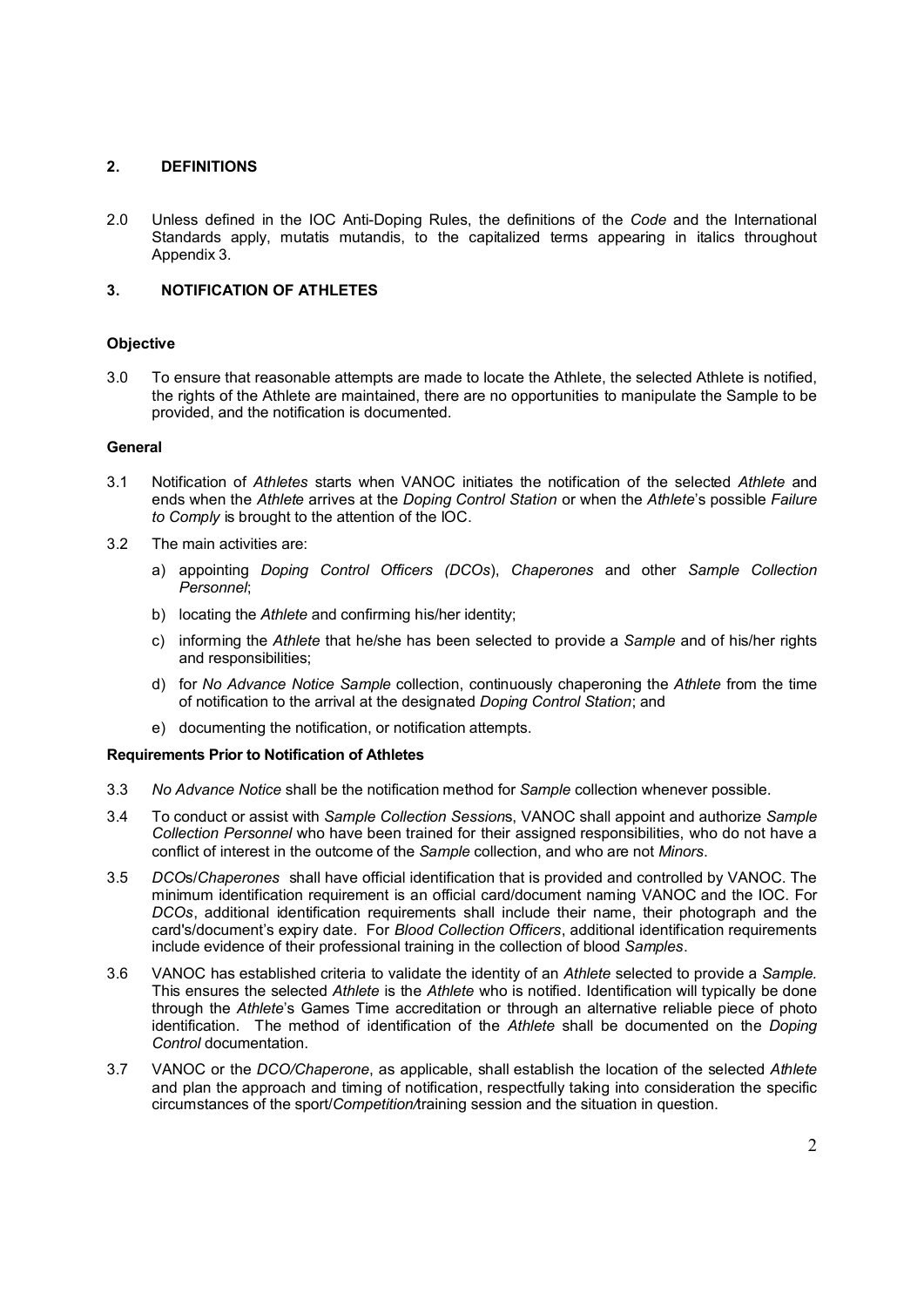- 3.8 VANOC shall ensure that reasonable attempts are made to notify *Athletes* of their selection for *Sample* collection. VANOC shall record in detail *Athlete* notification attempt(s) and outcome(s). In locating *Athletes* using *Athlete* whereabouts information, VANOC will ensure its *DCO*s adhere to the requirements in 11.4.3 b) and c) of *the International Standard for Testing.*
- 3.9 The *Athlete* shall be the first one notified that he/she has been selected for *Sample* collection except where prior contact with a third party is required as specified in Procedure 3.10.
- 3.10 VANOC or the *DCO*/*Chaperone*, as applicable, shall consider whether a third party is required to be notified prior to notification of the *Athlete*. This may include situations where the *Athlete* is a *Minor*  as provided for in **Annex C: Modifications for Athletes who are Minors**, where required by an *Athlete*'s disability as provided for in Annex B: Modifications for Athletes with Disabilities, or in situations where an interpreter is required and available for the notification.
- 3.11 VANOC or *DCO* may change a *Sample* collection from *No Advance Notice* to advance notice. Any such occurrence shall be recorded.
- 3.12 Notification for advance notice *Sample* collection shall be by any means that indicates the *Athlete* received the notice.

#### **Requirements for Notification of Athletes**

- 3.13 When initial contact is made, VANOC *or the DCO/Chaperone*, as applicable, shall ensure that the *Athlete* and/or a third party, if required, is informed:
	- a) that the *Athlete* is required to undergo a *Sample* collection;
	- b) that the *Sample* collection is being conducted under the authority of the IOC;
	- c) of the type of *Sample* collection and any conditions that need to be adhered to prior to the *Sample* collection;
	- d) of the *Athlete*'s rights, including the right to:
		- (i) have a representative and, if available, an interpreter;
		- (ii) ask for additional information about the *Sample* collection process;
		- (iii) request a delay in reporting to the *Doping Control Station* for valid reasons; and
		- (iv) request modifications as provided for in Annex B: Modifications for Athletes with Disabilities;
	- e) of the *Athlete*'s responsibilities, including the requirement to:
		- (i) remain within sight of the *DCO*/*Chaperone* at all times from the first moment of in-person notification by the *DCO*/*Chaperone* until the completion of the *Sample* collection procedure;
		- (ii) produce identification;
		- (iii) comply with *Sample* collection procedures and the possible consequences of *Failure to Comply*; and
		- (iv) report immediately but no later than sixty (60) minutes to the *Doping Control Station* for *Testing*, unless delayed for valid reasons;
	- f) of the location of the *Doping Control Station;*
	- g) that should the *Athlete* choose to consume food or fluids prior to providing a *Sample*, he/she does so at his/her own risk;
	- h) that the *Athlete* should avoid excessive rehydration, having in mind the requirement to produce a *Sample* with a *Suitable Specific Gravity for Analysis*; and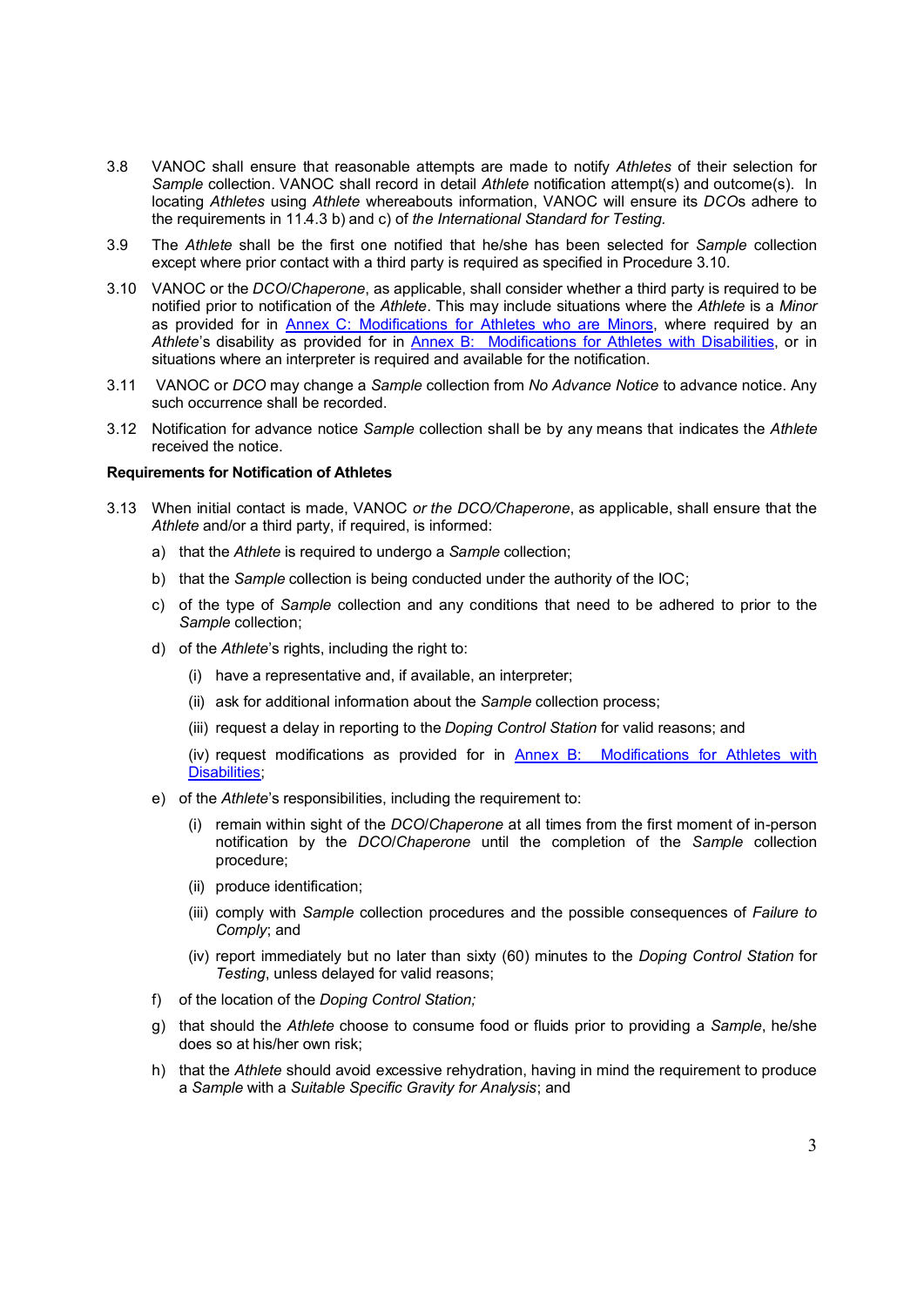- i) that the *Sample* provided by the *Athlete* to the *Sample Collection Personnel* should be the first urine passed by the *Athlete* subsequent to notification, i.e., he/she should not pass urine in the shower or otherwise prior to providing a *Sample* to the *Sample Collection Personnel*.
- 3.14 When in-person contact is made, the *DCO*/*Chaperone* shall:
	- a) keep the *Athlete* under observation at all times until the completion of his/her *Sample Collection Session*;
	- b) identify themselves to the *Athlete* using their official VANOC identification card/document; and
	- c) confirm the *Athlete*'s identity. Any inability to confirm the identity of the *Athlete* shall be documented. In such cases, the *DCO* responsible for conducting the *Sample Collection Session* shall decide whether it is appropriate to report the situation in accordance with Annex A: Investigating a Possible Failure to Comply.
- 3.15 The *DCO*/*Chaperone* shall have the *Athlete* sign an appropriate form to acknowledge and accept the notification. If the *Athlete* refuses to sign that he/she has been notified or evades the notification, the *DCO*/*Chaperone* shall inform the *Athlete* of the consequences of a *Failure to Comply* if possible, and the *Chaperone* (if not the *DCO*) shall immediately report all relevant facts to the *DCO*. When possible the *DCO* shall continue to collect a *Sample*. The *DCO* shall document the facts and report the circumstances to VANOC and the IOC as soon as possible. The IOC shall follow the steps prescribed in Annex A: Investigating a Possible Failure to Comply.
- 3.16 The *DCO/Chaperone* may at their discretion consider any valid third party requirement or any valid request by the *Athlete* for permission to delay reporting to the *Doping Control Station* following acknowledgement and acceptance of notification, and/or to leave the *Doping Control Station* temporarily after arrival, and may grant such permission if the *Athlete* can be continuously chaperoned and kept under direct observation during the delay and if the request relates to the following activities:

#### For *In-Competition Testing*:

- a) participation in a victory ceremony;
- b) fulfilment of media commitments;
- c) competing in further *Competitions*;
- d) performing a warm down;
- e) obtaining necessary medical treatment;
- f) locating a representative and/or interpreter;
- g) obtaining photo identification; or
- h) any other reasonable circumstances which can be justified, and which shall be documented.

For *Testing* not carried out directly after a *Competition*:

- a) locating a representative and/or an interpreter;
- b) completing a training session;
- c) receiving necessary medical treatment;
- d) obtaining photo identification; or
- e) any other reasonable circumstances which can be justified, and which shall be documented.
- 3.17 The *DCO* or other *Sample Collection Personnel* shall document the reasons for a delay in reporting to the *Doping Control Station* and/or reasons for leaving the *Doping Control Station* once arriving that may require further investigation by the IOC. Any failure by the *Athlete* to remain under constant observation should be recorded.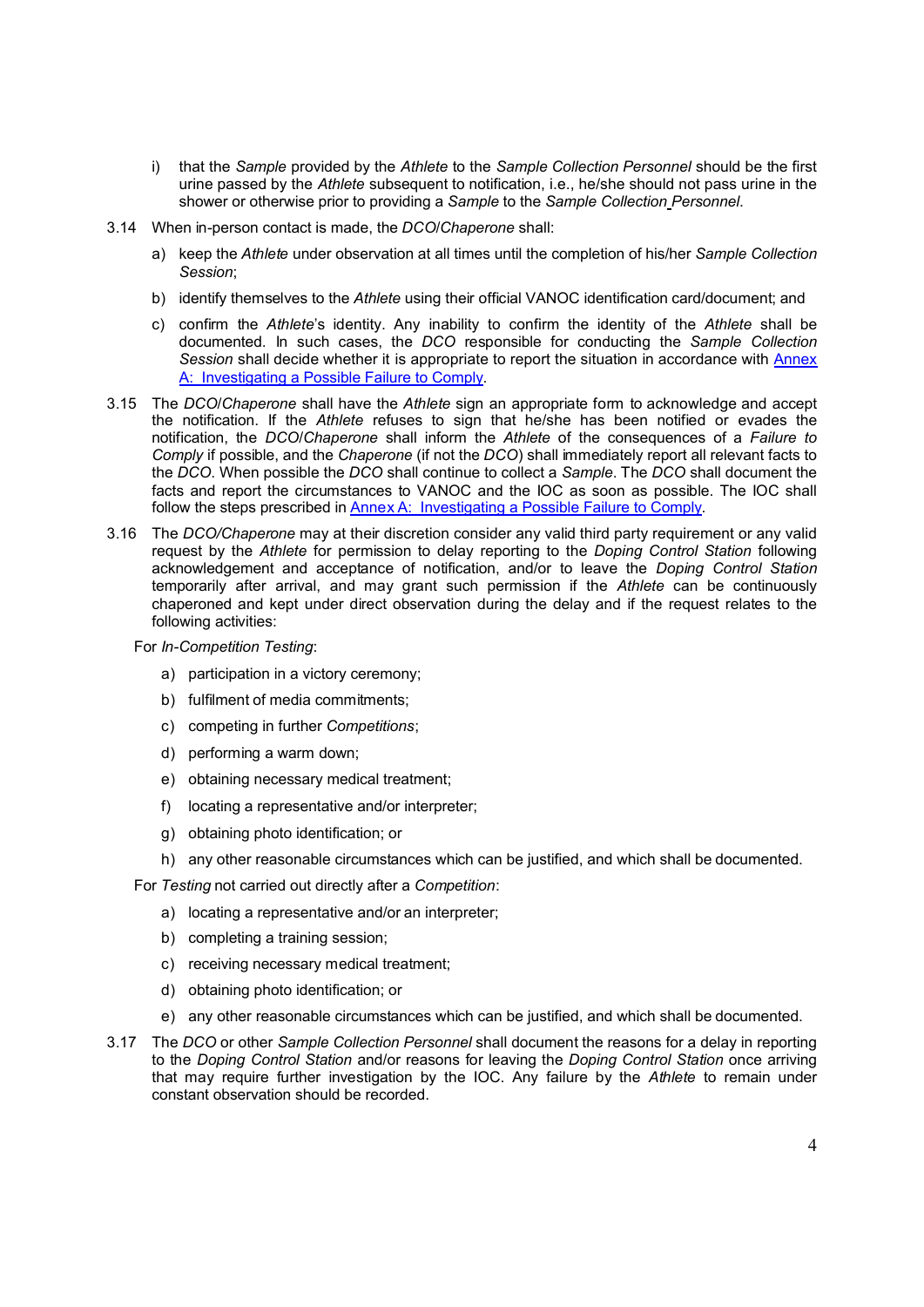- 3.18 A *DCO*/*Chaperone* shall reject a request for delay from an *Athlete* if it will not be possible for the *Athlete* to be continuously chaperoned.
- 3.19 When an *Athlete* notified of an advance notice *Sample* collection does not report to the *Doping Control Station* at the designated time, the *DCO* shall use his/her judgement whether to attempt to contact the *Athlete*. At a minimum, the *DCO* shall wait thirty (30) minutes after the appointed time before departing. If the *Athlete* still has not reported by the time the *DCO* departs, the *DCO* shall follow the requirements of Annex A: Investigating a Possible Failure to Comply.
- 3.20 If the *Athlete* delays reporting to the *Doping Control Station* other than in accordance with Procedure 3.16 but arrives prior to the *DCO*'s departure, the *DCO* shall decide whether to report a possible *Failure to Comply*. If at all possible the *DCO* shall proceed with collecting a *Sample* and shall document the details of the delay in the *Athlete* reporting to the *Doping Control Station*.
- 3.21 If, while keeping the *Athlete* under observation, *Sample Collection Personnel* observe any matter with potential to compromise the test, the circumstances shall be reported to and documented by the *DCO*. If deemed appropriate by the *DCO*, the *DCO* shall follow the requirements of Annex A: Investigating a Possible Failure to Comply and/or consider if it is appropriate to collect an additional *Sample* from the *Athlete*.

# **4. PREPARING FOR THE SAMPLE COLLECTION SESSION**

#### **Objective**

4.0 To prepare for the *Sample Collection Session* in a manner that ensures that the session can be conducted efficiently and effectively.

## **General**

- 4.1 Preparing for the *Sample Collection Session* starts with the establishment of a system for obtaining relevant information for effective conduct of the session and ends when it is confirmed that the *Sample Collection Equipment* conforms to the specified criteria.
- 4.2 The main activities are:
	- a) establishing a system for collecting details regarding the *Sample Collection Session*;
	- b) establishing criteria for who may be present during a *Sample Collection Session*;
	- c) ensuring that the *Doping Control Station* meets the minimum criteria prescribed in Procedure 4.4; and
	- d) ensuring that *Sample Collection Equipment* used by VANOC meets the minimum criteria prescribed in Procedure 4.6.

# **Requirements for preparing for the sample collection session**

- 4.3 VANOC shall obtain all the information necessary to ensure that the *Sample Collection Session* can be conducted effectively and efficiently, including special requirements to meet the needs of *Athletes* with disabilities as provided in Annex B: Modifications for Athletes with Disabilities as well as the needs of *Athletes* who are *Minor*s as provided in Annex C: Modifications for Athletes who are Minors.
- 4.4 The *DCO* shall use a *Doping Control Station* which at a minimum, ensures the *Athlete*'s privacy and where possible is used solely as a *Doping Control Station* for the duration of the *Sample Collection Session*. The *DCO* shall record any significant deviations from these criteria.
- 4.5 *Doping Control Stations* will be located at all competition venues and at the Vancouver *Athlete* Village and the Whistler *Athlete* Village. The *Doping Control Station* Manager is responsible for managing the *Doping Control* operations and the *Doping Control* workforce at a venue in the *Doping Control Station*.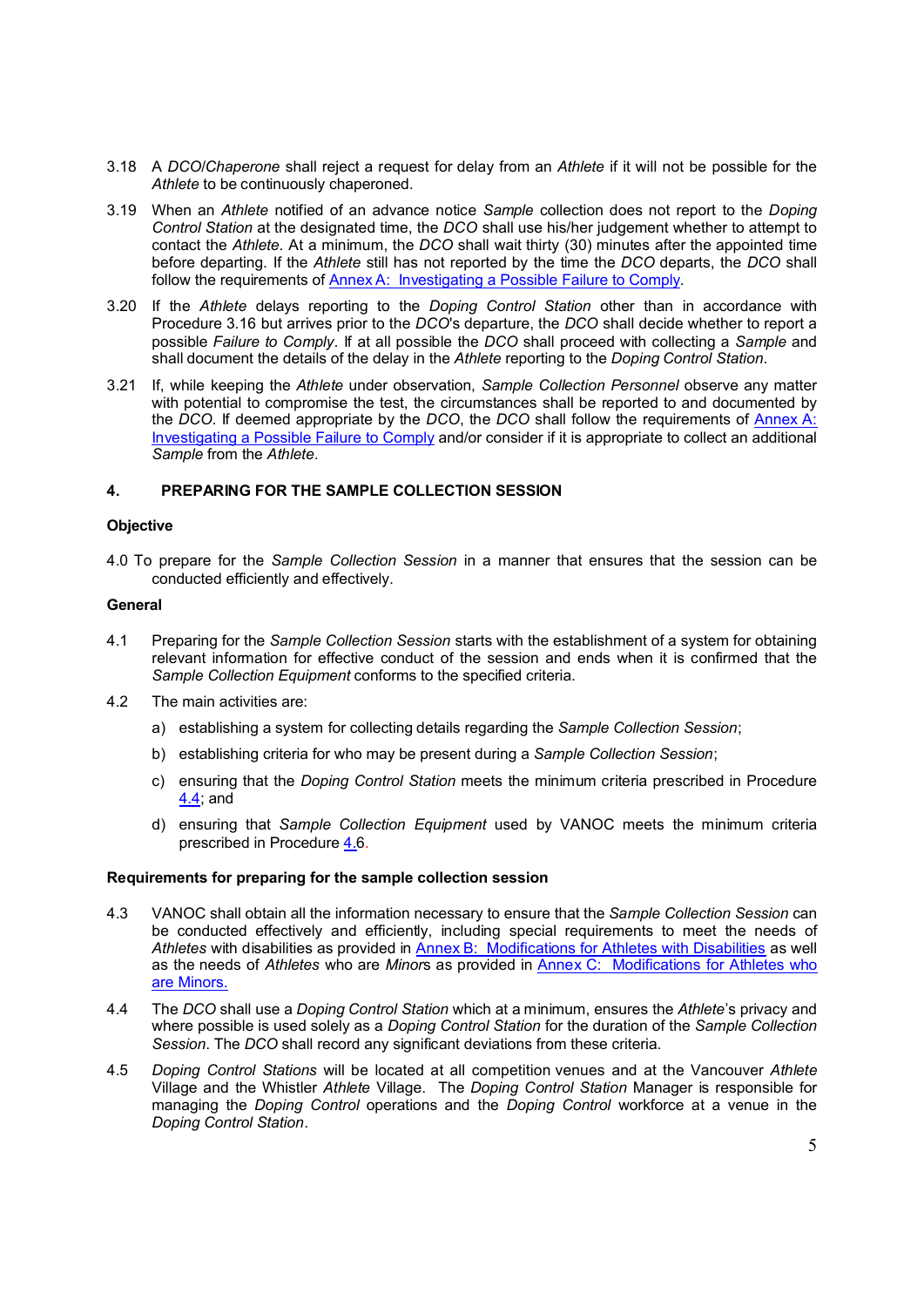- 4.6 These procedures establish minimum criteria for who may be present during the *Sample Collection Session* in addition to the *Sample Collection Personnel* and members of the VANOC Anti-Doping Function, including:
	- a) an *Athlete*'s entitlement to be accompanied by a representative and/or interpreter during the *Sample Collection Session* except when the *Athlete* is passing a urine *Sample;*
	- b) a *Minor Athlete*'s entitlement, and the witnessing *DCO*/*Chaperone*'s entitlement to have a representative observe the witnessing *DCO*/*Chaperone* when the *Minor Athlete* is passing a urine *Sample*, but without the representative directly observing the passing of the *Sample* unless requested to do so by the *Minor Athlete*;
	- c) an *Athlete* with a disability's entitlement to be accompanied by a representative as provided in Annex B: Modifications for Athletes with Disabilities;
	- d) IOC representative;
	- e) the relevant *International Federation* representative; and
	- f) a *WADA* Independent Observer where applicable under the *Independent Observer Program*. The *WADA* Independent Observer shall not directly observe the passing of a urine *Sample*.
- 4.7 The *DCO* shall only use *Sample Collection Equipment* systems that are authorized by VANOC*,*  which at a minimum, shall:
	- a) have a unique numbering system incorporated into all bottles, containers, tubes or any other item used to seal the *Athlete*'s *Sample*;
	- b) have a sealing system that is tamper evident;
	- c) ensure the identity of the *Athlete* is not evident from the equipment itself; and
	- d) be clean and sealed prior to use by the *Athlete*.
- 4.8 VANOC will use Berlinger *Sample Collection Equipment*.
- 4.9 Photographs, video or tape recordings may only be taken inside the *Doping Control Station* with the permission of the *Doping Control Station* Manager and only when the *Doping Control Station* is not in operation. No photographs, video or tape recordings may be taken once the *Doping Control Station* is in operation. Mobile phones may be used as phones but not cameras. However, all mobile phones must be turned off during the processing of the *Sample*.

# **5. CONDUCTING THE SAMPLE COLLECTION SESSION**

#### **Objective**

5.0 To conduct the *Sample Collection Session* in a manner that ensures the integrity, security and identity of the *Sample* and respects the privacy of the *Athlete*.

#### **General**

- 5.1 The *Sample Collection Session* starts with defining overall responsibility for the conduct of the *Sample Collection Session* and ends once the *Sample* collection documentation is complete.
- 5.2 The main activities are:
	- a) preparing for collecting the *Sample*;
	- b) collecting and securing the *Sample;* and
	- c) documenting the *Sample* collection.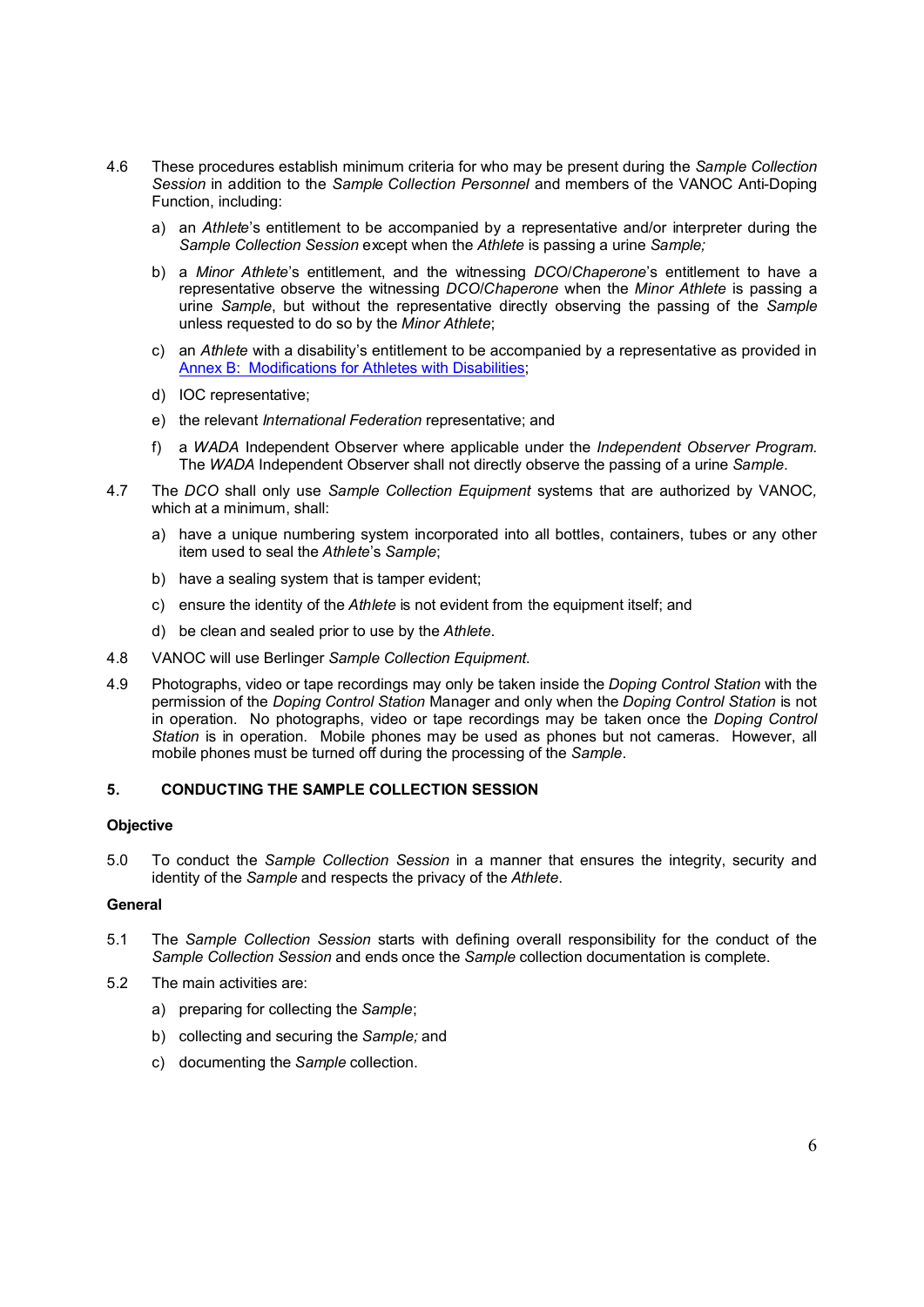#### **Requirements Prior to Sample Collection**

- 5.3 VANOC shall be responsible for the overall conduct of the *Sample Collection Session* with specific responsibilities delegated to the *DCO*.
- 5.4 The *DCO* shall ensure that the *Athlete* is informed of his/her rights and responsibilities as specified in Procedure 3.13.
- 5.5 The *DCO* shall provide the *Athlete* with the opportunity to hydrate. The *Athlete* should avoid excessive hydration, having in mind the requirement to provide a *Sample* with a *Suitable Specific Gravity for Analysis.*
- 5.6 The *Athlete* shall only leave the *Doping Control Station* under continuous observation by the *DCO*/*Chaperone* and with the approval of the *DCO*. The *DCO* shall consider any reasonable request, as specified in Procedure 3.16 and 3.17, by the *Athlete* to leave the *Doping Control Station*, until the *Athlete* is able to provide a *Sample*.
- 5.7 If the *DCO* gives approval for the *Athlete* to leave the *Doping Control Station*, the *DCO* shall agree with the *Athlete* on the following conditions of leave:
	- a) the purpose of the *Athlete* leaving the *Doping Control Station*;
	- b) the time of return (or return upon completion of an agreed activity);
	- c) that the *Athlete* must remain under observation at all times; and
	- d) that the *Athlete* shall not pass urine until he/she gets back to the *Doping Control Station*.
- 5.8 The *DCO* shall document this information agreed to and the actual time of the *Athlete*'s departure and subsequent return.

#### **Requirements for Sample Collection**

- 5.9 The *DCO* shall collect the *Sample* from the *Athlete* according to the following procedures for the specific type of *Sample* collection:
	- a) Annex D: Collection of Urine Samples; and
	- b) Annex E: Collection of Blood Samples.
- 5.10 Any behaviour by the *Athlete* and/or *Person*s associated with the *Athlete* or anomalies with potential to compromise the *Sample* collection shall be recorded by the *DCO*. If appropriate, VANOC and/or *DCO* shall apply Annex A: Investigating a Possible Failure to Comply.
- 5.11 If there are doubts as to the origin or authenticity of the *Sample*, the *Athlete* shall be asked to provide an additional *Sample*. If the *Athlete* refuses to provide an additional *Sample* the *DCO* shall document in detail the circumstances around the refusal and VANOC shall apply Annex A: Investigating a Possible Failure to Comply.
- 5.12 The *DCO* shall provide the *Athlete* with the opportunity to document any concerns he/she may have about how the *Sample Collection Session* was conducted.
- 5.13 In conducting the *Sample Collection Session* the following information shall be recorded as a minimum:
	- a) date, time and type of notification (*No Advance Notice*, advance notice, pre or post *Competition*);
	- b) arrival time at *Doping Control Station;*
	- c) date and time of *Sample* provision;
	- d) the name of the *Athlete*;
	- e) the date of birth of the *Athlete;*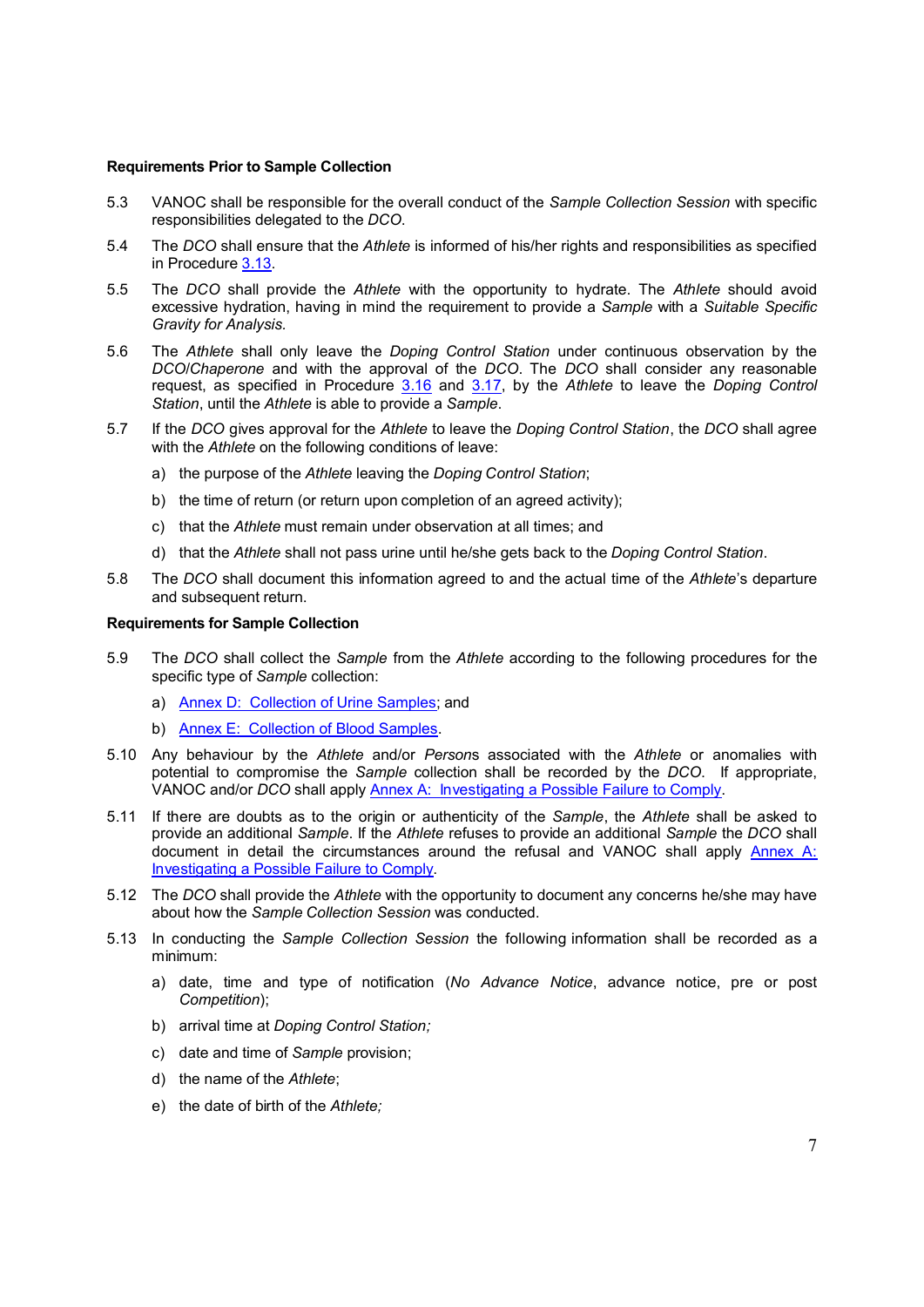- f) the gender of the *Athlete*;
- g) the *Athlete*'s accreditation number, which, when linked to the VANOC database, can provide the *Athlete*'s home address and telephone number;
- h) the *Athlete*'s sport and discipline;
- i) the name of the *Athlete*'s coach and doctor;
- j) the *Sample* code number;
- k) the name and signature of the *Chaperone* or *DCO* who witnessed the urine *Sample* provision;
- l) the name and signature of the *Blood Collection Officer* who collected the blood *Sample*, where applicable;
- m) required laboratory information on the *Sample*;
- n) medications and supplements taken, as declared by the *Athlete,* and recent blood transfusion details if applicable, within the timeframe specified by the laboratory;
- o) any irregularities in procedures;
- p) *Athlete* comments or concerns regarding the conduct of the *Sample Collection Session*, if provided;
- q) *Athlete* consent for the processing of test data in *ADAMS*;
- r) *Athlete* consent, or refusal to consent, for the use of the *Sample*(s) for research purposes;
- s) the name and signature of the *Athlete;*
- t) the name and signature of the *Athlete*'s representative, if applicable; and
- u) the name and signature of the *DCO*.
- 5.14 At the conclusion of the *Sample Collection Session* the *Athlete* and *DCO* shall sign appropriate documentation to indicate their satisfaction that the documentation accurately reflects the details of the *Athlete*'s *Sample Collection Session*, including any concerns recorded by the *Athlete.* The *Athlete*'s representative (if any) and the *Athlete* shall both sign the documentation if the *Athlete* is a *Minor.* Other *Person*s present who had a formal role during the *Athlete*'s *Sample Collection Session* may sign the documentation as a witness of the proceedings.
- 5.15 The *DCO* shall provide the *Athlete* with a copy of the records of the *Sample Collection Session* that have been signed by the *Athlete*.

# **6. SECURITY/POST TEST ADMINISTRATION**

## **Objective**

6.0 To ensure that all *Samples* collected at the *Doping Control Station* and *Sample* collection documentation are securely stored prior to their departure from the *Doping Control Station*.

## **General**

6.1 Post test administration begins when the *Athlete* leaves the *Doping Control Station* after providing a *Sample*, and ends with preparation of all of the collected *Samples* and documentation for transport.

# **Requirements for Security/Post Test Administration**

6.2 VANOC has established criteria to ensure that any *Sample* will be stored in a manner that protects its integrity, identity and security prior to transport from the *Doping Control Station*. The *DCO* shall ensure that any *Sample* is stored in accordance with these criteria. These criteria are ensuring the *samples* are placed in a lockable refrigerator within the *Doping Control Station* prior to transport.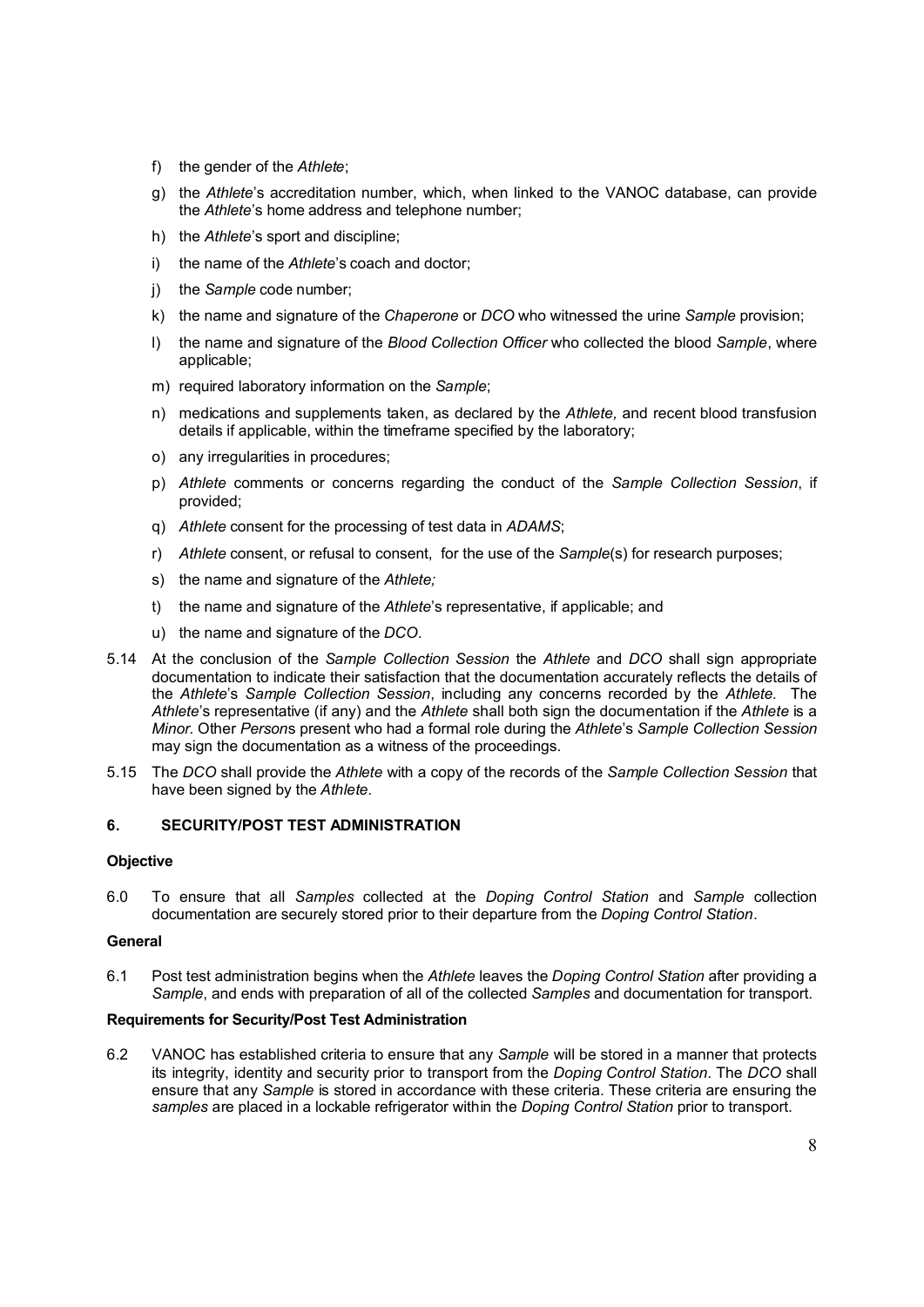- 6.3 Without exception, all *Samples* collected shall be sent for analysis to a *WADA*-accredited laboratory or as otherwise approved by *WADA*.
- 6.4 The *DCO* shall ensure that the documentation for each *Sample* is completed and securely handled.
- 6.5 VANOC shall ensure that, where required, instructions for the type of analysis to be conducted are provided to the *WADA*-accredited laboratory*.*

# **7. TRANSPORT OF SAMPLES AND DOCUMENTATION**

## **Objective**

- 7.0 To ensure that *Samples* and related documentation arrive at the *WADA*-accredited laboratory in proper condition to do the necessary analysis.
- 7.1 To ensure the *Sample Collection Session* documentation is sent by the *DCO* to the IOC in a secure and timely manner.

# **General**

- 7.2 Transport starts when the *Samples* and documentation leave the *Doping Control Station* and ends with the confirmed receipt of the *Samples* and *Sample* collection documentation at their intended destinations.
- 7.3 The main activities are arranging for the secure transport of *Samples* and related documentation to the *WADA*-accredited laboratory, and arranging for the secure transport of *Sample* collection documentation to the IOC.

# **Requirements for Transport and Storage of Samples and Documentation**

- 7.4 VANOC has authorized a transport system that ensures *Samples* and documentation will be transported in a manner that protects their integrity, identity and security.
- 7.5 *Samples* shall always be transported to the *WADA*-accredited laboratory using a VANOC authorized transport method as soon as practicable after the completion of the *Sample Collection Session*. *Samples* shall be transported in a manner which minimizes the potential for *Sample* degradation due to factors such as time delays and extreme temperature variations.
- 7.6 Documentation identifying the *Athlete* shall not be included with the *Samples* or documentation sent to the *WADA*-accredited laboratory or as otherwise approved by *WADA*.
- 7.7 a) VANOC shall send all relevant *Sample Collection Session* documentation to the IOC using a VANOC authorized transport method as soon as practicable after the completion of the *Sample Collection Session*.
	- b) When required, the *DCO* shall complete all necessary documentation for customs purposes.
- 7.8 a) Chain of Custody shall be checked by VANOC if receipt of either the Samples with accompanying documentation or Sample collection documentation is not confirmed at their intended destination or a Sample's integrity or identity may have been compromised during transport. In this instance, VANOC shall inform the IOC and the IOC shall consider whether the Sample should be voided.
	- b) The opening of the transport bag by customs, border authorities or VANOC security staff will not, in itself, invalidate laboratory results.
- 7.9 Documentation related to a *Sample Collection Session* and/or an anti-doping rule violation shall be stored by the IOC for a minimum of eight (8) years.

# **8. OWNERSHIP OF SAMPLES**

8.0 The IOC owns the *Samples* collected from the *Athlete.*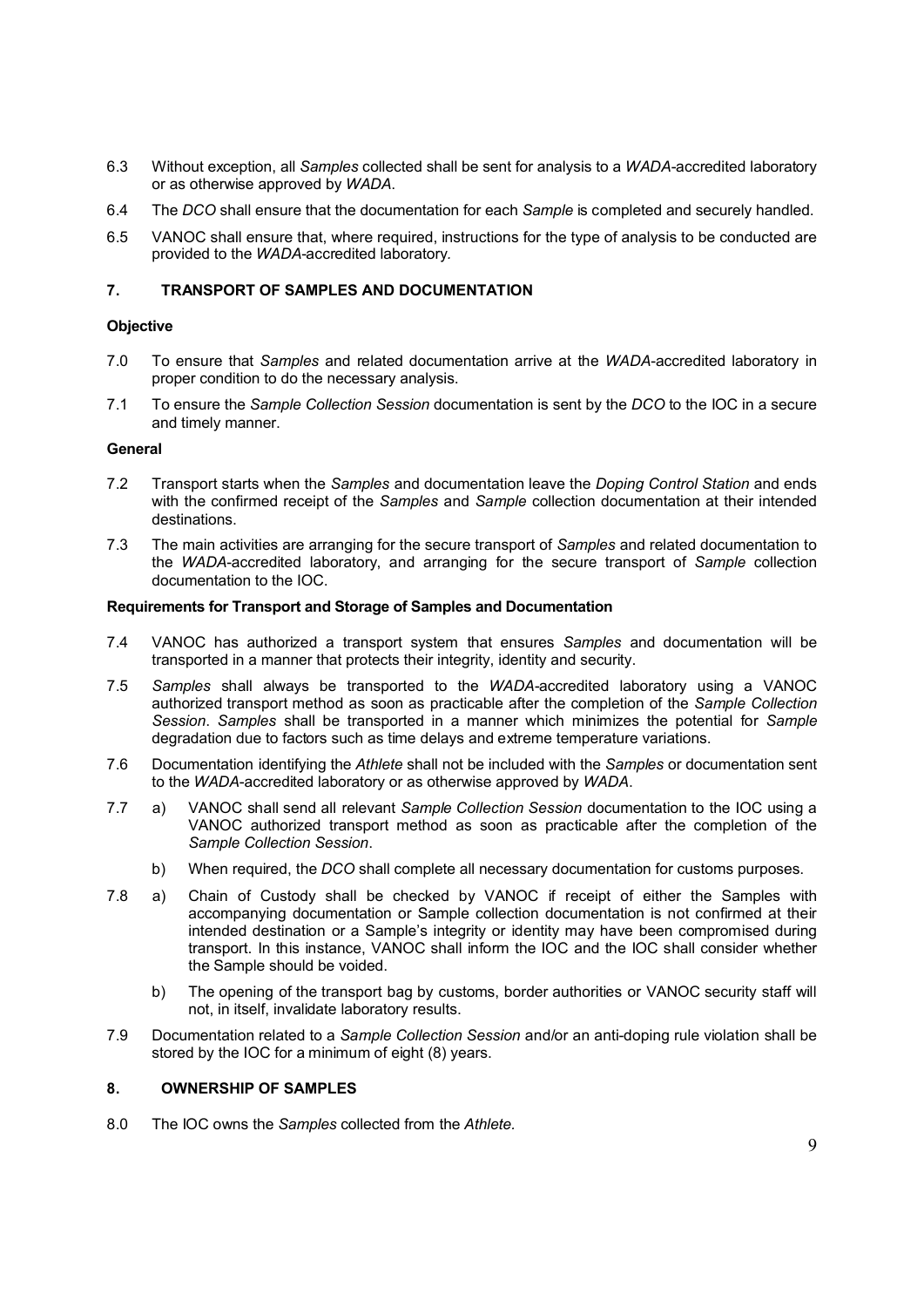# **ANNEX A: INVESTIGATING A POSSIBLE FAILURE TO COMPLY**

## **Objective**

A.1 To ensure that any matters occurring before, during or after a *Sample Collection Session* that may lead to a determination of a *Failure to Comply* are assessed, acted upon and documented.

#### **Scope**

A.2 Investigating a possible *Failure to Comply* begins when the IOC, VANOC or a *DCO* becomes aware of a possible *Failure to Comply* and ends when the IOC takes appropriate follow-up action based on the outcome of its investigation into the possible *Failure to Comply*.

#### **Responsibility**

- A.3 The IOC is responsible for ensuring that:
	- a) any matters with the potential to compromise an *Athlete*'s test are assessed by means of an initial review according to the IOC Anti-Doping Rules to determine if a possible *Failure to Comply* has occurred;
	- b) all relevant information and documentation, including information from the immediate surroundings when applicable, is obtained as soon as possible or practical to ensure that all knowledge of the matter can be reported and be presented as possible evidence;
	- c) appropriate documentation is completed to report any possible *Failure to Comply;*
	- d) the *Athlete* or other *Person* is informed of the possible *Failure to Comply* in writing and has the opportunity to respond; and
	- e) the final determination is made available to other *Anti-Doping Organizations* in accordance with the *Code*.
- A.4 The *DCO* is responsible for:
	- a) informing the *Athlete* or other *Person* that a *Failure to Comply* could result in an anti-doping rule violation;
	- b) completing the *Athlete*'s *Sample Collection Session* where possible; and
	- c) providing a detailed written report of any possible *Failure to Comply.*
- A.5 The other *Sample Collection Personnel* are responsible for:
	- a) informing the *Athlete* or other *Person* that a *Failure to Comply* could result in an anti-doping rule violation; and
	- b) reporting to the *DCO* any possible *Failure to Comply*.

#### **Requirements**

- A.6 Any potential *Failure to Comply* shall be reported by the *DCO* and/or followed up by the IOC as soon as practical.
- A.7 If the IOC determines that there has been a potential *Failure to Comply*, the *Athlete* or other *Person* shall be notified in the course of the initial review of:
	- a) the possible consequences; and
	- b) that a potential *Failure to Comply* is being investigated by the IOC and appropriate follow-up action will be taken.
- A.8 Any additional necessary information about the possible *Failure to Comply* shall be obtained from all relevant sources, including the *Athlete* or other *Person*, as soon as possible and recorded.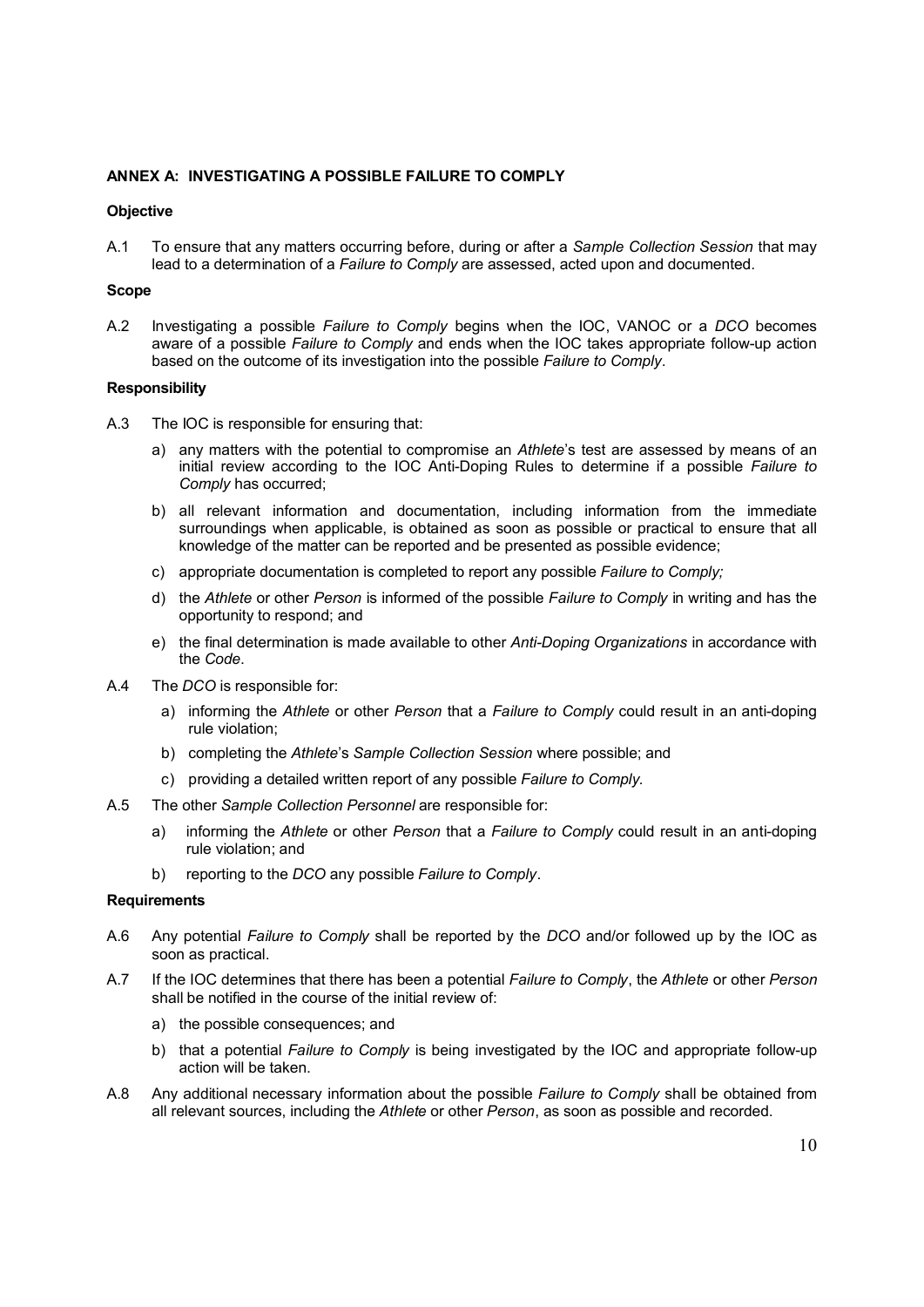A.9 The IOC shall ensure that the outcomes of its initial review into the potential *Failure to Comply* are considered for results management action and, if applicable, for further planning and *Target Testing*.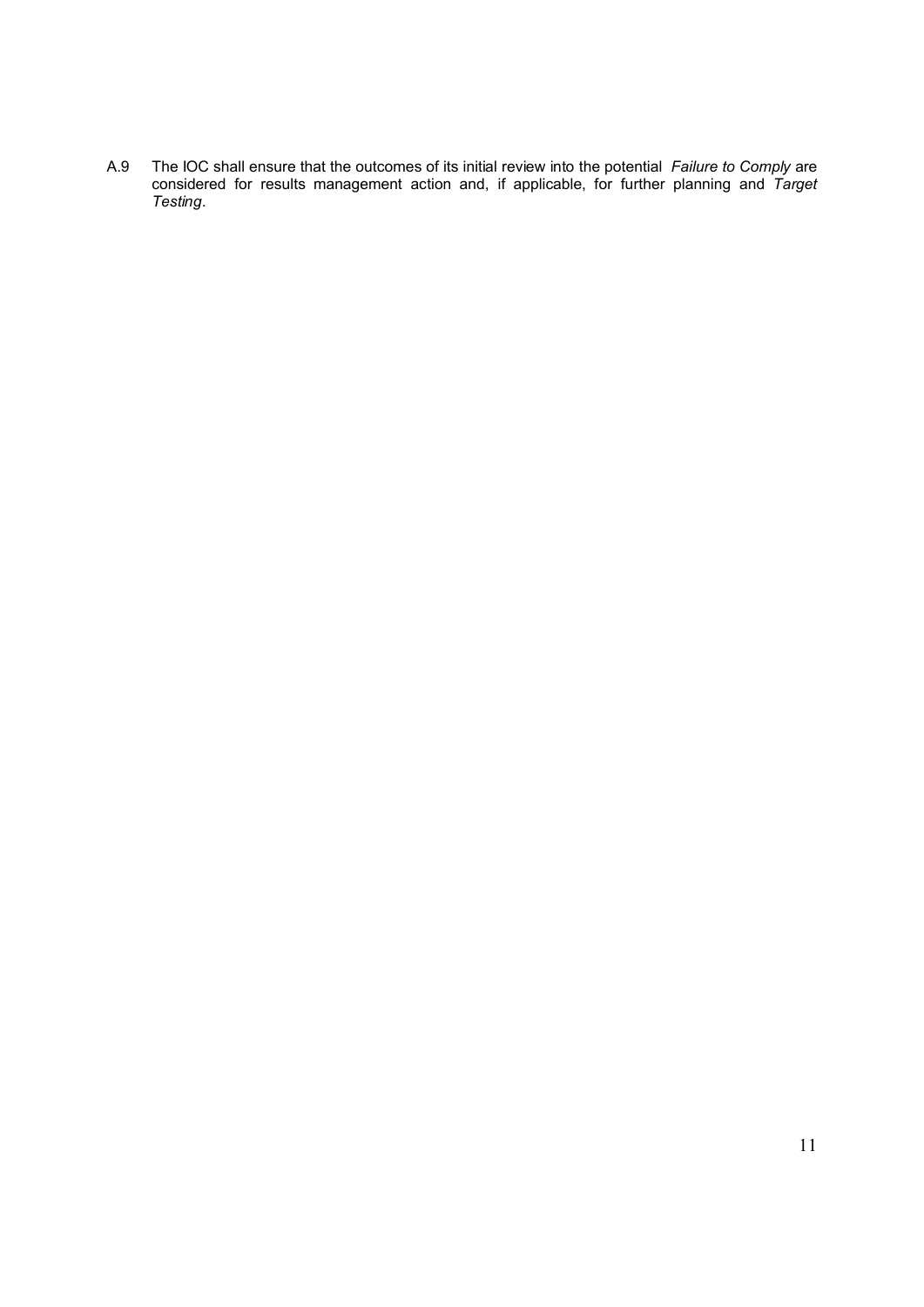# **ANNEX B: MODIFICATIONS FOR ATHLETES WITH DISABILITIES**

## **Objective**

B.1 To ensure that the special needs of *Athlete*s with disabilities are considered, where possible, in relation to the provision of a *Sample*, without compromising the integrity of the *Sample Collection Session*.

#### **Scope**

B.2 Determining whether modifications are necessary starts with identification of situations where *Sample* collection involves *Athlete*s with disabilities and ends with modifications to *Sample* collection procedures and equipment where necessary and where possible.

## **Responsibility**

B.3 VANOC has responsibility for ensuring, when possible, that the *DCO* has any information and *Sample Collection Equipment* necessary to conduct a *Sample Collection Session* with an *Athlete* with a disability. The *DCO* has responsibility for *Sample* collection.

## **Requirements**

- B.4 All aspects of notification and *Sample* collection for *Athlete*s with disabilities shall be carried out in accordance with the standard notification and *Sample* collection procedures unless modifications are necessary due to the *Athlete*'s disability.
- B.5 In planning or arranging *Sample* collection, VANOC and *DCO* shall consider whether there will be any *Sample* collection for *Athlete*s with disabilities that may require modifications to the standard procedures for notification or *Sample* collection, including *Sample Collection Equipment* and facilities. If requested, the *DCO* shall provide to the *Athlete* a new sterile catheter with which to provide a *Sample*.
- B.6 The *DCO* shall have the authority to make modifications as the situation requires when possible and as long as such modifications will not compromise the identity, security or integrity of the *Sample*. All such modifications must be documented.
- B.7 An *Athlete* with an intellectual, physical or sensory disability can be assisted by the *Athlete*'s representative or *Sample Collection Personnel* during the *Sample Collection Session* where authorized by the *Athlete* and agreed to by the *DCO*.
- B.8 The *DCO* can decide that alternative *Sample Collection Equipment* or facilities will be used when required to enable the *Athlete* to provide the *Sample* as long as the *Sample*'s identity, security and integrity will not be affected.
- B.9 For intermittent catheter use, *Athletes* may use their own catheter to provide a *Sample*. Where possible, this catheter should be new, and produced in a tamper evident wrapping. The *DCO* shall inspect all catheters provided by an *Athlete* prior to their use, however the cleanliness of a used or un-sealed catheter is the responsibility of the *Athlete*.
- B.10 *Athletes* who are using urine collection or drainage systems are required to eliminate existing urine from such systems before providing a urine *Sample* for analysis. Where possible, the existing urine collection or drainage system should be replaced with a new catheter or drainage system. The cleanliness of the system is the responsibility of the *Athlete*.
- B.11 The *DCO* will record modifications made to the standard *Sample* collection procedures for *Athlete*s with disabilities, including any applicable modifications specified in the above actions.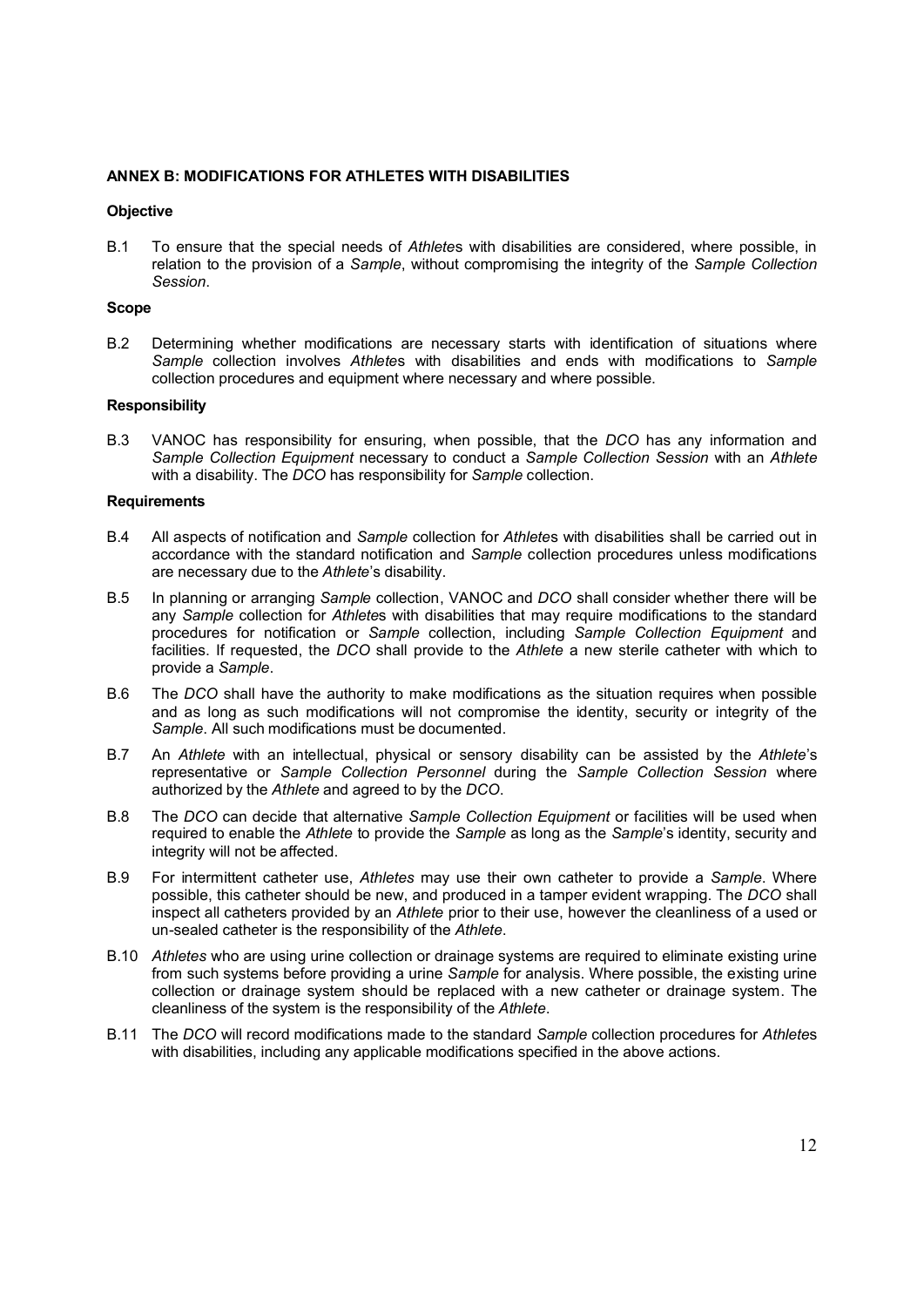## **ANNEX C: MODIFICATIONS FOR ATHLETES WHO ARE MINORS**

## **Objective**

C.1 To ensure that the needs of *Athlete*s who are *Minors* are met, in relation to the provision of a *Sample,* without compromising the integrity of the *Sample Collection Session.*

# **Scope**

C.2 Determining whether modifications are necessary starts with identification of situations where *Sample* collection involves *Athlete*s who are *Minors* and ends with modifications to *Sample* collection procedures where necessary and where possible.

#### **Responsibility**

C.3 The IOC has responsibility for ensuring, when possible, that the *DCO* has any information necessary to conduct a *Sample Collection Session* with an *Athlete* who is a *Minor*. This includes confirming wherever necessary that parental consent clauses are in place when arranging *Testing* at an *Event*.

## **Requirements**

- C.4 All aspects of notification and *Sample* collection for *Athlete*s who are *Minors* shall be carried out in accordance with the standard notification and *Sample* collection procedures unless modifications are necessary due to the *Athlete* being a *Minor*.
- C.5 In planning or arranging *Sample* collection, the IOC, VANOC and *DCO* shall consider whether there will be any *Sample* collection for *Athlete*s who are *Minors* that may require modifications to the standard procedures for notification or *Sample* collection.
- C.6 The *DCO* and VANOC shall have the authority to make modifications as the situation requires when possible and as long as such modifications will not compromise the identity, security or integrity of the *Sample*.
- C.7 *Athlete*s who are *Minors* should be accompanied by a representative throughout the entire *Sample Collection Session*. The representative shall not witness the passing of a urine *Sample* unless requested to do so by the *Minor*. The objective is to ensure that the *DCO/Chaperone* is observing the *Sample* provision correctly. Even if the *Minor* declines a representative, the IOC, *DCO/Chaperone*, as applicable, shall consider whether a third party ought to be present during notification of and/or collection of the *Sample* from the *Athlete.*
- C.8 For *Athlete*s who are *Minors*, the *DCO* shall determine who, in addition to the *Sample Collection Personnel* may be present during the *Sample Collection Session*, namely a *Minor*'s representative to observe the *Sample Collection Session* (including observing the *DCO/Chaperone* when the *Minor* is passing the urine *Sample*, but not to directly observe the passing of the urine *Sample* unless requested to do so by the *Minor*) and the *DCO*'s*/Chaperone*'s representative, to observe the *DCO/Chaperone* when a *Minor* is passing a urine *Sample*, but without the representative directly observing the passing of the *Sample* unless requested by the *Minor* to do so.
- C.9 Should a *Minor* decline to have a representative present during the *Sample Collection Session*, this should be clearly documented by the *DCO*. This does not invalidate the test, but must be recorded. If a *Minor* declines the presence of a representative, the representative of the *DCO/Chaperone* must be present.
- C.10 Should a *Minor* fall within a *Registered Testing Pool*, the preferred venue for all *Testing* is a location where the presence of an adult is most likely, e.g., at a training venue. However, *Testing* at any other venue will not invalidate the test*.*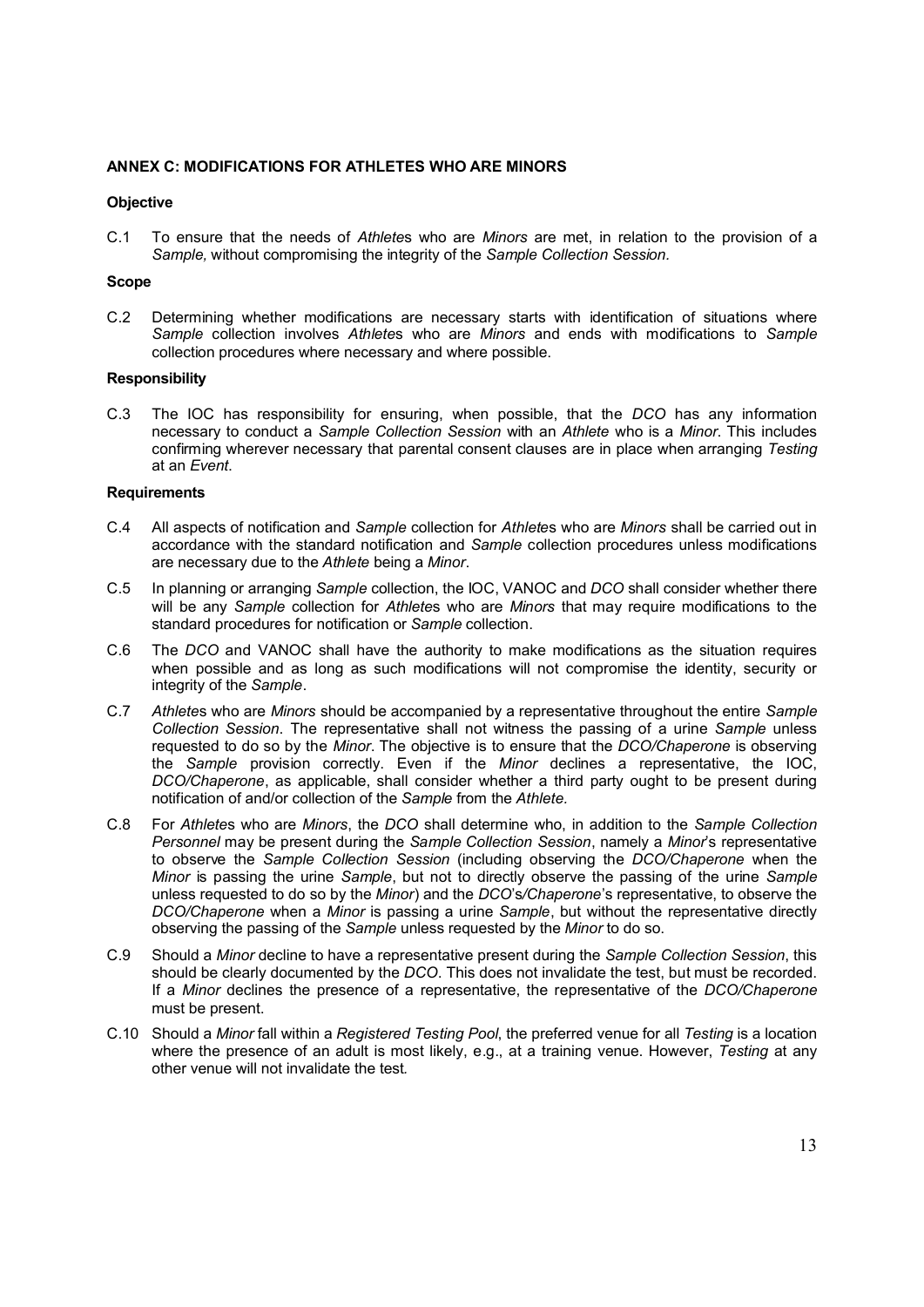C.11 The *IOC* and VANOC shall consider the appropriate course of action when no adult is present at the *Testing* of an *Athlete* who is a *Minor* and shall accommodate the *Athlete* in locating a representative in order to proceed with *Testing*.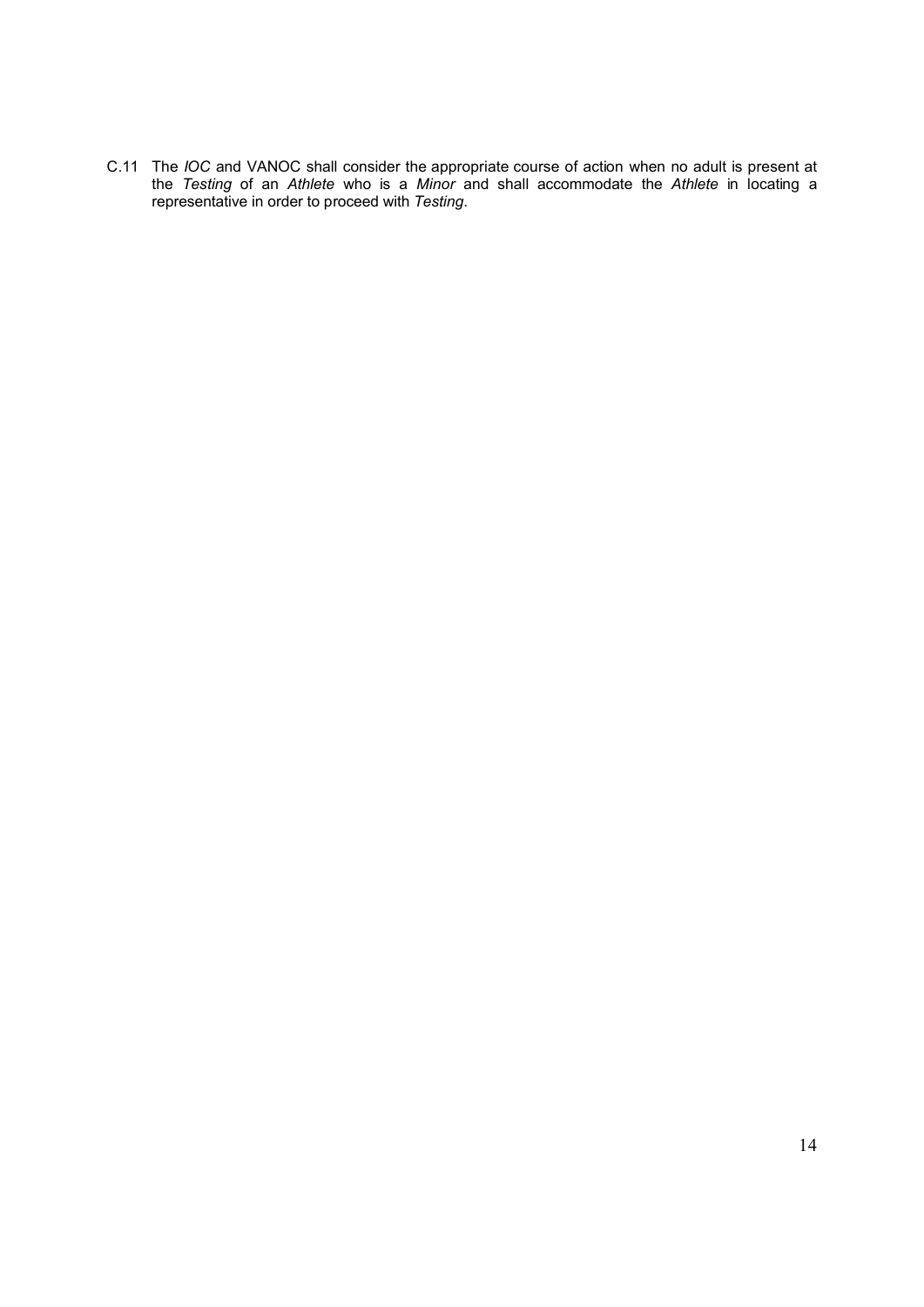# **ANNEX D: COLLECTION OF URINE SAMPLES**

#### **Objective**

- D.1 To collect an *Athlete*'s urine *Sample* in a manner that ensures:
	- a) consistency with relevant principles of internationally recognized standard precautions in healthcare settings so that the health and safety of the *Athlete* and *Sample Collection Personnel* are not compromised;
	- b) the *Sample* meets the *Suitable Specific Gravity for Analysis* and the *Suitable Volume of Urine for Analysis*. Failure of a *Sample* to meet these requirements in no way invalidates the suitability of the *Sample* for analysis. The determination of a *Sample*'s suitability for analysis is the decision of the relevant laboratory, in consultation with the IOC;
	- c) the *Sample* has not been manipulated, substituted, contaminated or otherwise tampered with in any way;
	- d) the *Sample* is clearly and accurately identified; and
	- e) the *Sample* is securely sealed in a tamper-evident kit.

#### **Scope**

D.2 The collection of a urine *Sample* begins with ensuring the *Athlete* is informed of the *Sample*  collection requirements and ends with discarding any residual urine remaining at the end of the *Athlete*'s *Sample Collection Session*.

## **Responsibility**

D.3 The *DCO* has the responsibility for ensuring that each *Sample* is properly collected, identified and sealed. The *DCO* has the responsibility for directly witnessing the passing of the urine *Sample*.

# **Requirements**

- D.4 The *DCO* shall ensure that the *Athlete* is informed of the requirements of the *Sample Collection Session*, including any modifications as provided for in Annex B: Modifications for Athletes with Disabilities.
- D.5 The *DCO* shall ensure that the *Athlete* is offered a choice of appropriate equipment for collecting the *Sample*. If the nature of an *Athlete*'s disability requires that he/she must use additional or other equipment as provided for in Annex B: Modifications for Athletes with Disabilities, the *DCO* shall inspect that equipment to ensure that it will not affect the identity or integrity of the *Sample*.
- D.6 The *DCO* shall instruct the *Athlete* to select a collection vessel.
- D.7 When the *Athlete* selects a collection vessel and for selection of all other *Sample Collection Equipment* that directly holds the urine *Sample*, the *DCO* will instruct the *Athlete* to check that all seals on the selected equipment are intact and the equipment has not been tampered with. If the *Athlete* is not satisfied with the selected equipment, he/she may select another. If the *Athlete* is not satisfied with any of the equipment available for the selection, this shall be recorded by the *DCO*.
- D.8 If the *DCO* does not agree with the *Athlete*'s opinion that all of the equipment available for the selection is unsatisfactory, the *DCO* shall instruct the *Athlete* to proceed with the *Sample Collection Session*. If the *DCO* agrees with the reasons put forward by the *Athlete* that all of the equipment available for the selection is unsatisfactory, the *DCO* shall terminate the collection of the *Athlete*'s urine *Sample* and this shall be recorded by the *DCO*.
- D.9 The *Athlete* shall retain control of the collection vessel and any *Sample* provided until the *Sample* is sealed, unless assistance is required by an *Athlete*'s disability as provided for in Annex B: Modifications for Athletes with Disabilities. Additional assistance may be provided in exceptional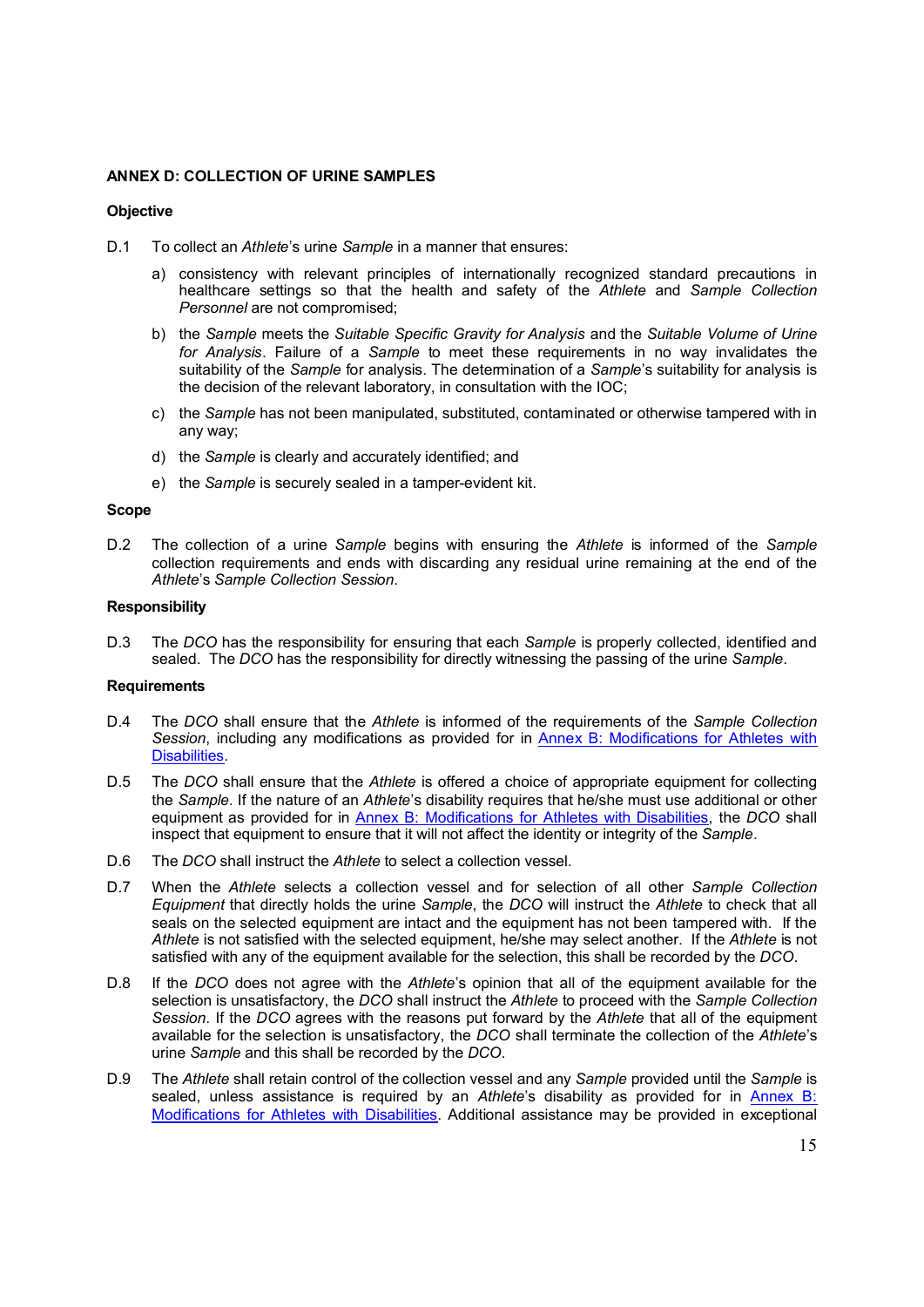circumstances to any *Athlete* by the *Athlete*'s representative or *Sample Collection Personnel* during the *Sample Collection Session* where authorised by the *Athlete* and agreed to by the *DCO*.

- D.10 The *DCO* who witnesses the passing of the *Sample* shall be of the same gender as the *Athlete* providing the *Sample*.
- D.11 The *DCO* should where practicable ensure the *Athlete* thoroughly washes his/her hands prior to the provision of the *Sample*.
- D.12 The *DCO* and *Athlete* shall proceed to an area of privacy to collect a *Sample*.
- D.13 The *DCO* shall ensure an unobstructed view of the *Sample* leaving the *Athlete*'s body and must continue to observe the *Sample* after provision until the *Sample* is securely sealed, and the *DCO* shall record the witnessing in writing. In order to ensure a clear and unobstructed view of the passing of the *Sample*, the *DCO* shall instruct the *Athlete* to remove or adjust clothing which restricts the clear view of *Sample* provision. Once the *Sample* has been provided, the *DCO* shall also ensure that no additional volume is passed by the *Athlete* at the time of provision, which could have been secured in the collection vessel.
- D.14 The *DCO* shall verify, in full view of the *Athlete*, that a *Suitable Volume of Urine for Analysis* has been provided.
- D.15 Where the volume of urine is insufficient, the *DCO* shall conduct a partial *Sample* collection procedure as prescribed in Annex F: Urine Samples – Insufficient Volume.
- D.16 The *DCO* shall instruct the *Athlete* to select a *Sample* collection kit containing A and B containers in accordance with Rule D.7 of Annex D: Collection of Urine Samples.
- D.17 Once a *Sample* collection kit has been selected, the *DCO* and the *Athlete* shall check that all code numbers match and that this code number is recorded accurately by the *DCO*.
- D.18 If the *Athlete* or *DCO* finds that the numbers are not the same, the *DCO* shall instruct the *Athlete* to choose another kit in accordance with Rule D.7 of Annex D: Collection of Urine Samples. The *DCO* shall record the matter.
- D.19 The *Athlete* shall pour the minimum *Suitable Volume of Urine for Analysis* into the B bottle (to a minimum of 30 mL), and then pour the remainder of the urine into the A bottle (to a minimum of 60 mL). If more than the minimum *Suitable Volume of Urine for Analysis* has been provided, the *DCO* shall ensure that the *Athlete* fills the A bottle to capacity as per the recommendation of the equipment manufacturer. Should there still be urine remaining, the *DCO* shall ensure that the *Athlete* fills the B bottle to capacity as per the recommendation of the equipment manufacturer. The *DCO* shall instruct the *Athlete* to ensure that a small amount of urine is left in the collection vessel, explaining that this is to enable the *DCO* to test the specific gravity of that residual urine in accordance with Procedure D.22.
- D.20 Urine should only be discarded when both the A and B bottles have been filled to capacity in accordance with Procedure D.19, and after the residual urine has been tested in accordance with Procedure D.22. The *Suitable Volume of Urine for Analysis* shall be viewed as an absolute minimum.
- D.21 The *Athlete* shall seal the containers as directed by the *DCO*. The *DCO* shall check, in full view of the *Athlete*, that the containers have been properly sealed.
- D.22 The *DCO* shall test the residual urine in the collection vessel to determine if the *Sample* has a *Suitable Specific Gravity for Analysis*. If the *DCO*'s field reading indicates that the *Sample* does not have a *Suitable Specific Gravity for Analysis*, then the *DCO* shall follow Annex G; Urine Samples that do not meet requirement for Suitable Specific Gravity for Analysis.
- D.23 The *DCO* shall ensure that the *Athlete* has been given the option of requiring that any residual urine that will not be sent for analysis is discarded in full view of the *Athlete*.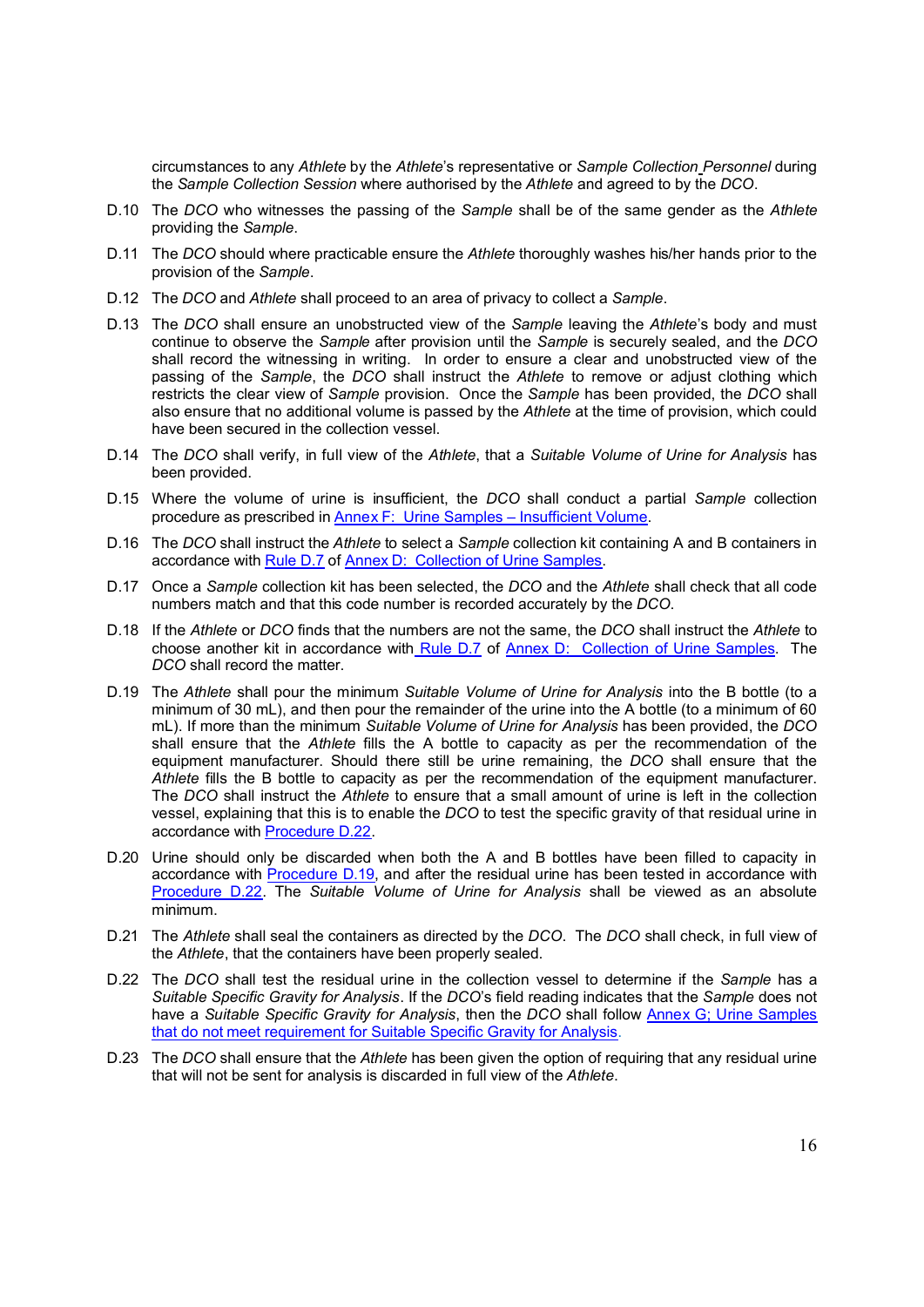# **ANNEX E: COLLECTION OF BLOOD SAMPLES**

#### **Objectives**

- E.1 To collect an *Athlete*'s blood *Sample* in a manner that ensures:
	- a) consistency with relevant principles of internationally recognized standard precautions in healthcare settings so that the health and safety of the *Athlete* and *Sample Collection Personnel* are not compromised;
	- b) the *Sample* is of a quality and quantity that meets the relevant analytical guidelines;
	- c) the *Sample* has not been manipulated, substituted, contaminated or otherwise tampered with in any way;
	- d) the *Sample* is clearly and accurately identified; and
	- e) the *Sample* is securely sealed.

### **Scope**

E.2 The collection of a blood *Sample* begins with ensuring the *Athlete* is informed of the *Sample*  collection requirements and ends with properly storing the *Sample* prior to dispatch for analysis at the *WADA-*accredited laboratory.

#### **Responsibilities**

- E.3 The *DCO* has the responsibility for ensuring that:
	- a) each *Sample* is properly collected, identified and sealed;
	- b) all *Samples* have been properly stored and dispatched in accordance with the relevant analytical guidelines.
- E.4 The *Blood Collection Officer* has the responsibility for collecting the blood *Sample*, answering related questions during the provision of the *Sample*, and proper disposal of used blood sampling equipment not required for completing the *Sample Collection Session*.

#### **Requirements**

- E.5 Procedures involving blood shall be consistent with the local standards and regulatory requirements regarding precautions in healthcare settings.
- E.6 Blood *Sample Collection Equipment* shall consist of (a) a single *Sample* tube for blood profiling purposes; or (b) both an A and a B *Sample* tube for blood analysis; or (c) as otherwise specified by the relevant laboratory.
- E.7 The *DCO* shall ensure that the *Athlete* is informed of the requirements of the *Sample* collection, including any modifications as provided for in Annex B: Modifications for Athletes with Disabilities.
- E.8 The *DCO/Chaperone* and *Athlete* shall proceed to the area where the *Sample* will be provided.
- E.9 The *DCO* shall ensure the *Athlete* is offered comfortable conditions in accordance with the WADA Guidelines for Blood Sample Collection, prior to providing a *Sample*.
- E.10 The *DCO* shall instruct the *Athlete* to select the *Sample* collection kit/s required for collecting the *Sample* and to check that the selected equipment has not been tampered with and the seals are intact. If the *Athlete* is not satisfied with a selected kit, he/she may select another. If the *Athlete* is not satisfied with any kits and no others are available, this shall be recorded by the *DCO.*
- E.11 If the *DCO* does not agree with the *Athlete* that all of the available kits are unsatisfactory, the *DCO* shall instruct the *Athlete* to proceed with the *Sample Collection Session*. If the *DCO* agrees with the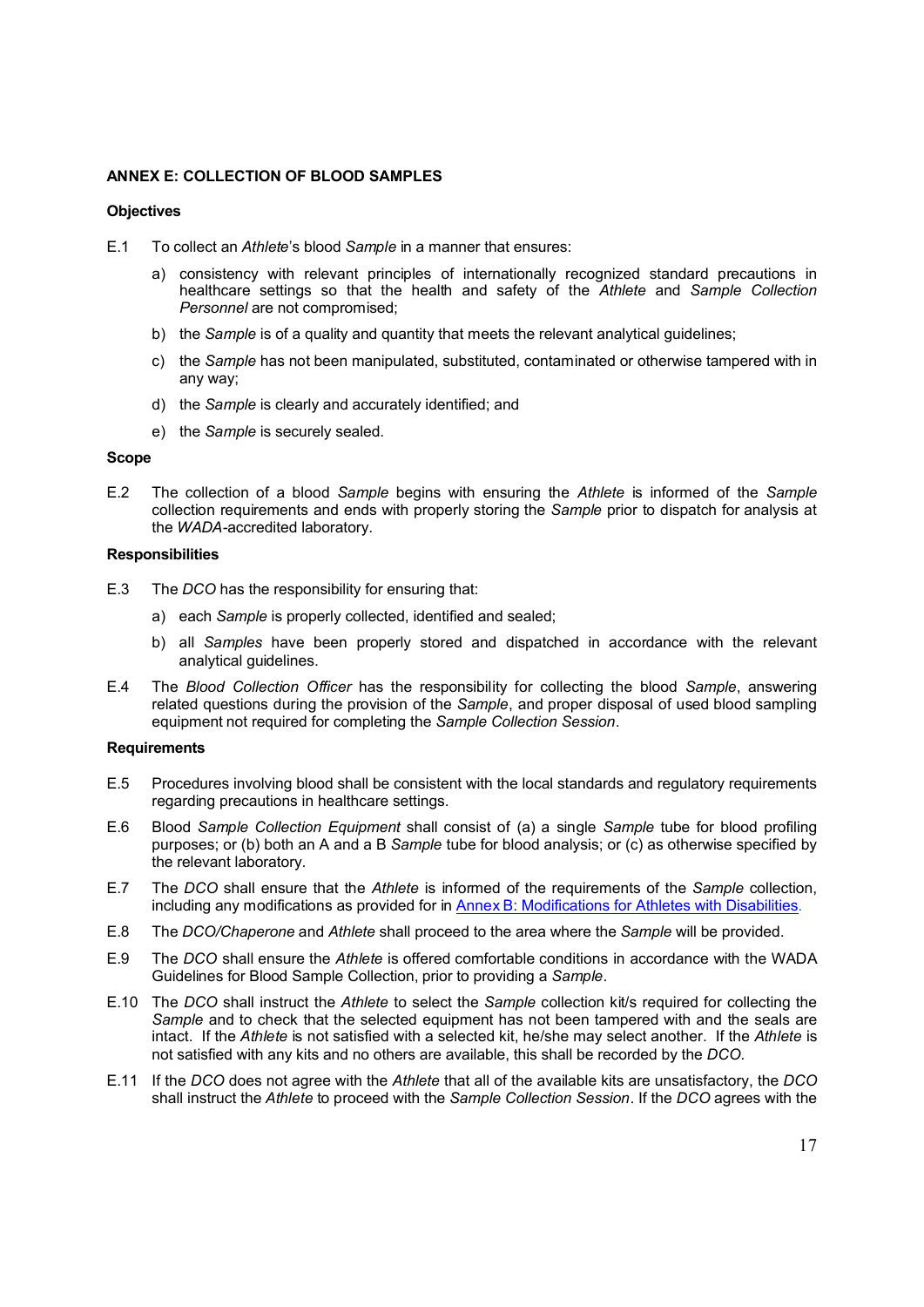*Athlete* that all available kits are unsatisfactory, the *DCO* shall terminate the collection of the *Athlete*'s blood *Sample* and this shall be recorded by the *DCO*.

- E.12 When a *Sample* collection kit has been selected, the *DCO* and the *Athlete* shall check that all code numbers match and that this code number is recorded accurately by the *DCO*. If the *Athlete* or *DCO* finds that the numbers are not the same, the *DCO* shall instruct the *Athlete* to choose another kit. The *DCO* shall record the matter.
- E.13 The *Blood Collection Officer* shall clean the skin with a sterile disinfectant wipe or swab in a location unlikely to adversely affect the *Athlete* or his/her performance and, if required, apply a tourniquet. The *Blood Collection Officer* shall take the blood *Sample* from a superficial vein into the tube. The tourniquet, if applied, shall be immediately removed after the venipuncture has been made.
- E.14 The amount of blood removed shall be adequate to satisfy the relevant analytical requirements for the *Sample* analysis to be performed.
- E.15 If the amount of blood that can be removed from the *Athlete* at the first attempt is insufficient, the *Blood Collection Officer* shall repeat the procedure. Maximum attempts shall be three. Should all attempts fail, then the *Blood Collection Officer* shall inform the *DCO*. The *DCO* shall terminate the collection of the blood *Sample* and record this and the reasons for terminating the collection.
- E.16 The *Blood Collection Officer* shall apply a dressing to the puncture site/s.
- E.17 The *Blood Collection Officer* shall dispose of used blood sampling equipment not required for completing the *Sample Collection Session* in accordance with the required local standards for handling blood.
- E.18 If the *Sample* requires further on-site processing, such as centrifugation or separation of serum, the *Athlete* shall remain to observe the *Sample* until final sealing in a secure, tamper-evident kit.
- E.19 The *Athlete* shall seal his/her *Sample* into the *Sample* collection kit as directed by the *DCO*. In full view of the *Athlete*, the *DCO* shall check that the sealing is satisfactory.
- E.20 The sealed *Sample* shall be stored in a manner that protects its integrity, identity and security prior to transport from the *Doping Control Station* to the *WADA*-accredited laboratory*.*
- E.21 The *WADA* Guidelines for blood *Sample* collection shall be a further source of information for blood collection and *Testing*.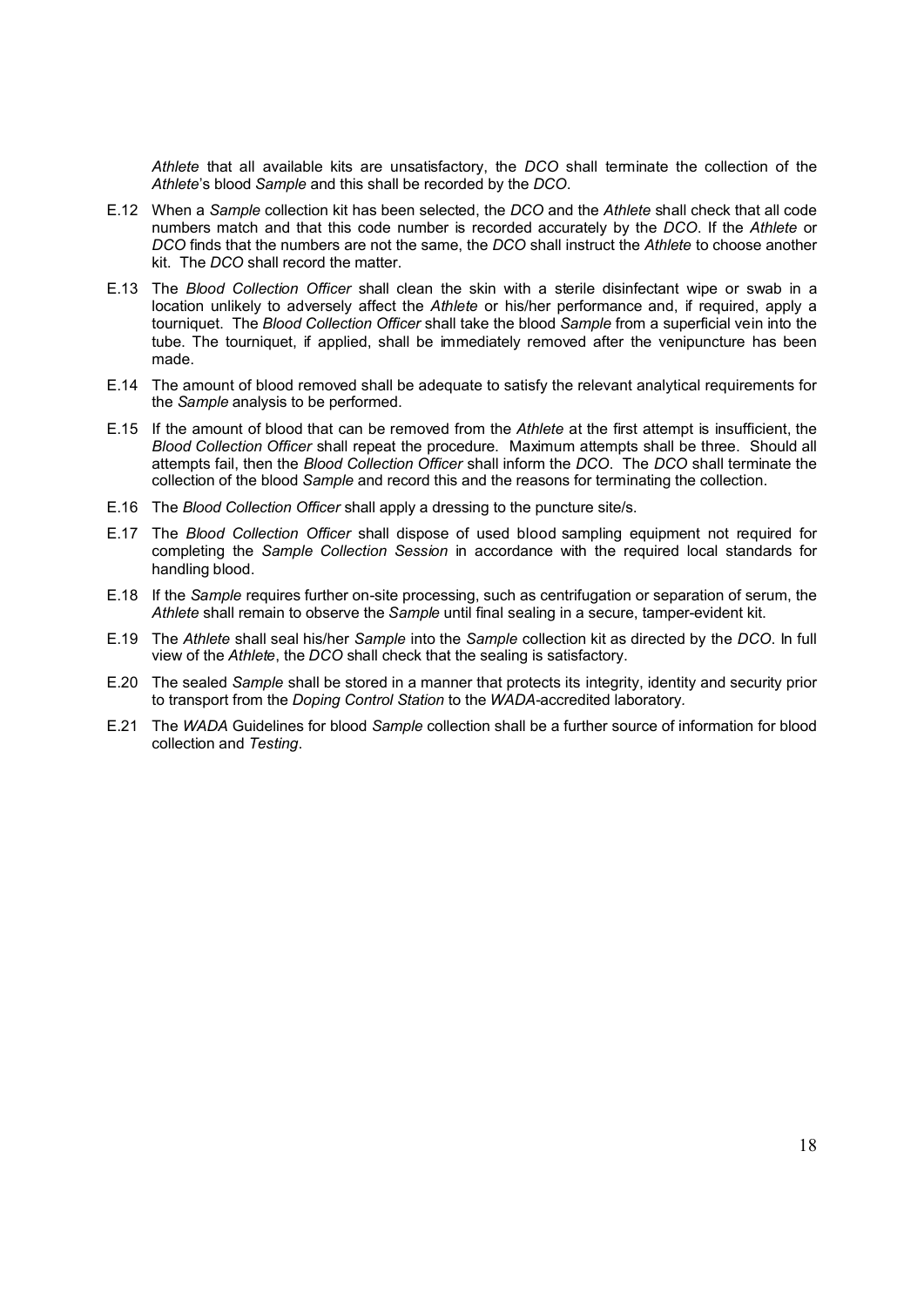# **ANNEX F: URINE SAMPLES – INSUFFICIENT VOLUME**

## **Objective**

F.1 To ensure that where a *Suitable Volume of Urine for Analysis* is not provided, appropriate procedures are followed.

## **Scope**

F.2 The procedure begins with informing the *Athlete* that the *Sample* is not a *Suitable Volume of Urine for Analysis* and ends with the provision of a *Sample* of sufficient volume.

## **Responsibility**

F.3 The *DCO* has the responsibility for declaring the *Sample* volume insufficient and for collecting the additional *Sample(*s) to obtain a combined *Sample* of sufficient volume.

# **Requirements**

- F.4 If the *Sample* collected is of insufficient volume, the *DCO* shall inform the *Athlete* that a further *Sample* shall be collected to meet the *Suitable Volume of Urine for Analysis* requirements.
- F.5 The *DCO* shall instruct the *Athlete* to select partial *Sample Collection Equipment* in accordance with **Procedure D.7** of **Annex D: Collection of Urine Samples**.
- F.6 The *DCO* shall then instruct the *Athlete* to open the relevant equipment, pour the insufficient *Sample* into the container and seal it as directed by the *DCO*. The *DCO* shall check, in full view of the *Athlete*, that the container has been properly sealed.
- F.7 The *DCO* and the *Athlete* shall check that the equipment code number, and the volume and identity of the insufficient *Sample* are recorded accurately by the *DCO*. Either the *Athlete* or the *DCO* shall retain control of the sealed partial *Sample*.
- F.8 While waiting to provide an additional *Sample*, the *Athlete* shall remain under continuous observation and be given the opportunity to hydrate.
- F.9 When the *Athlete* is able to provide an additional *Sample*, the procedures for collection of the *Sample* shall be repeated as prescribed in **Annex D:** Collection of Urine Samples, until a sufficient volume of urine will be achieved by combining the initial and additional *Sample(*s).
- F.10 When the *DCO* is satisfied that the requirements for *Suitable Volume of Urine for Analysis* have been met, the *DCO* and *Athlete* shall check the integrity of the seal(s) on the partial *Sample* container(s) containing the previously provided insufficient *Sample(*s). Any irregularity with the integrity of the seal(s) will be recorded by the *DCO* and investigated according to **Annex A:** Investigating a Possible Failure to Comply.
- F.11 The *DCO* shall then direct the *Athlete* to break the seal(s) and combine the *Samples*, ensuring that additional *Samples* are added sequentially to the first entire *Sample* collected until, as a minimum, the requirement for *Suitable Volume of Urine for Analysis* is met.
- F.12 The *DCO* and *Athlete* shall then continue with the appropriate sections of Annex D: Collection of Urine Samples.
- F.13 The *DCO* shall check the residual urine to ensure that it meets the requirement for *Suitable Volume of Urine for Analysis*.
- F.14 Urine should only be discarded when both the A and B containers have been filled to capacity in accordance with Procedure D.19. The *Suitable Volume of Urine for Analysis* shall be viewed as an absolute minimum.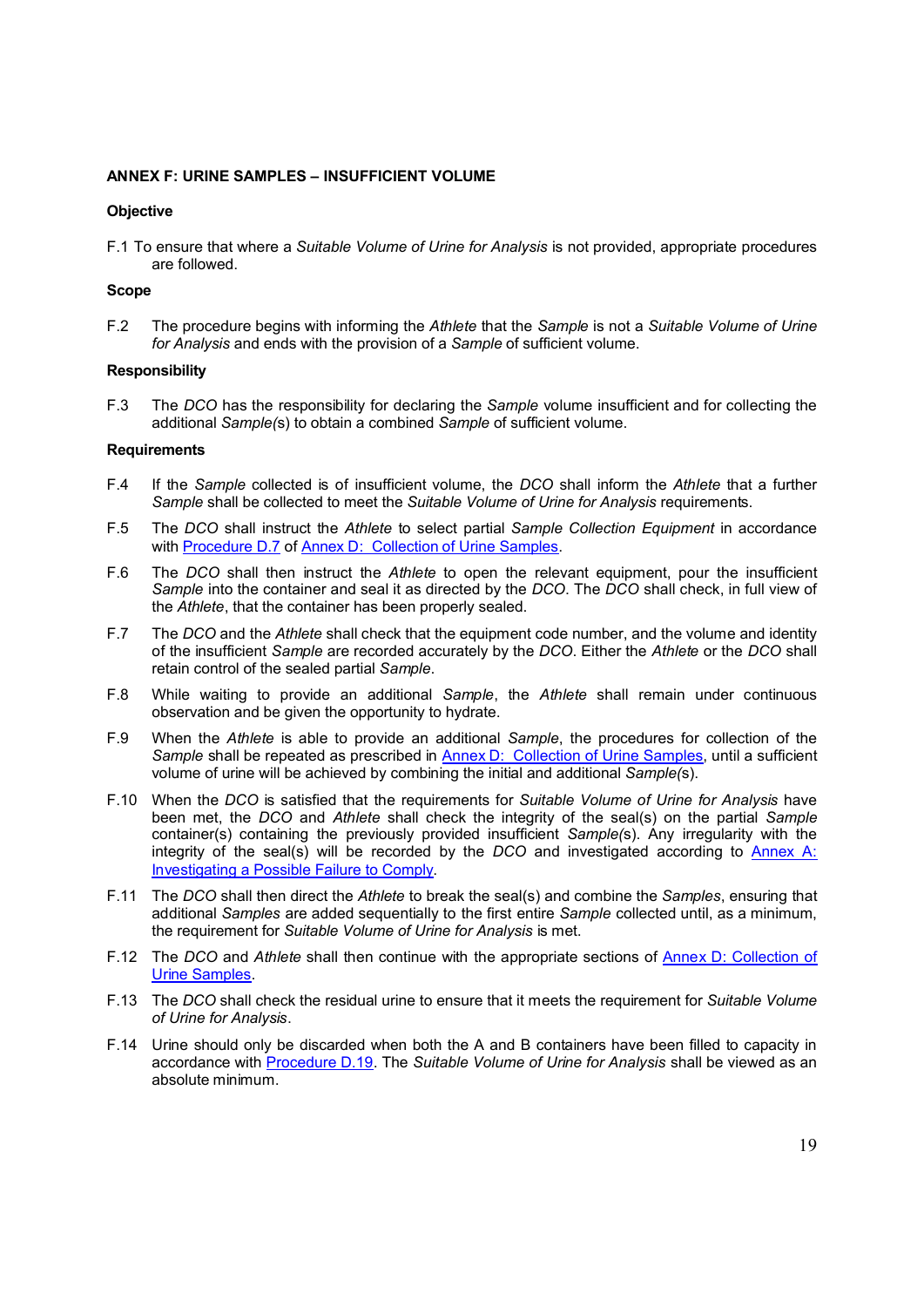# **ANNEX G: URINE SAMPLES THAT DO NOT MEET THE REQUIREMENT FOR SUITABLE SPECIFIC GRAVITY FOR ANALYSIS**

## **Objective**

G.1 To ensure that when the urine *Sample* does not meet the requirement for *Suitable Specific Gravity for Analysis*, appropriate procedures are followed.

#### **Scope**

G.2 The procedure begins with the *DCO* informing the *Athlete* that a further *Sample* is required and ends with the collection of a *Sample* that meets the requirements for *Suitable Specific Gravity for Analysis*, or appropriate follow-up action by the IOC if required.

#### **Responsibility**

G.3 VANOC is responsible for establishing procedures to ensure that a suitable *Sample* is collected. If the original *Sample* collected does not meet the requirements for *Suitable Specific Gravity for Analysis*, the *DCO* is responsible for collecting additional *Sample*s until a suitable *Sample* is obtained.

# **Requirements**

- G.4 The *DCO* shall determine that the requirements for *Suitable Specific Gravity for Analysis* have not been met.
- G.5 The *DCO* shall inform the *Athlete* that he/she is required to provide a further *Sample*.
- G.6 While waiting to provide additional *Samples*, the *Athlete* shall remain under continuous observation.
- G.7 The *Athlete* shall be encouraged not to hydrate excessively, since this may delay the production of a suitable *Sample*.
- G.8 When the *Athlete* is able to provide an additional *Sample*, the *DCO* shall repeat the procedures for collection of the *Sample* as prescribed in Annex D: Collection of Urine Samples*.*
- G.9 The *DCO* should continue to collect additional *Samples* until the requirement for *Suitable Specific Gravity for Analysis* is met, or until the *DCO* determines that there are exceptional circumstances which mean that for logistical reasons it is impossible to continue with the *Sample Collection Session*. Such exceptional circumstances shall be documented accordingly by the *DCO*.
- G.10 In accordance with G.9, given the logistical nature of the Games it would typically be impossible to collect more than two (2) *Samples* from *Athletes* during one *Doping Control* session. As such, the IOC will typically require *Athletes* to provide one (1) additional *Sample* in the event the *Athlete*'s *Sample* does not meet the requirements for *Suitable Specific Gravity for Analysis*.
- G.11 The *DCO* shall record that the *Sample*s collected belong to a single *Athlete* and the order in which the *Sample*s were provided.
- G.12 The *DCO* shall then continue with the *Sample Collection Session* in accordance with appropriate sections of Annex D: Collection of Urine Samples*.*
- G.13 If it is determined that none of the *Athlete*'s *Sample*s meets the requirement for *Suitable Specific Gravity for Analysis* and the *DCO* determines that for logistical reasons it is impossible to continue with the *Sample Collection Session*, the *DCO* may end the *Sample Collection Session*. In such circumstances, if appropriate, the *IOC* may investigate a possible anti-doping rule violation.
- G.14 The *DCO* shall send to the *WADA*-accredited laboratory for analysis all *Samples* which were collected, irrespective of whether or not they meet the requirement for *Suitable Specific Gravity for Analysis*.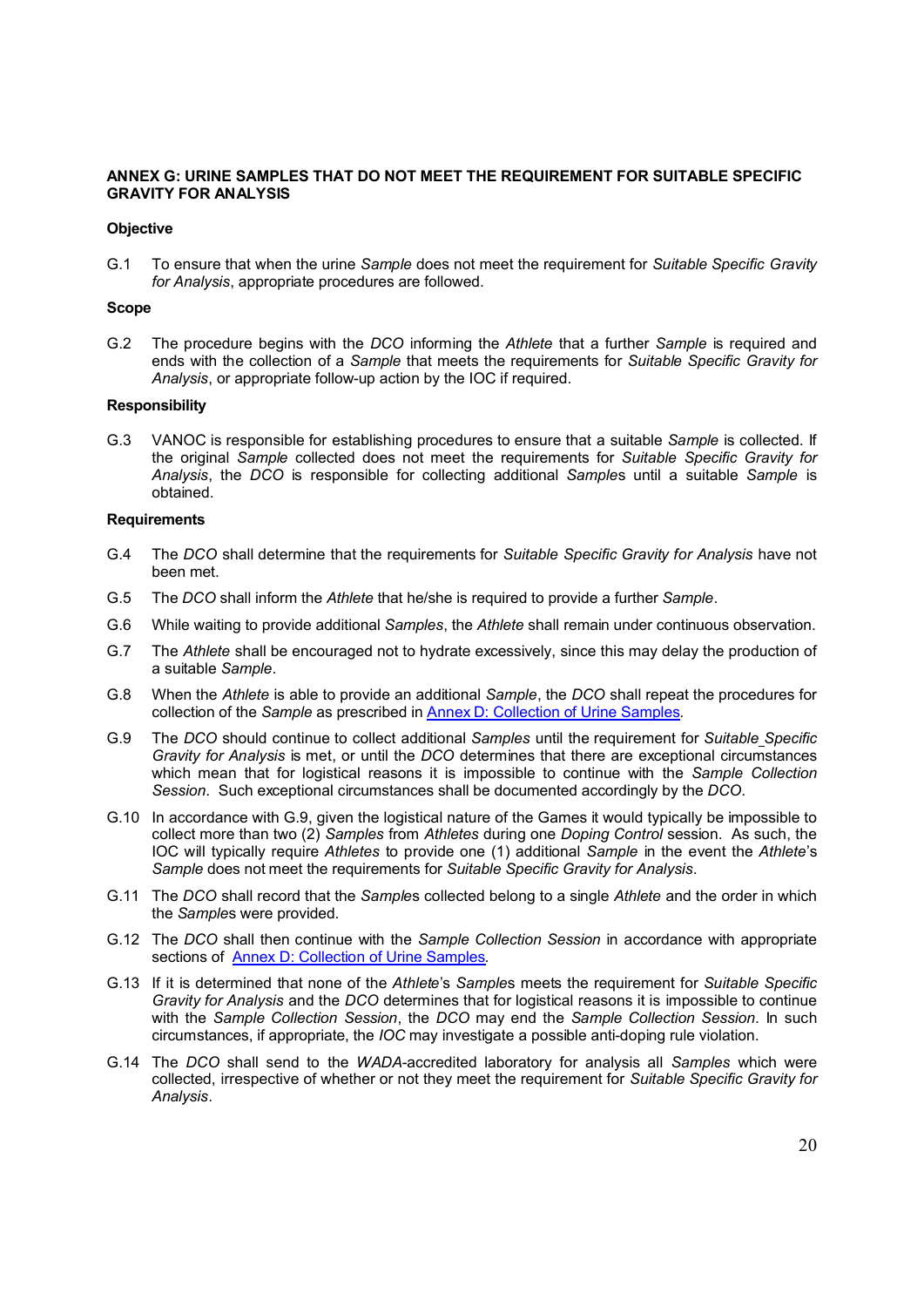G.15 The *WADA*-accredited laboratory shall, in conjunction with the IOC*,* determine which *Samples* shall be analyzed.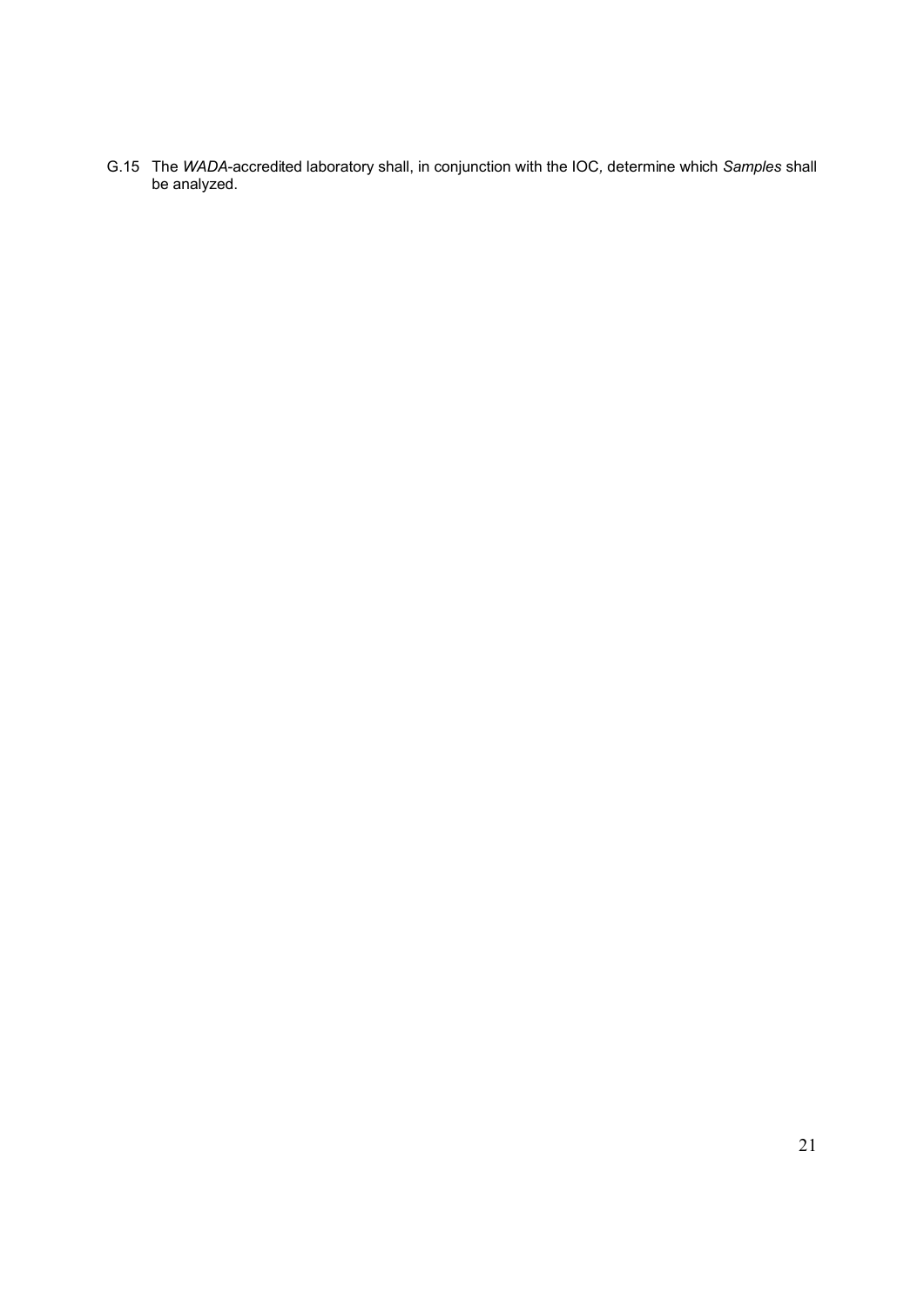## **ANNEX H: SAMPLE COLLECTION PERSONNEL REQUIREMENTS**

#### **Objective**

H.1 To ensure that *Sample Collection Personnel* have no conflict of interest and have adequate qualifications and experience to conduct *Sample Collection Sessions*.

#### **Scope**

H.2 *Sample Collection Personnel* requirements start with the development of the necessary competencies for *Sample Collection Personnel* and ends with the provision of identifiable accreditation.

## **Responsibility**

H.3 VANOC has the responsibility for all activities defined in this Annex H.

#### **Requirements - Qualifications and Training**

- H.4 VANOC shall determine the necessary competence and qualification requirements for the positions of *DCO*, *Chaperone* and *Blood Collection Officer*. VANOC shall develop duty statements for all *Sample Collection Personnel* that outline their respective responsibilities. As a minimum:
	- a) *Sample Collection Personnel* shall not be *Minors*; and
	- b) *Blood Collection Officers* shall have adequate qualifications and practical skills required to perform blood collection from a vein.
- H.5 VANOC shall ensure that *Sample Collection Personnel* that have an interest in the outcome of the collection or *Testing* of a *Sample* from any *Athlete* who might provide a *Sample* at a session are not appointed to that *Sample Collection Session*. *Sample Collection Personnel* are deemed to have an interest in the collection of a *Sample* if they are:
	- a) involved in the planning of the sport for which *Testing* is being conducted; or
	- b) related to, or involved in, the personal affairs of any *Athlete* who might provide a *Sample* at that session.
- H.6 VANOC shall ensure that *Sample Collection Personnel* are adequately qualified and trained to carry out their duties.
- H.7 The training program for *Blood Collection Officers* as a minimum shall include studies of all relevant requirements of the *Testing* process and familiarization with relevant standard precautions in healthcare settings.
- H.8 The training program for *DCO*s as a minimum shall include:
	- a) comprehensive theoretical training in different types of *Testing* activities relevant to the *DCO* position;
	- b) observation of all *Sample* collection activities related to requirements in these Technical Procedures for *Doping Control* preferably on site; and
	- c) the satisfactory performance of one complete *Sample Collection Session* on site under observation by a qualified *DCO,* or similar. The requirement related to the actual passing of *Sample* shall not be included in the on-site observations.
- H.9 As a prerequisite to join the VANOC anti-doping program as a *Doping Control Officer*, the individual must already be a certified *Doping Control Officer* in good standing with a *National Anti-Doping Organization*.
- H.10 The training program for *Chaperones* shall include studies of all relevant requirements of the *Sample* collection process.